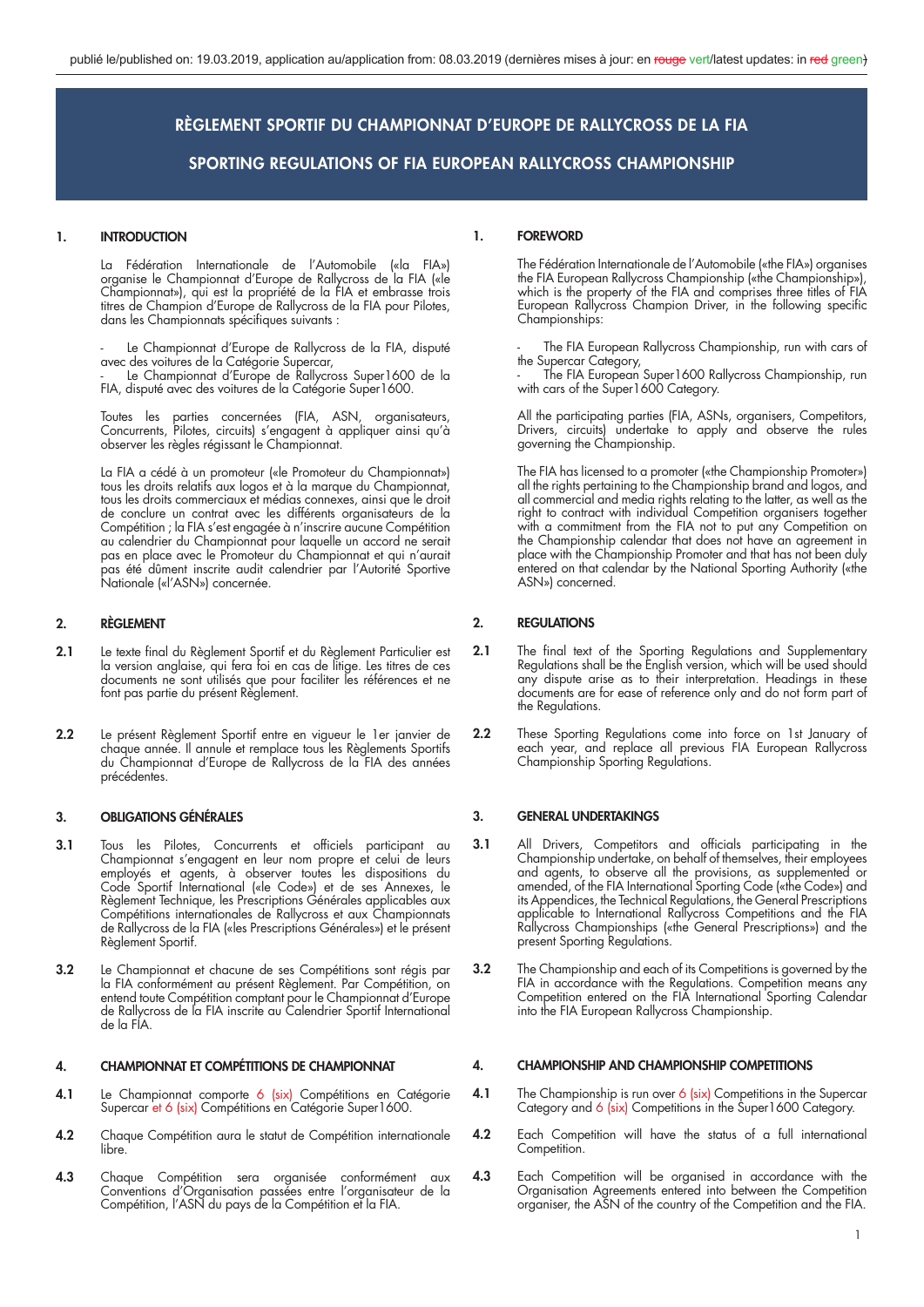- **4.4** Chaque organisateur devra communiquer à la FIA les informations listées dans le «Team Operations Guide» standard (voir Annexe 3), au minimum en anglais, au plus tard 3 (trois) mois avant la Compétition.
- **4.5** Chaque organisateur, via son ASN, devra communiquer à la FIA les informations listées dans le Règlement Particulier standard – Partie 1 (voir Annexe 1), au minimum en anglais, au plus tard 2 (deux) mois avant la Compétition, ainsi qu'une copie de son attestation d'assurance Responsabilité Civile couvrant l'ensemble du déroulement de la Compétition.

Le Règlement Particulier - Partie 2 (voir Annexe 2) contenant le planning indiquant les horaires :

- des vérifications administratives et techniques,
- du briefi ng des Pilotes et des Concurrents,

 et le programme général pour les courses sera publié au plus tard 10 (dix) jours avant la Compétition.

 Un numéro de visa sera ensuite délivré par la FIA pour la Compétition concernée, après réception satisfaisante de ces documents.

**4.6** Il sera indiqué dans le «contrat épreuve» passé entre le Promoteur du Championnat et chaque organisateur si la Compétition peut inclure une manche de qualification d'un autre championnat ou si la Compétition peut inclure une Compétition annexe supplémentaire ainsi que le nombre maximum de partants le cas échéant.

# **5. CLASSEMENTS**

- **5.1** Le mode d'attribution des points pour le Championnat est décrit à l'Article 15 du présent Règlement Sportif.
- **5.2** Tous les points marqués lors des Compétitions seront comptabilisés pour établir le classement final du Championnat.
- 5.3 À la fin du Championnat, les Pilotes ayant totalisé le plus grand nombre de points dans leurs catégories respectives seront déclarés :
	- Champion d'Europe de Rallycross de la FIA
	- Champion d'Europe de Rallycross Super1600 de la FIA
- **5.4** Un Pilote ne pourra pas additionner des points marqués dans des catégories différentes.

# **6. OFFICIELS**

- **6.1** Pour chaque Compétition, la FIA désignera les officiels suivants : - deux commissaires sportifs internationaux, dont l'un sera nommé président du collège, de nationalité différente de celle du pays organisateur, choisis dans la liste des commissaires sportifs établie par la FIA (ayant participé aux séminaires périodiques d'Off-Road et/ou des Officiels de la FIA),
	- un directeur d'épreuve,
	- un délégué technique,
	- un chronométreur en chef,
	- un observateur.

 En outre, la FIA se réserve le droit de désigner un délégué médical, un délégué sécurité, un délégué média et/ou plusieurs juges de fait.

 Le rôle des délégués de la FIA [excepté le délégué technique, qui est responsable des vérifications techniques et qui a pleine autorité sur les commissaires techniques nationaux] est de superviser dans leurs fonctions les officiels, de veiller à ce que tous les règlements régissant le Championnat soient respectés, de formuler les remarques qu'ils jugeraient nécessaires et de dresser tout rapport nécessaire concernant le déroulement de la Compétition dans leur champ de compétence.

**6.2** L'ASN organisatrice de la Compétition ou délivrant le permis d'organisation désignera les officiels suivants :

- **4.4** Each organiser shall supply the information set out in the standard Team Operations Guide to the FIA (see Appendix 3), at least in English, no later than 3 (three) months before the Competition.
- **4.5** Each organiser, via its ASN, shall supply the information set out in the standard Supplementary Regulations Part 1 (see Appendix 1), at least in English, no later than 2 (two) months before the Competition, together with a copy of his Civil Liability insurance certificate covering the entire Competition and the safety plan for the Competition. The Supplementary Regulations Part 2 (see Appendix 2) containing the timetable with the times for:
	- administrative checking and scrutineering,

- the Drivers' and Competitors' briefing, and an overall schedule for the races will be published no later than 10 (ten) days before the start of the Competition. A visa number will then be issued by the FIA for the Competition concerned, based on these documents.

**4.6** The individual «event agreement» between the Championship Promoter and each organiser will determine whether the Competition can include a qualifying round of another championship or whether the Competition can include an additional support Competition and the maximum number of starters in any such case.

# **5. CLASSIFICATIONS**

- **5.1** The allocation of Championship points is described in Article 15 of the present Regulations.
- **5.2** All points scored in all Competitions will count towards the final classification in the Championship.
- **5.3** At the end of the Championship, the Drivers having scored the highest total of points in their respective categories will be declared:
	- FIA European Rallycross Champion
	- FIA European Super1600 Rallycross Champion
- **5.4** A Driver may not combine points scored in different categories.

# **6. OFFICIALS**

- **6.1** For each Competition, the FIA will nominate the following officials: - two international stewards, one of whom will be nominated chairman of the panel of the stewards of a nationality different from that of the organising country, chosen from the FIA list of stewards (participants in the periodical FIA Off-Road and/or Officials' seminars),
	- one race director,
	- one technical delegate, - one chief timekeeper,
	- one observer.
	-

 In addition, the FIA may nominate a medical delegate, a safety delegate, a media delegate and/or several judges of fact.

 The role of the FIA delegates [except for the technical delegate, who will be responsible for scrutineering and will have full authority over the national scrutineers] is to supervise the officials in their duties, to see that all the regulations governing the Championship are respected, to make any comments they deem necessary and to draw up any necessary reports concerning the running of the Competition in their field of competence.

**6.2** The ASN organising the Competition or delivering the permit to organise the Competition, will appoint the following officials: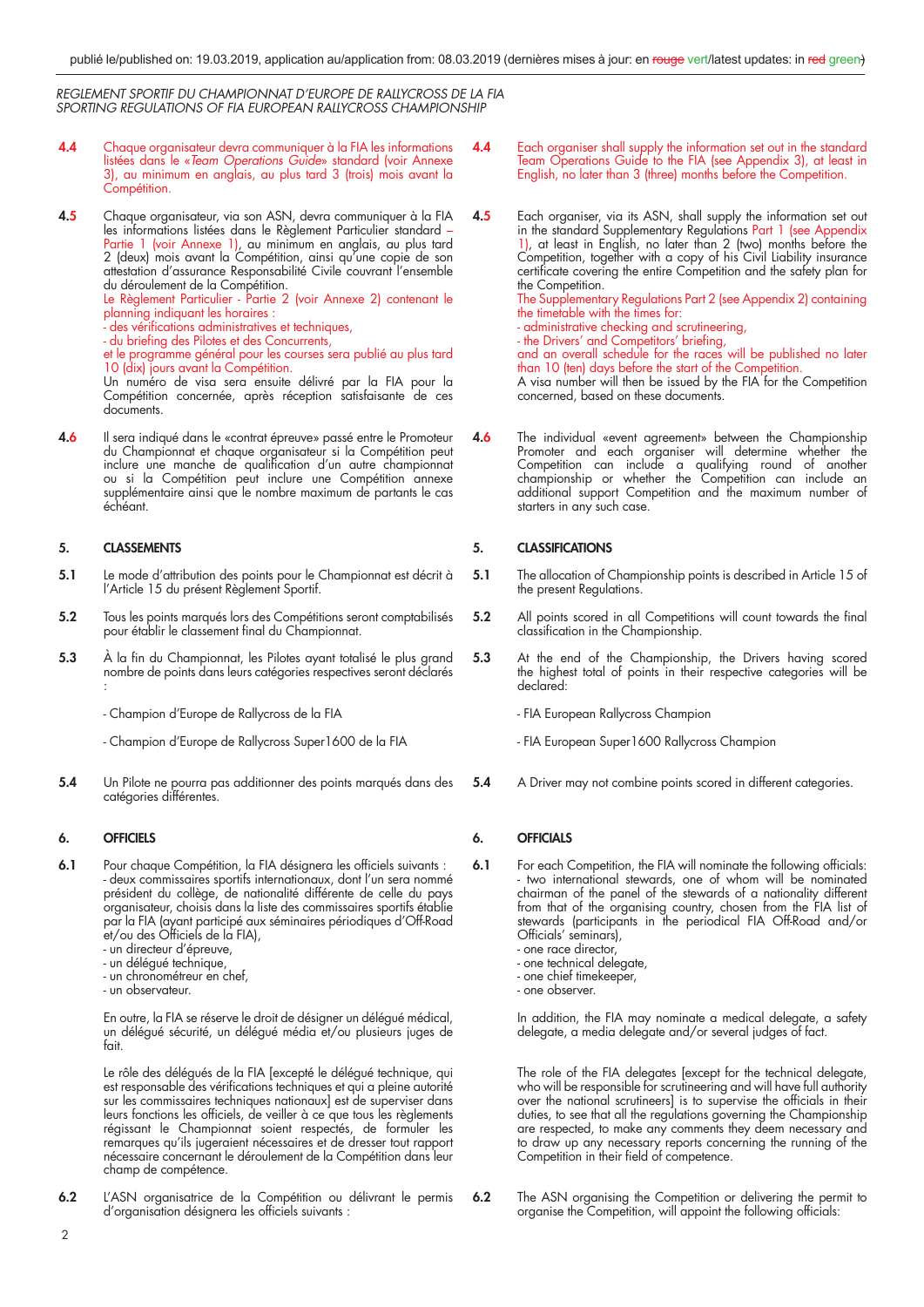- un commissaire sportif,

 - un directeur de course, choisi dans la liste des directeurs de course établie par la FIA (ayant participé aux séminaires périodiques d'Off-Road et/ou des Officiels de la FIA),

- un directeur de course adjoint,
- un commissaire technique en chef,
	- un médecin-chef et un second médecin,
	- un secrétaire de la Compétition.
- **6.3** Au moins un des commissaires sportifs, le délégué technique et le commissaire technique en chef doivent être présents à la Compétition au plus tard une heure avant l'heure d'ouverture des vérifications administratives.
- **6.4** Le directeur de course travaillera en liaison permanente avec le directeur d'épreuve. Le directeur d'épreuve disposera des pleins pouvoirs pour les questions suivantes et le directeur de course ne pourra donner des ordres s'y rapportant qu'avec l'accord exprès du directeur d'épreuve : contrôler le déroulement des essais et des courses, le respect de l'horaire et, s'il le juge nécessaire, émettre toute proposition aux commissaires sportifs pour modifier les horaires conformément au Code et au Règlement Sportif.

 Le directeur de course doit être présent pendant toute la durée de la Compétition, depuis les vérifications administratives jusqu'à après la remise des prix officielle ou au moins jusqu'à expiration du délai pour le dépôt d'une réclamation.

 Le directeur d'épreuve doit être en contact radio avec le directeur de course à tout moment lorsque les voitures sont autorisées à rouler sur la piste. En outre, le directeur de course doit se tenir à la direction de course et en contact radio avec tous les postes de commissaires de piste durant ces périodes.

 Le directeur d'épreuve ainsi que le directeur de course peuvent donner des instructions aux Concurrents au moyen de circulaires spéciales conformément au Code. Ces circulaires seront distribuées à tous les Concurrents qui devront en accuser réception.

 Le directeur d'épreuve et/ou le directeur de course sont responsables de l'application des Prescriptions Générales et du présent Règlement Sportif.

 Dans les délais impartis, tout incident peut être signalé aux commissaires sportifs par le directeur d'épreuve. Ceci signifie que l'incident fait l'objet d'une enquête. Il appartiendra aux commissaires sportifs de décider, sur rapport ou demande du directeur d'épreuve, si un ou des Pilote(s) mêlé(s) à un incident doi(ven)t être pénalisé(s).

# **7. MODIFICATIONS – INTERPRÉTATION**

- **7.1** Conformément à l'Article 3.6 du Code, aucune modification ne devra être apportée au présent Règlement après l'ouverture des engagements, sauf avec l'accord unanime de tous les Concurrents déjà engagés ou sauf décision des commissaires sportifs pour des raisons de Force Majeure ou de sécurité.
- **7.2** Toute information supplémentaire sera portée à la connaissance des Concurrents par des additifs datés et numérotés qui feront partie intégrante du présent Règlement. Ces additifs ainsi que toutes les décisions seront affichés au tableau d'affichage officiel sur du papier jaune.
- **7.3** Tout additif concernant des questions sportives doit être signé par les commissaires sportifs avant d'être publié.
- **7.4** Les commissaires sportifs auront autorité absolue pour prendre toute décision concernant des cas non prévus par le présent Règlement.

# **8. PILOTES ET CONCURRENTS ADMIS**

**8.1** Les Pilotes et les Concurrents doivent être titulaires de Licences Internationales de Pilote/Concurrent (Licences Internationales de Degré C minimum pour les Pilotes de Supercar, et de Degré D minimum pour les Pilotes de Super1600) en cours de validité et

#### - one steward

 - one clerk of the course, chosen from the FIA list of clerks of the course (participants in the periodical FIA Off-Road and/or Officials' seminars),

- one assistant clerk of the course,
- one chief scrutineer,
- one chief medical officer and a second doctor,
- one secretary of the Competition.
- **6.3** At least one of the stewards, the technical delegate and the chief scrutineer must be present at the venue of the Competition at the latest one hour before the opening of the administrative checking.
- **6.4** The clerk of the course shall work in permanent consultation with the race director. The race director shall have overriding authority in the following matters and the clerk of the course may give orders in respect of them only with his express agreement: the control of practice and the race, adherence to the timetable and, if he deems it necessary, the making of any proposal to the stewards to modify the timefable in accordance with the Code or Sporting Regulations.

 The clerk of the course must be present during the whole Competition, starting with the administrative checking until after the official prize giving or at least until the time limit for a protest is elapsed.

 The race director must be in radio contact with the clerk of the course at all times when cars are permitted to run on the track. Additionally, the clerk of the course must be in race control and in radio contact with all marshal's posts during these times.

 The race director, together with the clerk of the course, may give instructions to Competitors by means of special circulars in accordance with the Code. These circulars will be distributed to all Competitors who must acknowledge receipt.

 The race director and/or the clerk of the course are responsible to apply the General Prescriptions and these Sporting Regulations.

> Within the given time limits any incident can be reported to the stewards by the race director. This means that the incident is under investigation. It shall be at the discretion of the stewards to decide, upon a report or a request by the race director, if a Driver or Drivers involved in an incident shall be penalised.

# **7. AMENDMENTS – INTERPRETATION**

- **7.1** In accordance with Article 3.6 of the Code, no alterations shall be made to these Regulations after the opening date for entries, unless unanimous agreement is given by all Competitors already entered, or by decision of the stewards or reasons of Force Majeure or safety.
- **7.2** Any further information will be announced to the Competitors by dated and numbered bulletins which will be an integral part of these Regulations. These bulletins and all decisions will be posted on the official notice board on yellow paper.
- **7.3** Any bulletin concerning sporting matters must be signed by the stewards before being published.
- **7.4** The stewards are empowered to take a decision on any case not covered by these Regulations.

# **8. ELIGIBLE DRIVERS AND COMPETITORS**

8.1 Drivers and Competitors must hold valid International Driver's/ Competitor's Licences (International Licences of Grade C as a minimum for Drivers in Supercar Category, and of Grade D as minimum for Drivers in Super1600 Category) and the necessary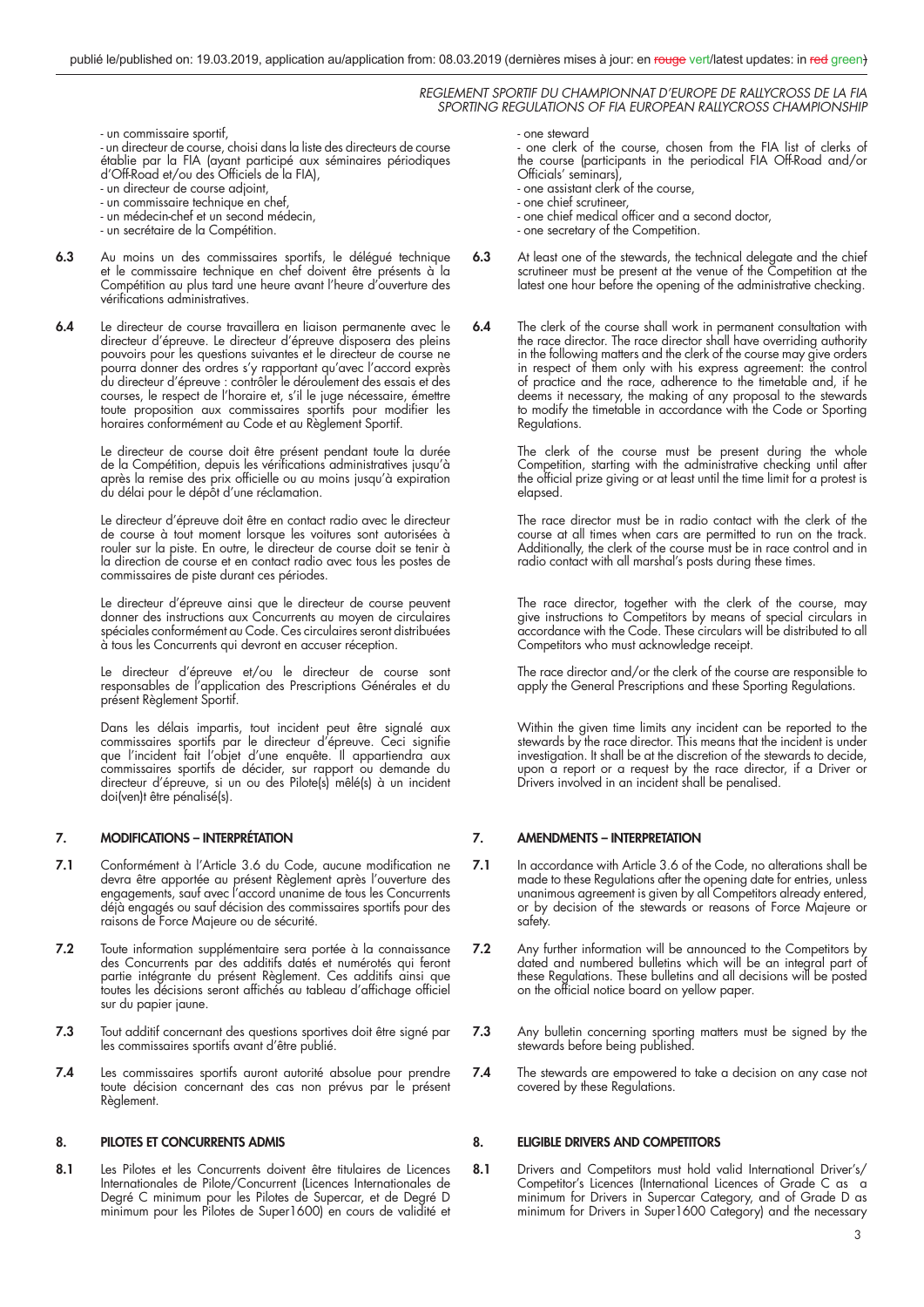des autorisations (visas) nécessaires délivrées par leur ASN affiliée à la FIA.

**8.2** Le Championnat est ouvert aux :

 - Pilotes engagés en tant que ou par des Concurrents permanents individuels participant à l'intégralité du Championnat de Supercar;

Pilotes permanents engagés pour l'intégralité du Championnat de Super1600;

Pilotes non-permanents engagés sur une base «Compétition par Compétition» au Championnat.

**8.3 Concurrent permanent individuel (Supercar seulement):** Un Concurrent permanent individuel est une entité ou une personne engageant une voiture pour l'intégralité du Championnat. Un Concurrent permanent individuel est autorisé à changer de voiture (marque et modèle) en cours de saison.

Le Concurrent permanent individuel est chargé de sélectionner le Pilote pour la voiture engagée dans le cadre de cette inscription. Le Pilote retenu pour chaque Compétition devra être annoncé à la FIA selon la procédure et les modalités spécifiées à l'Article 9.4 ci-après. Le Pilote peut être le Concurrent permanent individuel lui-même.

 Le Concurrent permanent individuel a pour responsabilité vis-à-vis de la FIA de s'assurer que la voiture engagée prenne le départ de chaque Compétition du Championnat. Tout manquement de participation sera sujet à une sanction, sauf cas de Force Majeure. Seul le Pilote désigné par un Concurrent individuel permanent, dans le cadre son engagement «permanent», pour une Compétition donnée pourra bénéficier de la Priorité 1 en cas de sélection des engagements pour cette même Compétition (voir Articles 9.7 et 9.8 ci-après).

 Une entité ou une personne engagée en tant que Concurrent permanent individuel dans le Championnat peut inscrire des voitures supplémentaires sur une base permanent or une base de «Compétition par Compétition» dans le Championnat.

**8.4 Pilote permanent (Super1600 seulement):** Un Pilote permanent est engagé par son Concurrent à participer à l'intégralité des Compétitions du Championnat, selon la procédure et les modalités spécifi ées à l'Article 9.5 ci-après. Un Pilote permanent individuel peut être son propre Concurrent.

 Un Pilote permanent est autorisé à changer de voiture (marque et modèle) en cours de saison, à condition que celle-ci soit de catégorie identique.

Le Concurrent a pour responsabilité vis-à-vis de la FIA de s'assurer que son Pilote permanent prenne le départ de chaque Compétition du Championnat. Tout manquement de participation pourra faire l'objet d'une sanction, sauf cas de Force Majeure.

 Seul le Pilote permanent, dans le cadre son engagement «permanent», pour une Compétition donnée pourra bénéficier de la Priorité 1 en cas de sélection des engagements pour cette même Compétition (voir Articles 9.7 et 9.8 ci-après). Néanmoins, un Pilote peut se voir destituer de son statut de «permanent» et ainsi perdre l'avantage lié à celui-ci en cas de sélection des engagements, lorsque ce dernier vient à déclarer forfait pour une ou plusieurs Compétition(s) du Championnat. La décision de retirer le statut de «permanent» à un Pilote est laissée à l'appréciation de la FIA.

8.5 **Pilote non-permanent (toutes les catégories):** Un Pilote nonpermanent est engagé par son Concurrent à participer à une ou plusieurs Compétition(s) du Championnat, sur une base d'inscription «Compétition par Compétition» et selon la procédure et les modalités spécifiées à l'Article 9.6 ci-après. Un Pilote nonpermanent peut être son propre Concurrent. Même si un Pilote non-permanent et son Concurrent émettent

l'intention de participer à l'intégralité des Compétitions du Championnat, le Pilote non-permanent ne pourra toutefois pas bénéficier d'un statut de «permanent» et de l'avantage lié en cas de sélection des engagements (voir Priorité 1, voir Articles 9.7 et 9.8 ci-après).

8.6 Pour tous les Pilotes: Les Pilotes ne pourront être engagés que dans une seule catégorie pour Pilotes, au cas où plusieurs championnats ou séries de Rallycross viendraient à se disputer dans le cadre d'une même épreuve.

authorisations (visas) issued by their ASNs affiliated to the FIA.

**8.2** The Championship is open to:

Drivers entered as or by permanent individual Competitors participating in the whole Supercar Championship;<br>- Permanent Drivers entering the whole

Drivers entering the whole Super1600 Championship;

Non-permanent Drivers entering the Championship on a Competition-by-Competition basis.

8.3 Permanent individual Competitor (Supercar only): A permanent individual Competitor is a body or person entering a car for the whole Championship. A permanent individual Competitor is permitted to change its car (make and model) during the season. The permanent individual Competitor is responsible for selecting the Driver for the car entered as part of this registration. The Driver selected for each Competition must be notified to the FIA in accordance with the procedure and methods specified in Article 9.4 below. The Driver could be the permanent individual Competitor himself.

> The permanent individual Competitor has a responsibility vis-à-vis the FIA to ensure that the car entered takes to the grid for each Competition of the Championship. Any failure to participate will result in a penalty, except in cases of Force Majeure.

 Only the Driver nominated by the permanent individual Competitor as part of its «permanent» entry for a given Competition can benefit from Priority 1 in the event of a selection of the entries for this same Competition (see Articles 9.7 and 9.8 below).

 A body or person entered as a permanent individual Competitor in the Championship can register additional cars on a permanent basis or a Competition-by-Competition basis in the Championship.

8.4 Permanent Driver (Super1600 only): A permanent Driver is entered by his Competitor to participate in all Competitions of the Championship, in accordance with the procedure and methods specified in Article 9.5 below. A permanent Driver can be the Competitor himself.

 A permanent Driver is permitted to change its car (make and model) during the season, provided that the car is from the same category.

 The Competitor has a responsibility vis-à-vis the FIA to ensure that his Driver takes to the grid for each Competition of the Championship. Any failure to participate may result in a penalty, except in cases of Force Majeure.

 Only the permanent Driver, as part of its «permanent» entry, can benefit from Priority 1 in the event of a selection of the entries for this same Competition (see Articles 9.7 and 9.8 below). However, a Driver could be stripped of his «permanent» status when he withdraws for one or several Competition(s) of the Championship, and therefore loses the benefit associated with that in the event of  $\alpha$ selection of the entries. The decision to withdraw the «permanent» status of a Driver is left to the discretion of the FIA.

8.5 **Non-permanent Driver (all categories):** A non-permanent Driver is entered by his Competitor to participate in one or several Competition(s) of the Championship, on the basis of a Competitionby-Competition registration and in accordance with the procedure and methods specified in Article 9.6 below. A non-permanent Driver can be the Competitor himself.

 Even if a non-permanent Driver and his Competitor indicate their intention to participate in all the Competitions of the Championship, the non-permanent Driver cannot however benefit from «permanent» status or the associated benefit in the event of a selection of the entries (see Priority 1, Articles 9.7 and 9.8 below).

**8.6** For all Drivers: Drivers may only be entered in one single category for Drivers in cases where several Rallycross championships or series are run within the same event.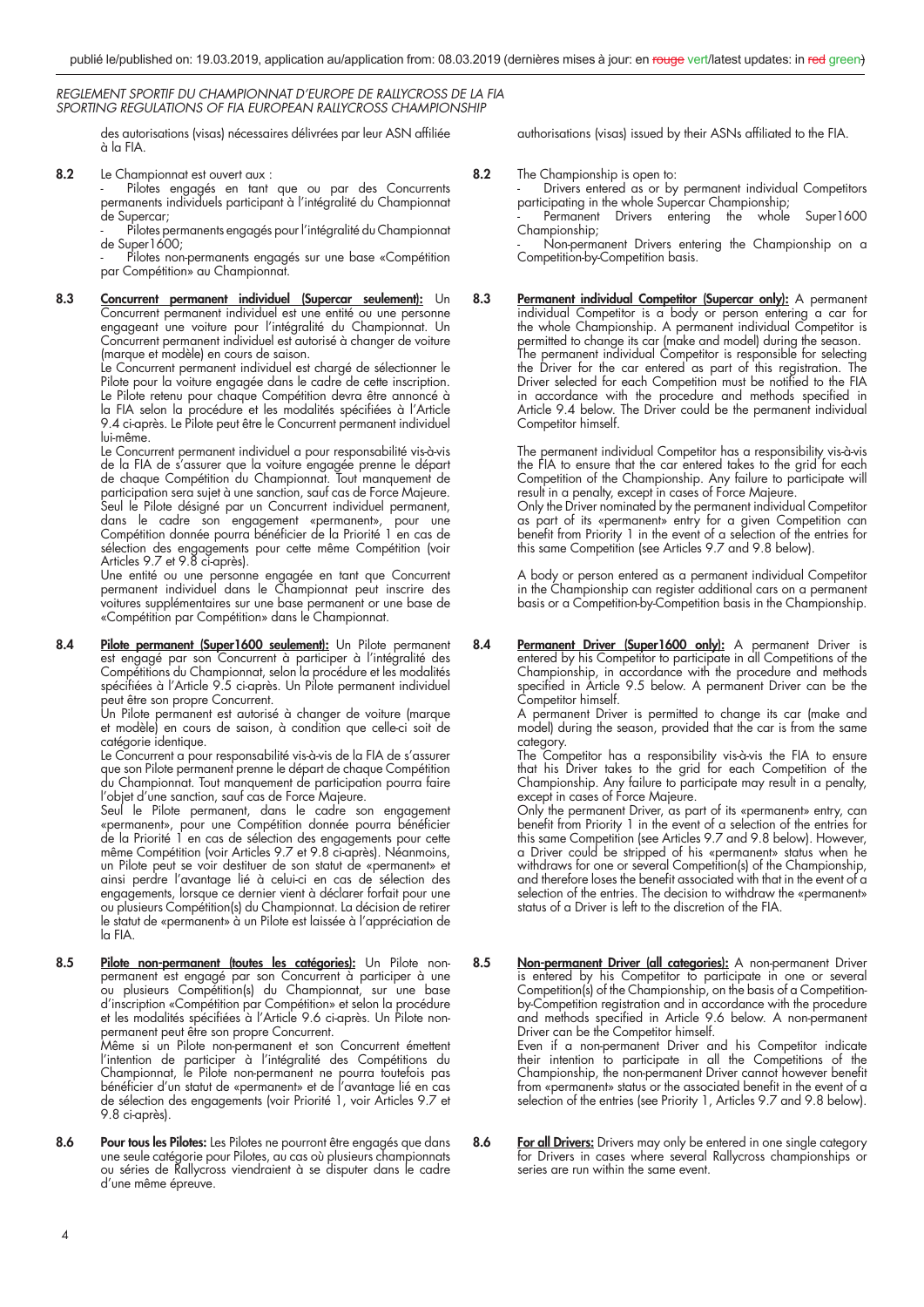# **9. CANDIDATURES DES CONCURRENTS**

- 9.1 Les candidatures de participation au Championnat ou à une Compétition du Championnat devront être soumises à la FIA au moyen du formulaire d'engagement disponible sur www.fia. com et doivent être accompagnées des copies des Licences des Concurrent et Pilote et des droits d'engagement à l'ordre de la FIA.
- **9.2** Le Concurrent est l'unique détenteur de l'engagement, impliquant que lui seul est habilité à le modifier ou l'annuler. Toutefois, un engagement ne sera considéré comme valide que si le Concurrent et le(s) Pilote(s) déclaré(s) ont conjointement signé le formulaire d'engagement. Aucun amendement ne peut être apporté à un engagement, une fois soumis, sauf disposition contraire dans le présent Règlement.

Toutefois, le Concurrent peut remplacer librement la voiture déclarée sur le formulaire d'engagement par une autre de la même catégorie, jusqu'au moment des vérifications techniques.

- **9.3** Toutes les candidatures seront étudiées par la FIA, qui publiera la liste des Concurrents acceptés, incluant leur(s) voiture(s) et Pilote(s) déclarés. Les candidats acceptés seront automatiquement admis au Championnat ou à la Compétition concernée. Les candidats refusés en seront avisés au plus tard 14 jours après la date de clôture des engagements.
- **9.4 Concurrents permanents individuels (Supercar seulement) :** Les demandes de participation permanente au Championnat doivent être soumises à la FIA, au moyen du formulaire «permanent». La date de clôture des inscriptions pour les Concurrents permanents individuels est fi xée au 7 mars 2019 (minuit, heure suisse). Le droit d'engagement au Championnat (droit d'engagement à toutes les Compétitions) par Concurrent permanent individuel est de £9 000.

 Un Concurrent permanent individuel est autorisé à changer son (ses) Pilote(s) en cours de saison. Toute demande de changement de Pilote engagé par un Concurrent individuel permanent doit être soumise à la FIA, via le formulaire en ligne, au plus tard 28 jours avant la Compétition concernée.

 Toutefois, un Concurrent permanent individuel pourra soumette une demande tardive de remplacement d'un Pilote. Cette demande devra être adressée par email à la FIA (offroad@ fia.com), au plus tard le lundi midi précédant la Compétition concernée. Le Concurrent permanent individuel sera tenu informé de l'acceptation ou du rejet de sa demande dans les 24 heures suivant la soumission de ladite demande.

**9.5 Pilotes permanents (Super1600 seulement) :** Les demandes de participation permanente au Championnat doivent être soumises à la FIA, au moyen d'un formulaire «permanent». La date de clôture des inscriptions pour les Pilotes permanents est fixée au 7 mars 2019 (minuit, heure suisse). Le droit d'engagement au Championnat (droit d'engagement à toutes les Compétitions) par Pilote permanent est de: £3 000.

 Dans le cadre d'un engagement «permanent», ni le Pilote, ni le Concurrent déclarés sur le formulaire d'inscription ne pourront être changés.

**9.6 Pilotes non-permanents (toutes les catégories) :** Les demandes de participation à une Compétition du Championnat pour tout Pilote non-permanent doivent être soumises à la FIA, au moyen d'un formulaire «Compétition par Compétition», au plus tard 28 jours avant la Compétition concernée. Le montant du droit d'engagement par Pilote non-permanent pour une Compétition du Championnat est de : £1 500 en Supercar et £500 en Super1600.

 Dans le cadre d'un engagement «non-permanent», ni le Pilote, ni le Concurrent déclarés sur le formulaire d'inscription ne pourront être changés.

- **9.7** Le nombre maximum d'engagés par Compétition est fixé à 30 en Supercar et 25 en Super1600.
- 9.8 Dans le cas où le nombre de demandes d'inscription complètes et reçues dans les délais serait supérieur à 30 en Supercar et à 25 en Super1600, les engagements seront retenus et validés selon l'ordre de priorités suivant :

 Priorité 1 : Pilotes engagés en tant que ou par les Concurrents permanents individuels enregistrés au Championnat de Supercar, ainsi que les Pilotes engagés dans le Championnat de Super1600

# **9. COMPETITORS' APPLICATIONS**

- **9.1** Applications to participate in the Championship or in a Competition of the Championship shall be submitted to the FIA by means of the entry form available on www.fia.com and must be accompanied by copies of the Competitor's and Driver's Licences and entry fee to the order of the FIA.
- **9.2** The Competitor is the sole holder of the entry, meaning that it alone is competent to modify or cancel it. However, an entry will be considered to be valid only if the Competitor and the nominated Driver(s) have jointly signed the entry form.

 No amendments may be made to an entry, once submitted, except as provided for in these Regulations. However, the Competitor may freely replace the car declared on the entry form with another from the same category, up to the point of scrutineering.

- **9.3** All applications will be studied by the FIA, which will publish the list of Competitors accepted, including their car(s) and Driver(s). Successful applicants are automatically admitted to the Championship or to the Competition concerned. Unsuccessful applications will be notified at the latest 14 days after the entry closing date.
- **9.4 Permanent individual Competitors (Supercar only):** Applications for permanent participation in the Championship shall be submitted to the FIA by means of the «permanent» form. Entry closing date for permanent individual Competitors is set at 7 March 2019 (midnight, Swiss time). The entry fee for the Championship (i.e. entry fee to every Competition) is £9,000 per permanent individual Competitor.

 A permanent individual Competitor is authorised to change its Driver(s) during the season. Any request to change a Driver entered by a permanent individual Competitor must be submitted to the FIA via the online form at least 28 days prior to the concerned Competition.

 However, a permanent individual Competitor can submit a late request to replace a Driver. This request must be addressed by email to the FIA (offroad@fia.com), at the latest by midday on the Monday preceding the Competition concerned. The permanent individual Competitor will be kept informed as to whether its request has been accepted or rejected within the 24 hours following the submission of this request.

**9.5** Permanent Drivers (Super 1600 only): Applications for permanent participation in the Championship shall be submitted to the FIA by means of the «permanent» form. Entry closing date for permanent Drivers is set at 7 March 2019 (midnight, Swiss time). The entry fee for the Championship (i.e. entry fee to every Competition) is: £3,000.

> For permanent entries, neither the Driver nor the Competitor declared on the entry form may be changed.

**9.6 Non-permanent Drivers (all categories):** Applications to participate in a Championship Competition for all non-permanent Drivers must be submitted to the FIA by means of a Competition-by-Competition form at least 28 days prior to the concerned Competition. The entry fee per non-permanent Driver for a Championship Competition is: £1,500 in Supercar and £500 in Super1600.

 For non-permanent entries, neither the Driver nor the Competitor declared on the entry form may be changed.

- **9.7** The maximum number of entries per Competition is 30 in Supercar, and 25 in Super1600.
- **9.8** If more than 30 complete entry applications in Supercar, and more than 25 in Super1600, are received within the time limit, entries will be selected and validated according to the following order of priority:

 Priority 1: Drivers entered as or by the permanent individual Competitors registered in the Supercar Championship, as well as Drivers having entered the Super1600 Championship as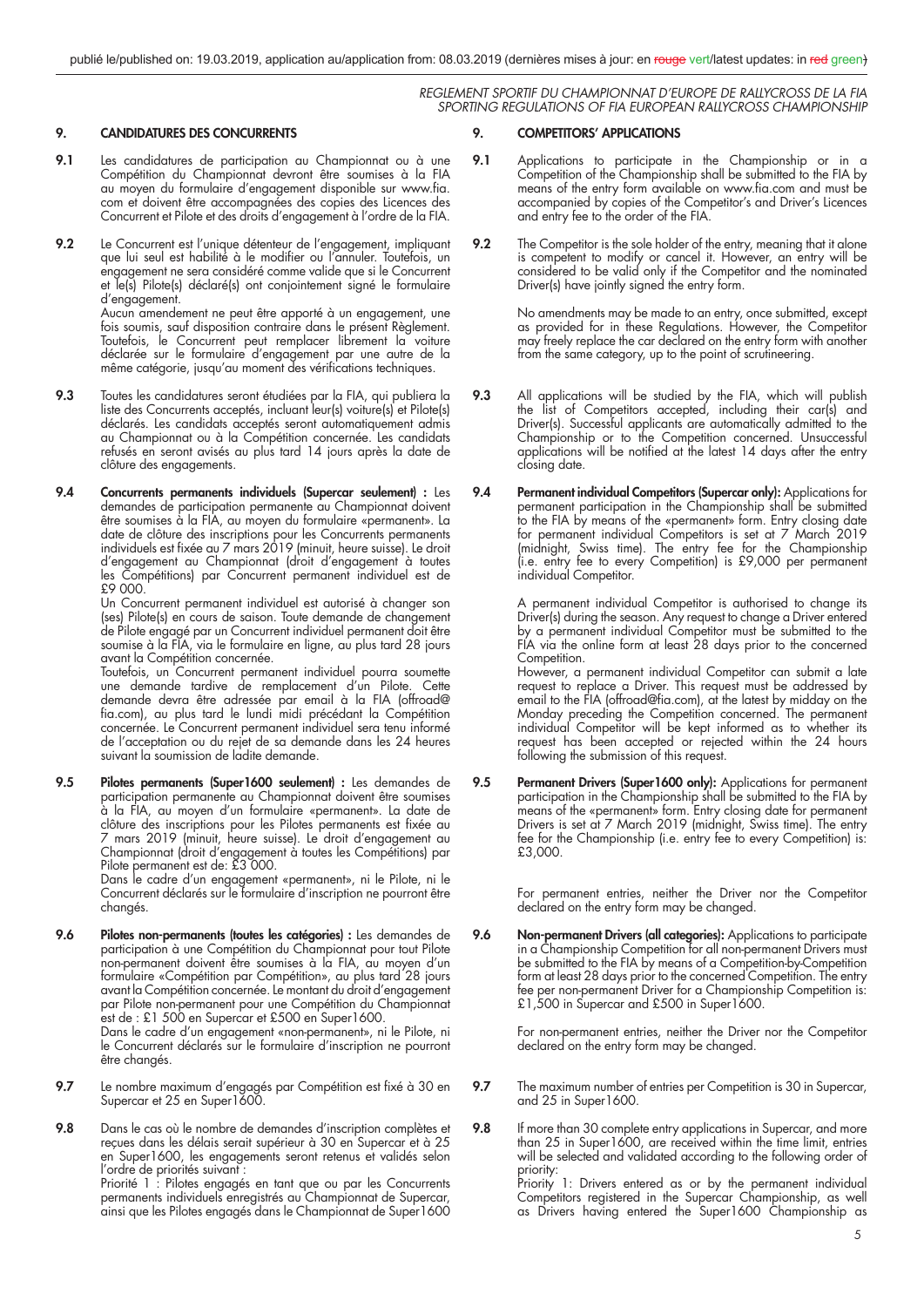#### en tant que Pilotes permanents ;

Priorité 2 : Pilotes non-permanents ayant marqué le plus grand nombre de points au Championnat lors de précédentes Compétitions de la saison en cours ;

Priorité 3 : les Pilotes non-permanents ayant participé à l'intégralité des Compétitions du Championnat du Monde ou d'un Championnat d'Europe de Rallycross de l'année précédente

Priorité 4 : Pilotes non-permanents ayant pris part à de précédentes Compétitions de la saison en cours ;

Priorité 5 (Supercar seulement): engagement proposé par le Promoteur du Championnat en tant que «Wild Card» (à l'appréciation du Comité du Championnat) ;

Priorité 6 : tous les autres engagements seront sélectionnés en fonction de leur ordre d'arrivée au secrétariat de la FIA;

Priorité 7 (Super1600 seulement): Pilotes destitués de leur statut de «permanent» ayant marqué le plus grand nombre de points au Championnat lors de précédentes Compétitions de la saison en cours ;

Priorité 8 (Super 1600 seulement) : Pilotes destitués de leur statut de «permanent» ayant pris part à de précédentes Compétitions de la saison en cours

Priorité 9 (Super1600 seulement) : tous les autres engagements de Pilotes destitués de leur statut de «permanent» seront sélectionnés en fonction de leur ordre d'arrivée au secrétariat de la FIA.

 Les Pilotes non-sélectionnés sur la base des priorités susmentionnées seront inscrits sur une liste de réserve. Ainsi, si un Pilote préalablement sélectionné vient à annoncer son forfait avant le lundi midi précédant la Compétition concernée, le premier Pilote figurant sur la liste de réserve se verra proposer la place vacante. En cas de non-réponse dans les 24 heures qui suivent la proposition ou de refus de ce dernier, c'est le Pilote suivant figurant sur cette même liste qui se verra proposer la place vacante ; et ainsi de suite.

 Le remplacement d'un ou plusieurs Pilote(s) forfait(s) via la liste de réserve pourra s'effectuer jusqu'au lundi midi précédant la Compétition concernée.

**9.9** Dès que la FIA aura publié la liste des engagés, les droits d'engagement restent dus et il ne sera plus procédé à aucun remboursement des droits d'engagement aux Pilotes qui déclareraient forfait pour le Championnat ou pour la Compétition à laquelle ils se seraient engagés.

# **10. VOITURES ET MATÉRIEL ADMIS**

- **10.1** Le Championnat est ouvert aux voitures conformes au Règlement Technique de Rallycross pour Supercar, Super1600, tel que défini à l'Article 279 de l'Annexe J.
- **10.1.1** Supercar : Voitures de Tourisme à 4 roues motrices, homologuées en Groupe A/N et conformes aux Articles 251 à 255 de l'Annexe J – Groupe A ; les modifications énumérées dans les Articles 279.2 et 279.3 de l'Annexe J sont autorisées. Les voitures doivent être des modèles fermés à toit rigide et non décapotables.
- **10.1.2** Super1600 : Voitures de Tourisme à traction avant, homologuées en Groupe A/N, conformes aux Articles 251 à 255 de l'Annexe J - Groupe A ; les modifications énumérées dans les Articles 279.2 et 279.3 de l'Annexe J sont autorisées. Les voitures doivent être des modèles fermés à toit rigide et non décapotables. La cylindrée maximum autorisée est de 1600 cm<sup>3</sup>.
- **10.1.3** Sauf indication contraire, sur la fiche d'homologation, visant à exclure certaines évolutions, les voitures des Groupes A et N sont autorisées, pour une période supplémentaire de quatre ans après l'expiration de leur homologation, à participer au Championnat à condition que :

 - les documents d'homologation de la FIA soient présentés lors des vérifications administratives et techniques ;

 - les voitures soient conformes au Règlement Technique (Annexe J) en vigueur à la date de l'expiration de leur homologation et soient en état de participer, à la discrétion du délégué technique ;

- pour les Supercars, la taille des brides du turbo et le poids

permanent Drivers;

 Priority 2: non-permanent Drivers who have scored the most Championship points in previous Competitions of the present season;

Priority 3: non-permanent Drivers having taken part in all the Competitions in the World Championship or in a European Rallycross Championship the previous year;

Priority 4: non-permanent Drivers who have taken part in previous Championship Competitions of the present season;

Priority 5 (Supercar only): Championship Promoter proposed entry as a «Wild Card» (at the discretion of the Championship Committee);

Priority 6: all other entries will be selected according to the order in which they reach the FIA secretariat;

Priority 7 (Super1600 only): Drivers stripped of their "permanent" status who have scored the most Championship points in previous Competitions of the present season;

Priority 8 (Super1600 only): Drivers stripped of their «permanent» status who have taken part in previous Championship Competitions of the present season;

 Priority 9 (Super1600 only): all the other Drivers stripped of their «permanent» status will be selected according to the order in which their entry application reached the FIA secretariat.

> Drivers who are not selected on the basis of the abovementioned priorities will be entered on a reserve list. Thus, if a pre-selected Driver withdraws his entry before the Monday (noon) preceding the relevant Competition, the first Driver on the reserve list will be offered the vacant place. If no reply is received within 24 hours following the proposal or if the latter turns down the place, the next Driver on the same list will be offered the vacant place and so forth.

> The replacement of one or several Driver(s) who have withdrawn with Drivers from the reserve list may be carried out up until Monday (noon) before the relevant Competition.

**9.9** Once an entry list has been published by the FIA, the entry fee remains payable and shall not be refunded to Drivers who withdraw their entry in the Championship or Competition concerned.

# **10. ELIGIBLE CARS AND MATERIAL**

- **10.1** The Championship is open to cars complying with the Technical Regulations for Rallycross Supercar, Super1600 as specified in Article 279 of Appendix J.
- **10.1.1** Supercar: Four-wheel drive Touring cars homologated in Group A/N and conforming to Articles 251 to 255 of Appendix J - Group A; the modifications listed in Articles 279.2 and 279.3 of Appendix J are permitted. Cars must be rigidly closed nonconvertible models.
- **10.1.2** Super1600: Front-wheel drive Touring cars homologated in Group A/N and conforming to Articles 251 to 255 of Appendix J - Group A; the modifications listed in Articles 279.2 and 279.3 of Appendix J are permitted. Cars must be rigidly closed nonconvertible models. The maximum cylinder capacity authorised is 1600cm<sup>3</sup>.
- **10.1.3** Unless there is an indication to the contrary on the homologation form, excluding certain evolutions, Group A and N cars are eligible for the Championship for a period of four years after their homologation has expired subject to the following conditions:

 - that the FIA homologation papers are produced at the administrative checking and scrutineering;

 - that the car is in conformity with the Technical Regulations (Appendix J) valid at the date of the expiry of its homologation and is in a sound condition to participate, at the discretion of the technical delegate;

- that, for Supercars, the size of the turbo restrictors and the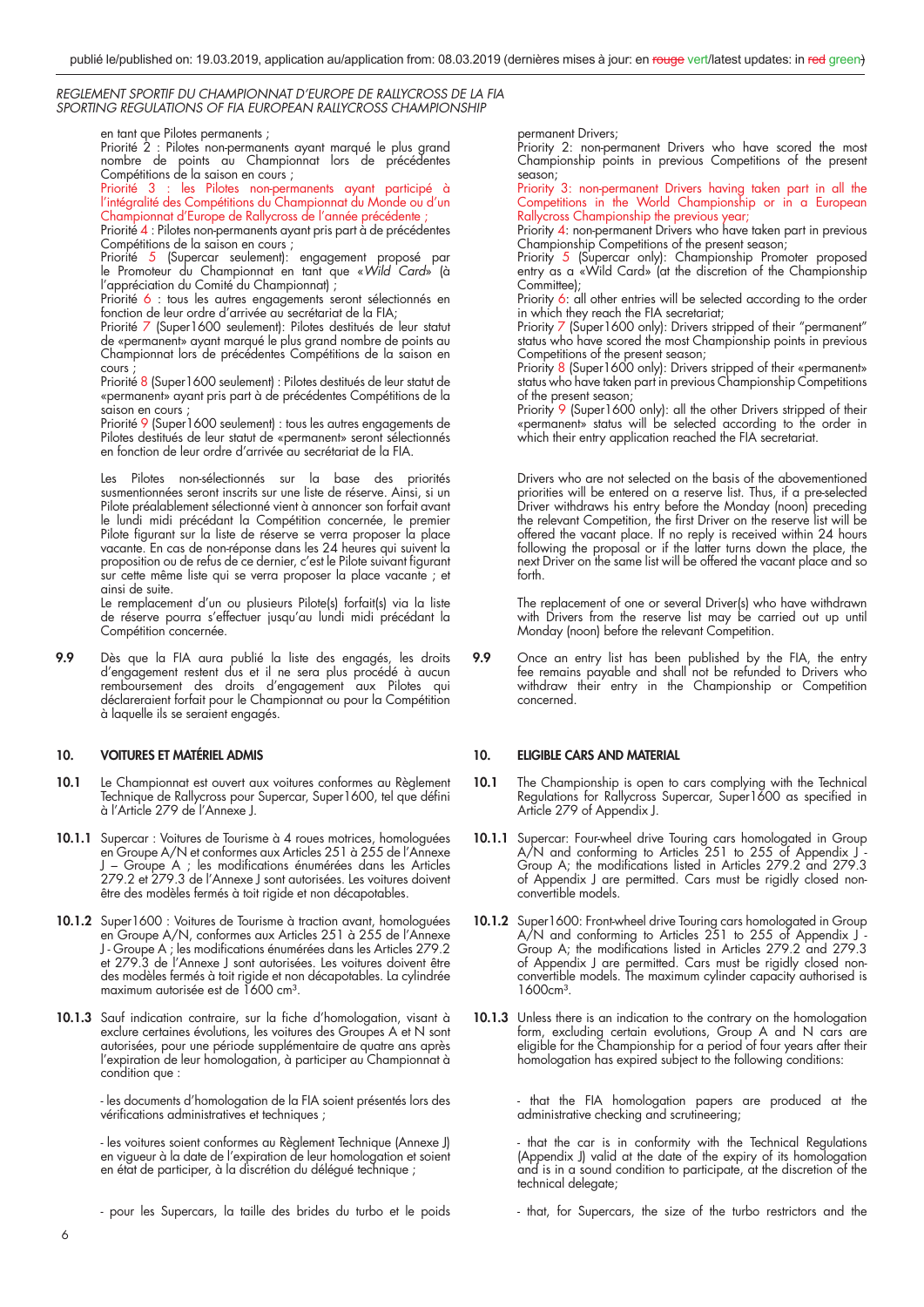minimal soient ceux en vigueur ;

 - pour tous les autres aspects, la voiture soit conforme aux règlements en vigueur.

# **10.2 Pneus**

**10.2.1** Les Pilotes ne peuvent utiliser que des pneumatiques définis à l'Article 279-9.2 de l'Annexe J et fournis par le Manufacturier de pneus unique désigné par la FIA après une procédure d'appel d'offres. Chaque pneu doit avoir deux numéros de codes à barres moulés identiques et deux RFID moulés identiques (un de chaque côté du pneu) au commencement de chaque Compétition. Si le code à barres situé sur le flanc externe du pneu n'est pas lisible, le Concurrent doit présenter le pneu aux commissaires techniques qui marqueront le flanc externe du pneu. Si ce nouveau marquage est détruit lors de la Compétition, le pneu devra être présenté à nouveau aux commissaires techniques pour un marquage supplémentaire. Les commissaires techniques peuvent marquer le flanc extérieur des pneus même s'il ne comporte plus le marquage à code-barres original, à la condition qu'ils arrivent à identifier le pneu grâce au code RFID moulé dans le flanc du pneu.

> Seuls les pneus des types suivants conservant le dessin moulé des pneus d'origine tels que fournis par Cooper peuvent être utilisés : - Pneumatiques «secs» : 8305M et 8325M - Pneumatiques «pluie» : 8310M Aucun retaillage additionnel n'est autorisé.

- **10.2.2** Les pneumatiques devront être enregistrés lors des créneaux horaires définis dans le Règlement Particulier.
- **10.2.3** a) Le nombre de pneumatiques «secs» soumis à l'enregistrement par les commissaires techniques est limité à 12 (douze) par Pilote de Supercar pour chaque Compétition. A partir de la troisième participation d'un Pilote dans le Championnat, 4 des 12 pneus «secs» doivent être des pneus enregistrés pour ce même Pilote lors d'une précédente Compétition du Championnat. Ces seuls pneumatiques doivent être utilisés dans les essais libres, warm-up, Qualifications, Demi-Finales et Finales.

 Aucun des pneus enregistrés ne pourra être transféré à un autre Pilote dans le cadre d'une même Compétition.

 b) Les Pilotes de Super1600 sont astreints à une limitation de 8 (huit) pneumatiques «secs» pour la première Compétition du Championnat à laquelle ils participent, et ensuite pour leurs Compétitions suivantes, 8 (huit), dont 4 (quatre) au moins ayant été enregistrés lors d'une Compétition précédente. Ces pneus doivent être utilisés lors des qualifications, Demi-Finales et Finale. Pour les essais libres et le warm-up, le nombre de pneumatiques n'est pas soumis à limitation, mais les pneus doivent être conformes à l'Article 10.2.1 ci-dessus.

 Aucun des pneus enregistrés ne pourra être transféré à un autre Pilote dans le cadre d'une même Compétition.

**10.2.4** a) Le nombre des pneumatiques «pluie» soumis à l'enregistrement par les commissaires techniques est limité à 12 (douze) par Pilote de Supercar pour chaque Compétition. A partir de la troisième participation d'un Pilote dans le Championnat, 4 des 12 pneus «pluie» doivent être des pneus enregistrés pour ce même Pilote lors d'une précédente Compétition du Championnat. Ces seuls pneumatiques enregistrés doivent être utilisés dans les essais libres, warm-up, Qualifications, Demi-Finales et Finales.

 Ces pneumatiques ne peuvent être transférés à un autre Pilote dans le cadre d'une même Compétition.

 b) Le nombre des pneumatiques «pluie» soumis à l'enregistrement par les commissaires techniques est limité à 8 (huit) par Pilote de Super1600 et par Compétition. Pour les essais libres et le warm-up, le nombre de pneumatiques n'est pas soumis à limitation, mais les pneus doivent être conformes à l'Article 10.2.1 ci-dessus.

 Ces pneumatiques ne peuvent être transférés à un autre Pilote dans le cadre d'une même la Compétition.

**10.2.5** L'utilisation de tout dispositif de préchauffage ou de maintien de la chaleur est interdite. Ceci s'applique aux pneumatiques «pluie» ainsi qu'aux pneumatiques «secs».

minimum weight are those currently valid;

- in all other aspects the car complies with the current regulations.

# **10.2 Tyres**

10.2.1 Drivers may only use tyres as defined in Article 279-9.2 of Appendix  $J$  and supplied by the single tyre supplier designated by the FIA following a tendering procedure. Each tyre must have two identical moulded barcode numbers and two identical moulded RFIDs (one on each side of the tyre) at the beginning of each Competition. If the barcode on the outside tyre wall is not readable, the Competitor must present the tyre to the scrutineers who will mark the outside tyre wall. If this new marking is destroyed during the Competition, the tyre must be presented again to the scrutineers for an additional marking. The scrutineers may mark the outside tyre wall even if there are no original barcode left provided that the scrutineers can identify the tyre with the original RFID code moulded in the tyre wall.

> Only the following tyres with the original moulded tyre pattern from Cooper tyres can be used:

- Dry-weather Tyres 8305M and 8325M
- Wet-weather Tyres 8310M
- No additional cutting is allowed.
- **10.2.2** Tyres must be registered during the time slots as defined in the Supplementary Regulations.
- **10.2.3** a) The number of dry-weather tyres presented for registration by the scrutineers is limited to 12 (twelve) per Supercar Driver for each Competition. As from the Driver's third participation in the Championship, 4 out of the12 dry-weather tyres must be tyres that were registered for the same Driver during a preceding Competition of the Championship. Only these registered tyres may be used for the free practice, warm-up, Qualifying, Semi-Finals and Final.

 None of these registered tyres may be transferred to another Driver participating in the same Competition.

 b) Super1600 Drivers are limited to 8 (eight) dry-weather tyres in the first Competition of the Championship they participate in and for subsequent Competitions, 8 (eight), of which at least 4 (four) have been registered in a previous Competition. These tyres must be used in the qualifyings, Semi-Finals and Final. For free practice and the warm-up, the number of tyres is not subject to any limitation, but the tyres must be in conformity with Article 10.2.1 above.

 None of these registered tyres may be transferred to another Driver participating in the same Competition.

**10.2.4** a) The number of wet-weather tyres presented for registration by the Scrutineers is limited to 12 (twelve) per Supercar Driver for each Competition. As from the Driver's third participation in the Championship, 4 out of the12 wet-weather tyres must be tyres that were registered for the same Driver during a preceding Competition of the Championship. Only these registered tyres may be used for the free practice, warm-up, Qualifying, Semi-Finals and Final.

> These tyres cannot be transferred to another Driver participating in the same Competition.

> b) The number of wet-weather tyres presented for registration by the Scrutineers is limited to 8 (eight) per Super1600 Driver and per Competition. For free practice and the warm-up, the number of tyres is not subject to any limitation, but the tyres must be in conformity with Article 10.2.1 above.

> These tyres cannot be transferred to another Driver participating in the same Competition.

- **10.2.5** The use of pre-heating or heat-retaining devices is prohibited. This applies to both wet-weather and dry-weather tyres.
- **10.2.6** La pression maximale pour le montage du pneu sur la jante est

**10.2.6** The maximum pressure for fitting tyres onto the rim is 8 bars.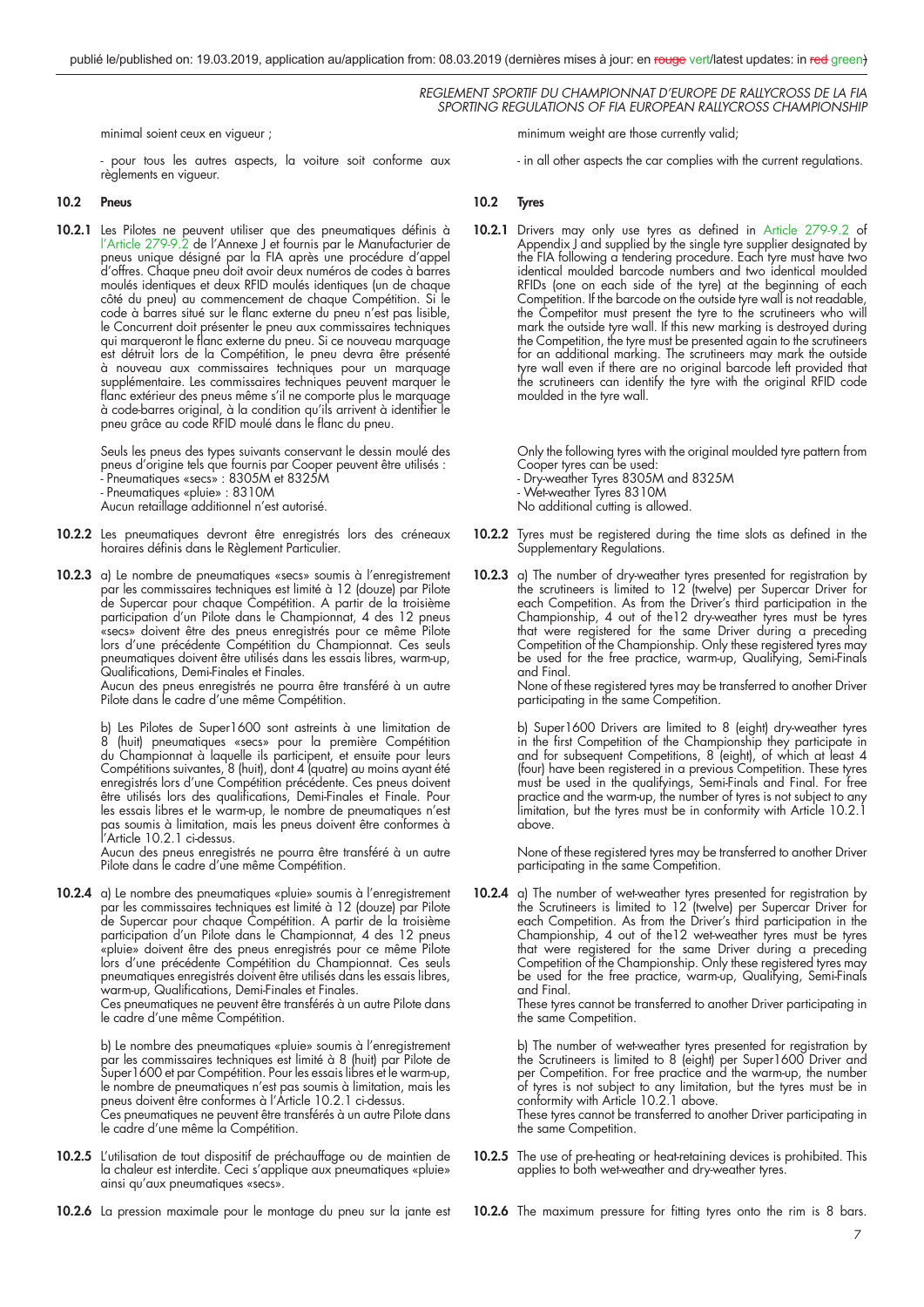> de 8 bars. Cette pression doit permettre au pneu d'adhérer aux parois externes de la jante. Les pneus ne peuvent être montés sur jantes que par le fournisseur désigné par la FIA.

# **10.3 Moteurs**

- **10.3.1** Chaque Pilote peut utiliser jusqu'à 2 (deux) moteurs (ou kits de plombs) au cours du Championnat d'une même saison. Les moteurs seront plombés et chaque Pilote pourra présenter aux vérifications techniques jusqu'à 2 (deux) moteurs, non plombés, au cours du Championnat d'une même saison. La pénalité pour toute entrave à cette règle, à savoir l'utilisation de 3 (trois) moteurs ou davantage au cours du même Championnat, consistera en une pénalité de 15 (quinze) points par entrave, à déduire du total de points marqués au Championnat par le Pilote concerné. Dans des circonstances exceptionnelles (accident causant des dommages importants au moteur), un joker pourra être attribué à la discrétion de la FIA.
- **10.3.2** Chaque Pilote peut utiliser jusqu'à 2 (deux) turbos par Compétition et 4 (quatre) turbos au cours du Championnat d'une même saison. Toute entrave à cette règle, à savoir l'utilisation de plus de 2 (deux) turbos par Compétition ou de plus de 4 (quatre) turbos par saison, induira une pénalité de 10 (dix) points par entrave, à déduire du total de points marqués au Championnat par le Pilote concerné. Les Concurrents sont tenus de présenter dès les vérifications techniques initiales leur turbo de réserve pour identification et plombage.
- **10.3.3** Toute rupture de plombs de moteur doit être approuvée au préalable par le délégué technique de la FIA pour le Championnat ou le département technique de la FIA sous peine d'une sanction pouvant aller jusqu'à la disqualification. La rupture de tout plomb sera considérée comme un changement de moteur ou de turbo. Les commissaires techniques pourront contrôler les plombages à tout moment et à la fin d'une Compétition, ils pourront désassembler les pièces pour contrôler leur conformité.

# **10.4 Utilisation du carburant**

- **10.4.1** Le carburant de la FIA, tel que fourni par le fournisseur désigné par la FIA, doit être utilisé par tous les Pilotes.
- **10.4.2** Les Concurrents sont tenus de régler directement avec le fournisseur, ou l'agent du fournisseur, toutes questions relatives à la fourniture et au paiement.
- **10.4.3** Les voitures doivent être équipées de prises de ravitaillement spécifiées par la FIA.
- **10.4.4** Toutes les voitures doivent être équipées de prise pour le prélèvement du carburant de la FIA (voir Liste Technique N° 5).
- **10.4.5** Les Pilotes ne peuvent ravitailler que dans la Zone de Ravitaillement (ZR) désignée à cet effet. Pendant les opérations de ravitaillement, ils doivent suivre les instructions du fournisseur de carburant ainsi que du personnel préposé à la surveillance de la ZR.

# **10.5 Système Electronique (Supercar uniquement)**

10.5.1 Liste des capteurs autorisés Les faisceaux sont libres. Seuls les capteurs suivants peuvent être montés sur la voiture et/ou

connectés à l'ECU

- Position papillon (nombre : 2)
- Position pédale (nombre : 2)
	- Position vilebrequin (nombre : 1)
	- Position arbre à cames (nombre : 1
- Pression d'huile moteur (nombre : 1)
- Température d'eau (nombre : 1)
	- Température d'huile moteur (nombre : 1)
	- Température d'huile de boîte de vitesses (nombre : 1)
	- Température d'huile du différentiel (nombre : 1)
	- Capteur de coupure (coupure injection et/ou allumage (nombre : 1)
	- Sonde lambda (nombre : 1)
	- Température d'air ambiant (nombre : 1)
	- Pression d'air ambiant (nombre : 1)
	- Pression d'air collecteur admission (nombre : 1)

This pressure must allow the tyre to stick to the outer walls of the rim. Tyres may only be fitted onto rims by the FIA appointed tyre supplier.

# **10.3 Engines**

- **10.3.1** A Driver may use up 2 (two) engines (or sets of seals) in a Championship season. Engines will be sealed and a Driver may present up to 2 (two) at scrutineering during the Championship year. The penalty for any breach of this rule, the use of 3 (three) or more engines in the Championship year, will be the deduction of 15 (fifteen) Championship points for each offence. These points will be deducted from the Driver's Championship total. In exceptional circumstances (accident generating serious damage to the engine), a joker may be granted at the discretion of the FIA.
- **10.3.2** A Driver may use 2 (two) turbos in each Competition and 4 (four) turbos during the Championship year. The penalty for any breach of this rule, the use of more than 2 (two) turbos in any Competition or more than 4 (four) turbos in the Championship year, will be the deduction of 10 (ten) Championship points for each offence. These points will be deducted from the Driver's Championship total. Competitors must present their spare turbo at initial scrutineering for identification and sealing.
- **10.3.3** Any breaking of one or more engine seals must be approved beforehand by the FIA technical delegate for the Championship or the FIA technical department on pain of a sanction which may go as far as disqualification. The breaking of any seal will be considered as a change of engine or turbo. The scrutineers may check the seals at any time and at the end of any Competition may disassemble the parts to check their conformity.

# **10.4 Fuel Use**

- **10.4.1** All Drivers must use FIA fuel as provided by the FIA appointed supplier.
- 10.4.2 Competitors are responsible for arranging directly with the supplier, or supplier's agent, all matters relating to the supply and payment of the fuel.
- **10.4.3** The cars must be equipped with FIA-specified refuel couplings.
- **10.4.4** All cars must be fitted with FIA fuel sample couplings (see Technical List No. 5).
- **10.4.5** Drivers may refuel only in the Refuelling Zone (RZ), designated for that purpose. During refuelling operations, they must follow the instructions of the fuel supplier and of the staff monitoring the RZ.

# **10.5 Electronic System (Supercar only)**

**10.5.1** List of allowed sensors The looms are free.

Only the sensors listed below can be fitted on the car and/or connected to the ECU:

- Throttle position (number: 2)
- Pedal Position (number: 2)
	- Crankshaft position (number: 1)
	- Camshaft position (number: 1)
	- Engine oil pressure (number: 1)
	- Water temperature (number: 1)
	- Engine oil temperature (number: 1)
	- Gearbox oil temperature (number: 1)
	- Differential oil temperature (number: 1) - Cut-off sensor (cutting the injection and/or ignition) (number: 1)
	-
	- Lambda probe (number: 1)
	- Ambient air temperature (number: 1) Ambient air pressure (number: 1)
	- Intake manifold air pressure (number: 1)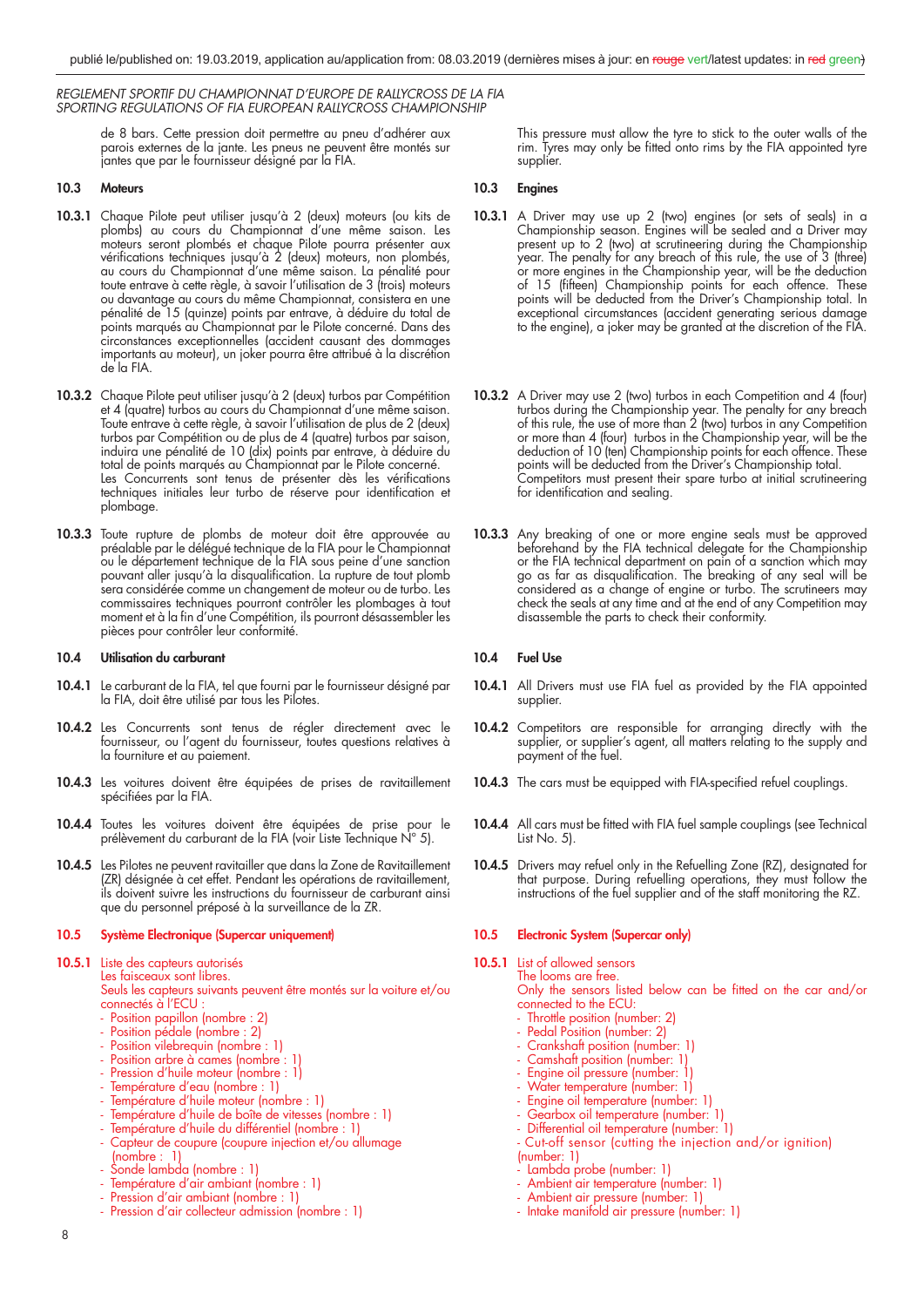- Pression de freins (nombre : 1 avant et 1 arrière)
- Pression de carburant (nombre : 2)
- Niveau de carburant (nombre : 1)
- Détecteur de cliquetis (piézoélectrique seulement) (nombre : 2)
- Pression turbo avant papillon (nombre : 1)
- Vitesse turbo (nombre : 2)
- Température des gaz d'échappement (nombre : 2)
- Température du collecteur d'admission (nombre : 1)
- Température de carburant (nombre : 1)
- Pression d'eau (nombre : 1)
- Pression bride à air (nombre : 1)
- Pression carter (nombre : 1)
- Pression waste-gate (nombre : 1) - Fresh air (nombre : 1)
- 
- Pression embrayage (nombre : 1)
- Pression gaz d'échappement (nombre : 1)
	- Température d'air sortie du compresseur (nombre : 1) - Pression hydraulique/pneumatique pour déconnexion
	- différentiel arrière (nombre : 1)
	- Interrupteur frein à main (pression ou position) (nombre : 1)
	- Angle de braquage du volant (nombre : 1)
	- Accéléromètre (nombre : 3)
	- Balise fin de tour (nombre : 1).

# 10.5.2 Liste des actuateurs autorisés

 Les faisceaux sont libres. Seuls les actuateurs suivants peuvent être montés et ils ne doivent être contrôlés que par l'ECU (direct ou via CAN) :

- Pompes à essence
- Injecteurs (nombre : 1 par cylindre pour les systèmes à injection directe, 2 par cylindre pour les systèmes à injection indirecte ou
- pour les systèmes à injection directe utilisant des injecteurs) Bobines (nombre : 1 par cylindre)
- 
- Régulateur de pression d'essence si piloté électroniquement
- Waste-gate
- Pompe à huile
- Pompe à eau
- Papillon motorisé - Direction assistée électrique
- Système de contrôle de charge de l'alternateur
- **Ventilateurs**
- Pompe à huile pour refroidissement pont arrière
- Actionneur pour déverrouillage de marche arrière
- Actuateur bypass moteur ou actuateur bypass papillon
- Démarreur du moteur
- Déconnexion différentiel arrière.

#### **10.6 Système électronique (Super1600 uniquement)**

 Tous les Concurrents de la Catégorie Super1600 doivent acquérir et utiliser le boîtier d'ECU et le logiciel d'ECU délivrés par le fournisseur unique d'ECU désigné par la FIA après une procédure d'appel d'offres.

> Le boîtier de contrôle moteur doit toujours être utilisé en respectant les prescriptions du fabricant. L'utilisation de tout autre boîtier de contrôle moteur est interdite. Les seuls capteurs et actuateurs autorisés sont ceux pouvant être connectés au boîtier ECU unique.

#### **10.7 Sièges de Sécurité (Supercars uniquemen**t)

Il est recommandé pour les voitures de la Catégorie Supercar d'être équipées de sièges approuvés par la FIA selon la norme 8862-2009. Les sièges doivent être utilisés conformément aux instructions du fabricant du siège et à la Liste Technique N° 40. L'utilisation des supports homologués avec le siège est obligatoire.

# **10.8 Filets de course**

Les voitures peuvent être équipées de filets de course approuvés par la FIA selon la norme 8863-2013 (voir Liste Technique N° 48) de part et d'autre du Pilote à la place des filets de fenêtres. Ils doivent être installés selon les «Spécifications d'Installation des Filets de Course FIA pour Véhicules de Tourisme et Grand Tourisme».

# **11. NUMÉROS DE COMPÉTITION**

11.1 Les numéros de Compétition seront attribués par catégorie du N° 2 au 99. Le Pilote Champion en titre en Catégorie Super1600

- Brake pressure (number: 1 front and 1 rear)
- Fuel pressure (number: 2)
- Fuel level (number: 1)
- Knocking detector (piezoelectric only) (number: 2)
- Turbo pressure before throttle (number: 1)
- Turbo speed (number: 2)
- Exhaust gas temperature (number: 2)
- Intake manifold temperature (number: 1)
- Fuel temperature (number: 1)
- Water pressure (number: 1) - Air restrictor pressure (number: 1)
- 
- Crankcase pressure (number: 1) Wastegate pressure (number: 1)
- Fresh air (number: 1)
- Clutch pressure (number: 1)
- Exhaust gas pressure (number: 1)
- Compressor output air temperature (number: 1)
- Hydraulic/pneumatic pressure for rear differential
- disconnect (number: 1)
- Handbrake switch (pressure or position) (number: 1)
- Steering angle (number: 1)
- Accelerometer (number: 3)
- Beacon/Lap marker (number: 1).

**10.5.2** List of allowed actuators The looms are free.

Only the following actuators can be fitted and they must be controlled by the ECU (directly or via CAN):

- Fuel pumps

Injectors (number: 1 per cylinder for direct injection systems, 2 per cylinder for port injection systems)

- Coils (number: 1 per cylinder)
- Fuel pressure regulator if electronically driven
- Waste-gate
- Oil pump
- Water pump
- Electric throttle
- Electric power steering unit
- Alternator charge control system
- Fans
- Oil pump for rear differential cooling
- Reverse locking actuator
- Engine bypass actuator or throttle bypass actuator
- Engine starter

# - Rear differential disconnect.

# **10.6 Electronic System (Super1600 only)**

 All the Competitors of the Super1600 Category must acquire and use the ECU unit and the ECU software supplied by the single ECU supplier designated by the FIA following a tender procedure.

> This engine control unit must always be used in accordance with the manufacturer's instructions. The usage of any other engine control unit is forbidden. The only authorised sensors and actuators are those that can be connected to the single ECU unit.

#### **10.7 Safety Seats (Supercars only)**

 It is recommended for the cars of the Supercar Category to be equipped with FIA-approved 8862-2009 seats. The seats must be used in accordance with the seat manufacturer's instructions and with Technical List No. 40. The use of supports homologated with the seat is compulsory.

# **10.8 Racing nets**

 The cars can be equipped with FIA-approved 8863-2013 safety racing nets (see Technical List No. 48) on both sides of the Driver, instead of window nets. They must be installed in accordance with the «FIA Racing Nets Installation Specification For Touring and Grand Touring Cars».

# **11. COMPETITION NUMBERS**

11.1 The Competition numbers will be allocated in each category from 2 to 99. The current champion in the Super1600 Category may

9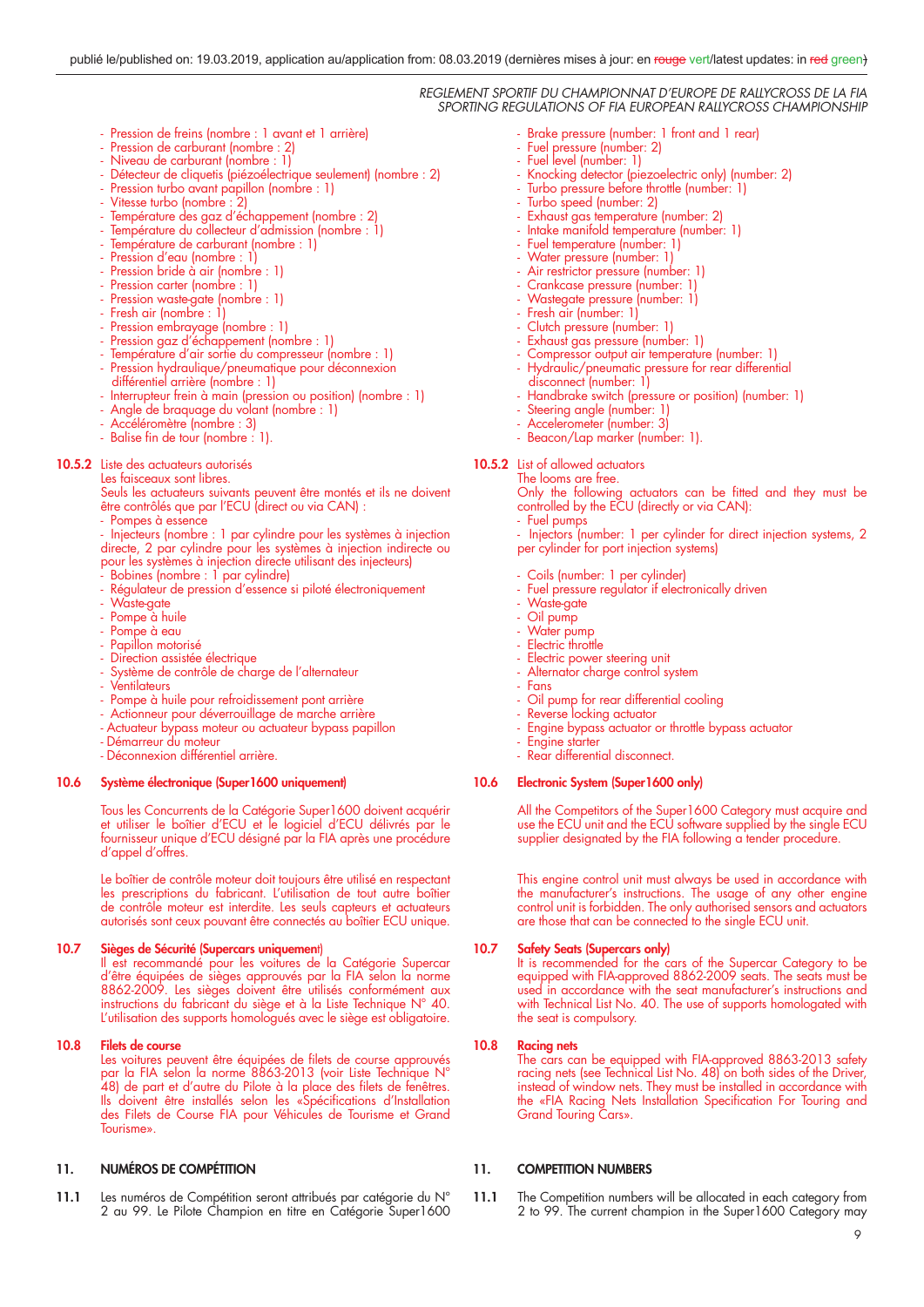> pourra utiliser le N° 1, les autres Pilotes pouvant obtenir un des autres numéros sur demande et en accord avec le Promoteur du Championnat.

**11.2** La taille, le style et le positionnement des numéros de Compétition seront décrits dans le «Championship Style Guide», qui définira aussi la taille, le style et le positionnement des autocollants portant le nom et la nationalité du Pilote à faire appliquer sur la voiture. Les numéros de Compétition seront fournis par le Promoteur du Championnat.

# **12. VÉRIFICATIONS ADMINISTRATIVES ET BRIEFING**

- 12.1 Les Pilotes ou leurs représentants officiels doivent se présenter en temps et en heure aux vérifications administratives, dont le lieu et l'horaire devront être détaillés dans le Règlement Particulier, à moins qu'une dérogation écrite ne leur ait été accordée par le directeur de course.
- **12.2** Lors des vérifications administratives, les Licences Internationales des Pilotes et Concurrents seront contrôlées, ainsi que, si nécessaire, les autorisations des ASN.
- **12.3** Sauf dérogation accordée par le directeur de course, les Concurrents et Pilotes qui ne se présenteraient pas aux vérifications administratives ne seront pas autorisés à participer à la Compétition.
- 12.4 Le briefing des Pilotes, présidé par le directeur d'épreuve, aura lieu après les vérifications administratives. La présence de tous les Pilotes est obligatoire. Ils devront être seulement accompagnés de leur Team Manager désigné. Le lieu et l'heure du briefing seront précisés dans le Règlement Particulier – Partie 2.

## **13. VÉRIFICATIONS TECHNIQUES**

- **13.1** L'Article 3.6 des Prescriptions Générales s'applique.
- 13.2 Bruit : pour toutes les voitures est imposée une limite de 100 dB mesurée avec un sonomètre réglé sur «A» et «SLOW», posé à un angle de 45° par rapport à la sortie du tuyau d'échappement et à une distance de 50 cm de celui-ci, avec le moteur tournant au régime de 4500 t/min. Au cas où un règlement national imposerait une limite inférieure à celle de la FIA, cette disposition devra figurer dans le Règlement Particulier, qui devra être envoyé à tous les Concurrents suffisamment longtemps à l'avance.
- **13.3** Les combinaisons et casques devront porter les logos obligatoires du Championnat, aux endroits indiqués dans le «Championship Style Guide». Les Articles 1.5 et 2 du Chapitre III de l'Annexe L devront être respectés lors de la pose de ces logos. Les Pilotes fournissant la preuve que le fabricant de leur casque n'autorise pas l'application d'autocollants sur le casque seront dispensés de l'obligation d'apposer ces logos.
- **13.4** Le Promoteur du Championnat se réserve le droit de couvrir les logos non conformes sur les combinaisons et les casques.
- 13.5 À l'issue de chaque course, le poids des voitures peut être contrôlé sur demande du délégué technique. Après avoir été informé que sa voiture a été sélectionnée pour le pesage, le Pilote se rendra directement dans la zone de pesage. La voiture sera ensuite pesée et les résultats communiqués au Pilote. Le poids des voitures et des Pilotes peut être contrôlé séparément à la fin de la Compétition (lorsque spécifié dans le Règlement Particulier), sous réserve qu'une balance contrôlée et certifiée soit située dans le parc fermé à proximité podium, sur laquelle les Pilotes sont pesés lorsqu'ils sortent de leur voiture. La voiture sera ensuite contrôlée dans la zone de pesage lors des vérifications techniques finales et les poids seront additionnés.

# **14. PADDOCK**

14.1 Les Concurrents se verront attribuer un espace dans le paddock au moment de leur engagement au Championnat ou à la Compétition.

use number 1, other Drivers will be allocated a number by request and with agreement of the Championship Promoter.

**11.2** Competition numbers size, style and position will be detailed in the Championship Style Guide which will also specify the size, style and position for the display of the Driver's name and nationality on each car. Competition numbers will be issued by the Championship Promoter.

# **12. ADMINISTRATIVE CHECKING AND BRIEFING**

- **12.1** The Driver or his official representative must report in due time to administrative checking, the location and time of which will be detailed in the Supplementary Regulations, unless a written waiver has been granted to him by the clerk of the course.
- **12.2** At the administrative checking, the Driver's and Competitor's International Licences, including authorisation of their ASN (where necessary) will be inspected.
- 12.3 Unless a waiver has been granted by the clerk of the course, those Competitors and Drivers who fail to report to the administrative checking shall not be authorised to take part in the Competition.
- **12.4** The Drivers' briefing, chaired by the race director, will take place after the administrative checks. Attendance is mandatory for all Drivers. They must only be accompanied by their designated Team Manager. The time and location of the briefing will be indicated in the Supplementary Regulations – Part 2.

### **13. SCRUTINEERING**

- 13.1 Article 3.6 of the General Prescriptions apply.
- **13.2** Noise: for all cars, a limit of 100dB is imposed, measured with a sound level meter set at «A» and «SLOW», placed at an angle of 45° to and a distance of 50cm from the exhaust outlet, with the car's engine turning at 4,500rpm. Should national regulations impose a lower limit than the FIA, this must be mentioned in the Supplementary Regulations, which must be sent to all Competitors well in advance.
- **13.3** Overalls and helmet must have the mandatory Championship logos in the correct positions as defined in the Championship Style Guide. Articles 1.5 and 2 of Chapter III of Appendix L must be respected when applying any such logos. Drivers providing proof that the manufacturer of their helmet does not authorise the application of stickers to the helmet will be exempt from the requirement to afix the logos.
- **13.4** The Championship Promoter reserves the right to cover noncompliant logos on overalls and helmets.
- **13.5** At the end of each race, cars may be weighed by request of the technical delegate. Having been signalled that his car has been selected for weighing, the Driver will proceed directly to the weighing area. The car will then be weighed and the result given to the Driver. The weight of cars and Drivers may be checked separately at the end of the Competition (when specified in the Supplementary Regulations), subject to a controlled and certified scale being located in the podium parc ferme on which the Drivers are weighed when they get out of their cars. The car will then be checked in the weighing area at final scrutineering and the weights will be combined.

# **14 PADDOCK**

14.1 Competitors will be allocated paddock space in the process of completing their entry to the Championship or Competition.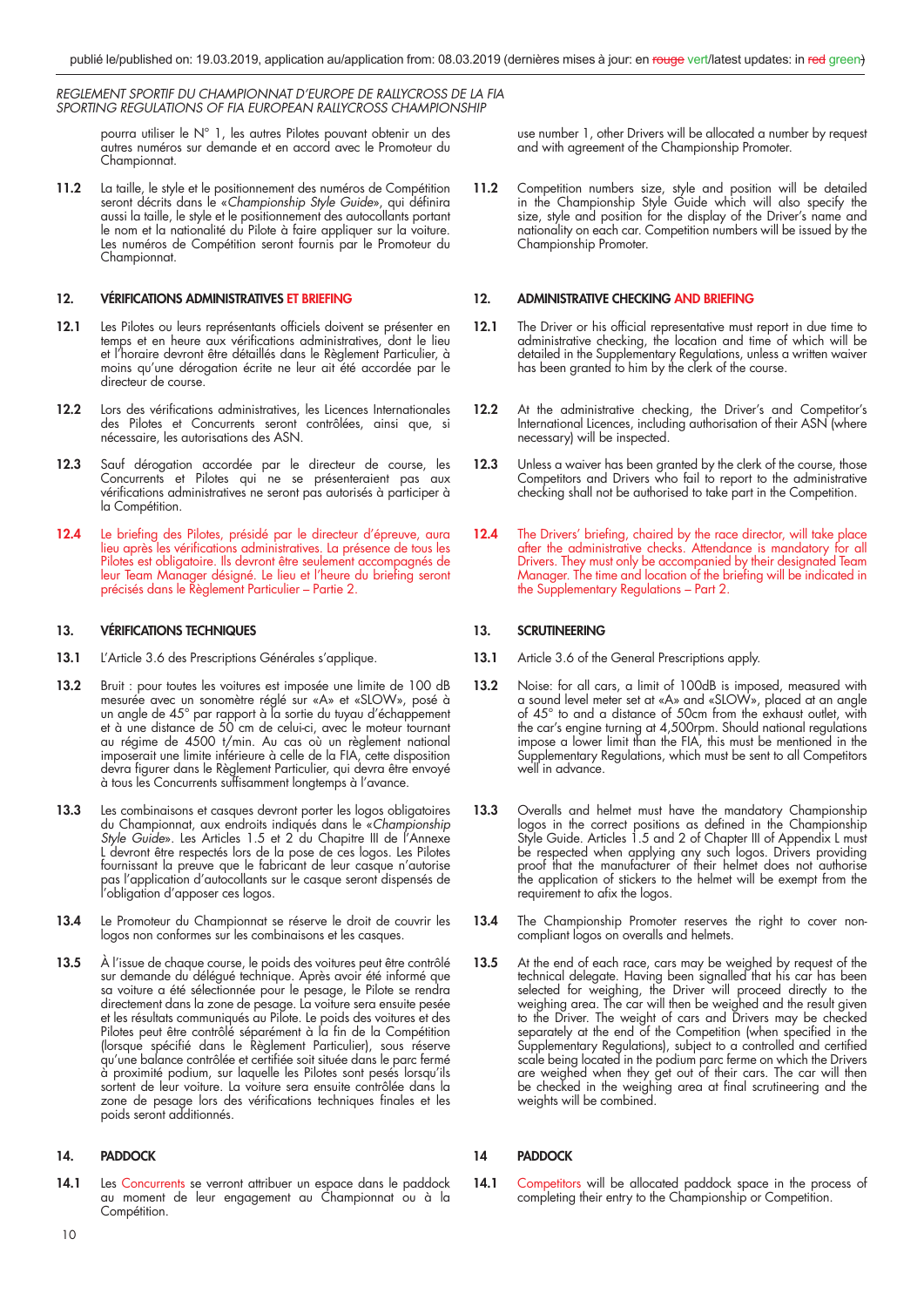- 14.2 Chaque Concurrent doit s'assurer qu'un extincteur d'au moins 5 kg est disponible dans la zone de paddock réservée à son équipe.
- 14.3 Chaque Concurrent doit faire en sorte qu'une feuille de plastique (de minimum 4 x 5 m) soit placée à l'endroit réservé à son équipe où des travaux seront entrepris sur sa voiture, et ce afin d'éviter toute pollution par fuite accidentelle, etc.

# **15. DÉROULEMENT D'UNE COMPÉTITION**

- **15.1** Chaque Compétition comprendra des séances d'essais, 4 (quatre) qualifications, deux Demi-Finales et une Finale. Les «*shakedowns*» sur le lieu de la Compétition (même en dehors de la piste de Rallycross) ou sur tout autre site dans un rayon inférieur à 10 kilomètres du lieu de la Compétition ne seront pas permis, à moins d'être expressément autorisés et indiqués dans le Règlement Particulier.
- **15.2** Les voitures des différentes catégories doivent rouler séparément. Le Tour Joker peut être utilisé pendant les essais. Tout Pilote qui n'aurait pas accompli un seul tour complet aux essais pourra être autorisé à poursuivre la Compétition sur décision des commissaires sportifs.
- **15.3** Tous les Pilotes de la course suivante sont tenus d'être présents dans la zone de la pré-grille pendant que la grille en cours est assemblée, afin de permettre à l'organisateur de faire avancer les Pilotes nécessaires pour compléter la formation de la course sur la grille. Les voitures seront considérées comme étant dans la zone de pré-grille une fois que leurs pneumatiques auront été contrôlés par les commissaires techniques.
- **15.3b** Aucun dispositif supplémentaire de refroidissement autre que ceux montés légalement dans les voitures de compétition ne peut être utilisé hors de l'espace du paddock alloué au Concurrent.
- **15.3c** Le nettoyage des pneumatiques en faisant patiner les roues n'est autorisé que dans la zone de pré-grille, sous la supervision des commissaires de départ. Cela ne peut pas être effectué alors qu'un commissaire ou une hôtesse se trouve devant la voiture.

#### **15.3d Zones où l'assistance est permise**

 Un panneau représentant une clé à molette sur un fond blanc cerclé et barré de rouge (voir Dessin N° 3) signifie qu'à partir de ce point aucune assistance n'est plus permise.

 Un panneau représentant une clé à molette sur fond vert (voir Dessin  $N^{\circ}$  3) signifie qu'à partir de ce point une assistance externe est possible.

- **15.4** Si un Pilote ne peut pas courir dans sa course, il doit en informer le responsable des relations avec les Concurrents avant le départ de la première course de sa catégorie. Tout défaut d'information sera puni conformément à l'Article 17.
- 15.4b En cas de faux départ dans une course de Qualification, une Demi-Finale ou Finale, tous les Pilotes retourneront à leur place initiale de départ et la procédure de départ sera relancée. Le(s) Pilote(s) ayant causé le faux départ devra (devront) emprunter le Tour Joker à deux reprises dans la course concernée. Un Pilote qui causera deux faux départs lors d'une même course en sera disqualifié.

#### **15.5 Manches qualificatives**

Dans le cadre du présent Championnat, les Manches qualificatives seront désignées par le terme «Qualifications».

Il y aura quatre Qualifications de 4 tours regroupant un maximum de 5 voitures, lesquelles partiront sur une même ligne.

- **15.5.1** 1ère Qualification (Q1) : Les Pilotes tireront au sort le numéro correspondant à leur position de départ pour chaque course, en présence d'au moins un commissaire sportif. Si deux Pilotes ou plus abandonnent dans le premier tour de la Q1, ils seront classés conformément à la distance qu'ils auront effectivement couverte.
- **15.5.2** 2e Qualification (Q2) : Les participants à chaque course seront désignés selon les classements de la Q1.
- **14.2** Each Competitor is responsible for ensuring that a fire extinguisher of at least 5kg is available within his own team's area in the paddock.
- 14.3 Each Competitor is required to ensure that a plastic sheet (minimum dimensions 4 x 5m) is spread on the ground in the paddock place reserved for his team where work is to be done on his car, in order to prevent any pollution in case of an accidental leak, etc.

# **15. RUNNING OF A COMPETITION**

- **15.1** Each Competition will comprise practice sessions, 4 (four) qualifyings, two Semi-Finals and the Final. Shakedowns at the venue (even outside the Rallycross track) or on any other site within a radius less than 10 kilometres from the Competition venue will not be permitted, unless they are expressly authorised and indicated in the Supplementary Regulations
- **15.2** Cars from different categories will run separately. The Joker Lap can be used in practice. A Driver who has failed to complete at least one lap in practice may be allowed to take part in the Competition at the discretion of the stewards.
- 15.3 All Drivers in the subsequent race must be present in the pregrid area whilst the current grid is being assembled, in order to allow the organiser to bring forward such Drivers as necessary to complete the formation of the current race. Cars will be considered in the pre-grid area once they have had their tyres checked by the scrutineers.
- 15.3b No extra cooling devices other than the ones which are mounted legally in the competition cars are allowed to be used outside of the Competitor's designated paddock space.
- **15.3c** Tyre cleaning by spinning the wheels is only allowed in the pregrid area, under supervision of the start marshals. It cannot be performed when a marshal or grid girl is standing in front of the car.

#### **15.3d Areas where assistance is permitted**

 A sign with a spanner on a white background circled and crossed out in red (see Drawing No. 3) means that from that point onwards, no assistance is permitted.

 A sign with a spanner on a green background (see Drawing No. 3) means that from that point onwards, external assistance is permitted.

- **15.4** If a Driver is not able to drive in his race he has to inform the Competitors' liaison officer before the start of the first race of his category. The lack of information will be punished according Article 17.
- **15.4b** When a false start occurs in a Qualifying race, a Semi-Final or a Final, all Drivers will return to their original starting position and the starting procedure will begin again. The Driver(s) who caused the false start must pass through the Joker Lap section twice in the race concerned. A Driver who makes two false starts in the same race will be disqualified from that race.

#### **15.5 Qualifying Heats**

 In the framework of the present Championship, qualifying Heats will be referred to using the term «Qualifying».

 There will be four Qualifyings with maximum 5 cars starting abreast in each race over 4 laps.

- **15.5.1** 1st Qualifying (Q1): Starting positions in the races will be determined by a draw that will be carried out in the presence of at least one steward. If two or more Drivers retire in the first lap of Q1, they shall be classified in relation to each other according to the distance they actually covered.
- **15.5.2** 2nd Qualifying (Q2): Race starters determined according to the classification of the  $Q1$ .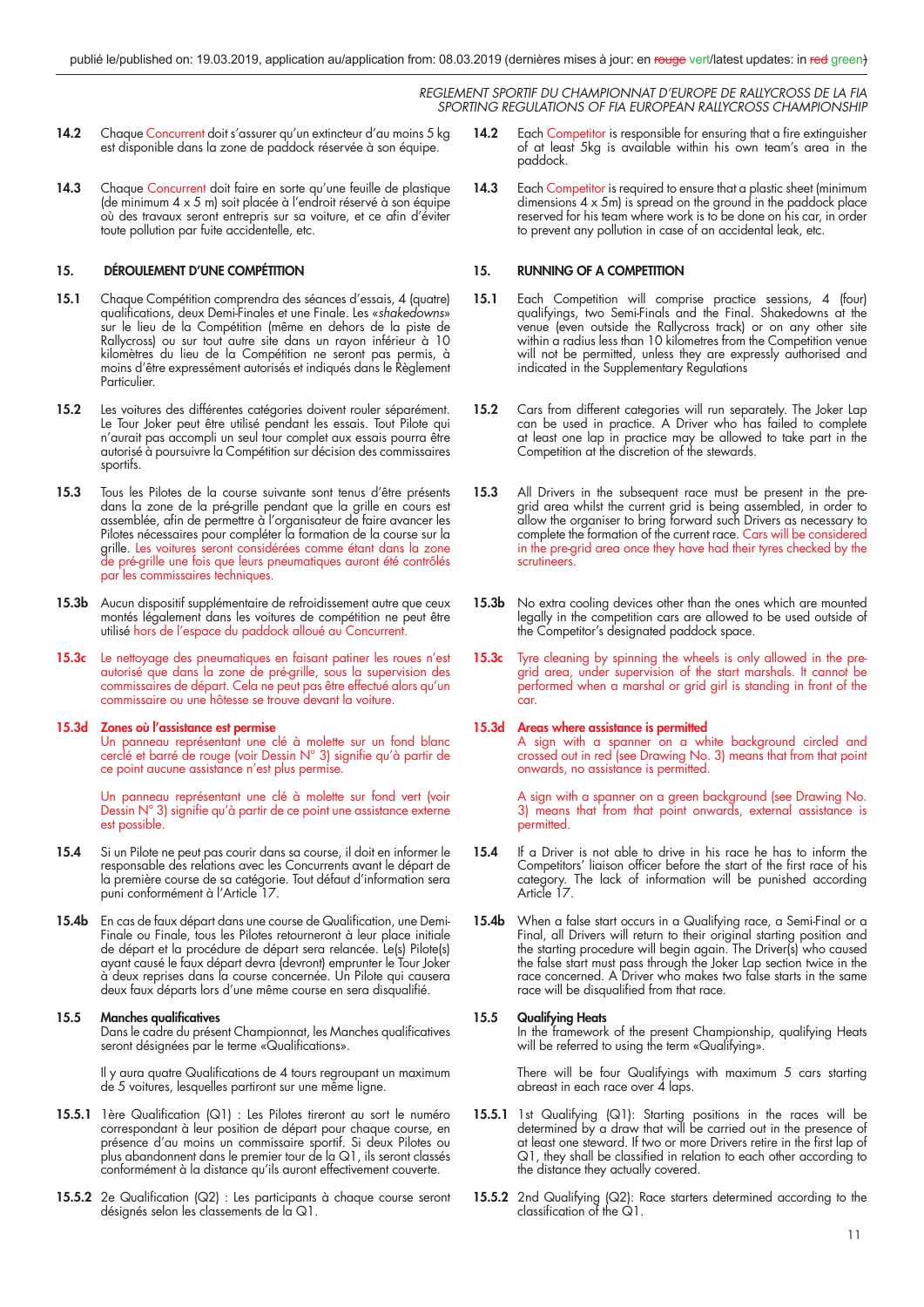- **15.5.3** 3e Qualification (Q3) : Les participants à chaque course seront désignés selon les classements de la Q2.
- **15.5.4** 4e Qualification (Q4) : Les participants à chaque course seront désignés selon les classements de la Q3.
- **15.5.5** La grille de départ de chaque course devrait être organisée sur les mêmes bases : chaque course devra comprendre au minimum 5 voitures, sauf les deux premières courses qui seront pour les Pilotes les moins bien classés (ou, dans le cas de la Q1, tirés au sort pour ces courses).

 Dans la Q1, les Pilotes prendront part aux courses en fonction du tirage au sort. À partir de la Q2, les grilles de départ seront établies comme ci-dessus, mais sur base des résultats de la Qualification précédente au lieu du tirage au sort; les cinq premiers Pilotes prenant part à la dernière course; les cinq suivants à l'avant-dernière course et ainsi de suite.

 Si pour les premières courses, le nombre de voitures restantes est compris entre 6 et 9, il y aura deux courses, réparties comme suit:

 9 voitures : les quatre dernières (ou désignées comme tel par tirage au sort) dans la première course, les cinq suivantes dans la deuxième course ;

 8 voitures : les quatre dernières (ou désignées comme tel par tirage au sort) dans la première course, les quatre suivantes dans la deuxième course ;

 7 voitures : les trois dernières (ou désignées comme tel par tirage au sort) dans la première course, les quatre suivantes dans la deuxième course ;

 6 voitures : les trois dernières (ou désignées comme tel par tirage au sort) dans la première course, les trois suivantes dans la deuxième course.

**15.5.6** Toutes les Qualifications seront chronométrées et le Pilote le plus rapide de chaque Qualification se verra attribuer 50 points, le second 45 points, le troisième 42 points, le quatrième 40 points, le cinquième 39 points, le sixième 38 points, le septième 37 points, et ainsi de suite. Les Pilotes n'ayant pas terminé une Qualification («DNF») se verront attribuer un nombre de points équivalant au nombre de points que se serait vu attribuer le dernier Pilote, moins un point, dans l'hypothèse où tous les partants de la Compétition auraient été classés. Les Pilotes n'ayant pas pris le départ de la Qualification («DNS») et les Pilotes disqualifiés («DSQ») de la Qualification ne se verront attribuer aucun point.

 En cas d'égalité de temps entre deux ou plusieurs Pilotes, ils seront départagés en fonction de leur meilleur temps sur un tour au cours de la Qualification concernée.

 Si une course est recourue, un Pilote qui aurait pris le premier départ ou les suivants, mais n'aurait pas été en mesure de prendre le départ de la course courue complètement, sera indiqué comme «DNF» et non «DNS» dans le classement concerné et sera crédité du nombre de points correspondants.

Les Pilotes déclarés non-partants à l'avance ne figureront pas sur les listes de départ. Après la première course d'une Qualification, un non-partant dans une course suivante ne sera remplacé que s'il résulte de son absence une course avec moins de trois partants.

- 15.5.7 Au terme des Qualifications, un classement intermédiaire sera dressé, en fonction du nombre total de points marqués par chaque Pilote dans chaque Qualification. En cas d'ex-aequo entre deux ou plusieurs Pilotes, ils seront départagés en fonction de leur classement dans la Q4. Pour figurer classés dans ce classement intermédiaire, les Pilotes devront avoir franchi la ligne d'arrivée en ayant couvert le même nombre de tours que le vainqueur et avoir été dûment classés dans au moins deux Qualifications.
- **15.5.8** Le classement intermédiaire donnera lieu à une attribution de points comptabilisables pour le Championnat aux 16 premiers Pilotes classés, selon le barème suivant :

|    | 1er                            | 16 points |        |
|----|--------------------------------|-----------|--------|
| 2e |                                | 15 points |        |
| 3e |                                | 14 points |        |
| 4e |                                | 13 points |        |
| 5e |                                | 12 points |        |
| 6e |                                | 11 points |        |
|    | et ainsi de suite jusqu'au 16e |           | point. |

**15.5.3** 3rd Qualifying (Q3): Race starters determined according to the classification of the  $Q2$ .

- **15.5.4** 4th Qualifying (Q4): Race starters determined according to the classification of the  $Q3$ .
- **15.5.5** The starting grid of each race should be organised on the same basis: each race with a least 5 cars, except for the first two races which will be for the slowest (or, in Q1, the Drivers drawn in those races) Drivers.

 In the Q1, Drivers will start in the race allocated in the draw. From the Q2, the starting grid will be determined as above, but using the result of the previous Qualifying instead of the drawn positions; the fastest five Drivers in the last race, the next five in the penultimate race, etc.

If upon the composition of the first two races the total number of cars remaining is between 6 and 9, there will be two races, as follows:

9 cars: slowest (or last drawn) four in the first race, next five in the second race;

8 cars: slowest (or last drawn) three in the first race, next five in the second race;

7 cars: slowest (or last drawn) three in the first race, next four in the second race;

6 cars: slowest (or last drawn) three in the first race, next three in the second race.

**15.5.6** All the Qualifyings will be timed and the fastest Driver in each Qualifying will be awarded 50 points, the second fastest 45 points, the third fastest 42 points, the fourth fastest 40 points, the fifth fastest 39 points, the sixth fastest 38 points, the seventh fastest 37 points, and so on. Those Drivers who did not complete a Qualifying («DNF») will be credited with a total of points equal to the number of points that the slowest Driver would be given, less one point, supposing that all the starters in the Competition were classified. Those Drivers who did not start the Qualifying («DNS») and those Drivers who were disqualified («DSQ») from the Qualifying will not be credited with any points.

 In the event that two or more Drivers achieve equal times, they will be separated according to their best lap time during the Qualifying concerned.

If a race is restarted, a Driver who started in the first or subsequent starts, but was not able to start in the race that was completed, will be shown as «DNF» instead of «DNS» and will be credited with the appropriate number of points.

 Known non-starters will be omitted from the published grid sheet. After the first race in a Qualifying has started, a non-starter in a later race will only be replaced if his absence means that the race has fewer than three starters.

- **15.5.7** After the Qualifyings, there will be an intermediate classification according to each Driver's total points scored in the four Qualifyings. In the event of tied positions in the intermediate classification, precedence will be given to the Driver(s) who were the fastest in the  $\Omega$ 4. To appear in this intermediate classification, a Driver must have crossed the finish line having completed the same number of laps as the winner and been duly classified in at least two Qualifyings.
- **15.5.8** Championship points will be awarded to the top 16 Drivers in the intermediate classification, according to the following scale:

| 1st                             | 16 points |  |
|---------------------------------|-----------|--|
| 2 <sub>nd</sub>                 | 15 points |  |
| 3rd                             | 14 points |  |
| 4th                             | 13 points |  |
| 5th                             | 12 points |  |
| 6th                             | 11 points |  |
| and so on down to 16th 1 point. |           |  |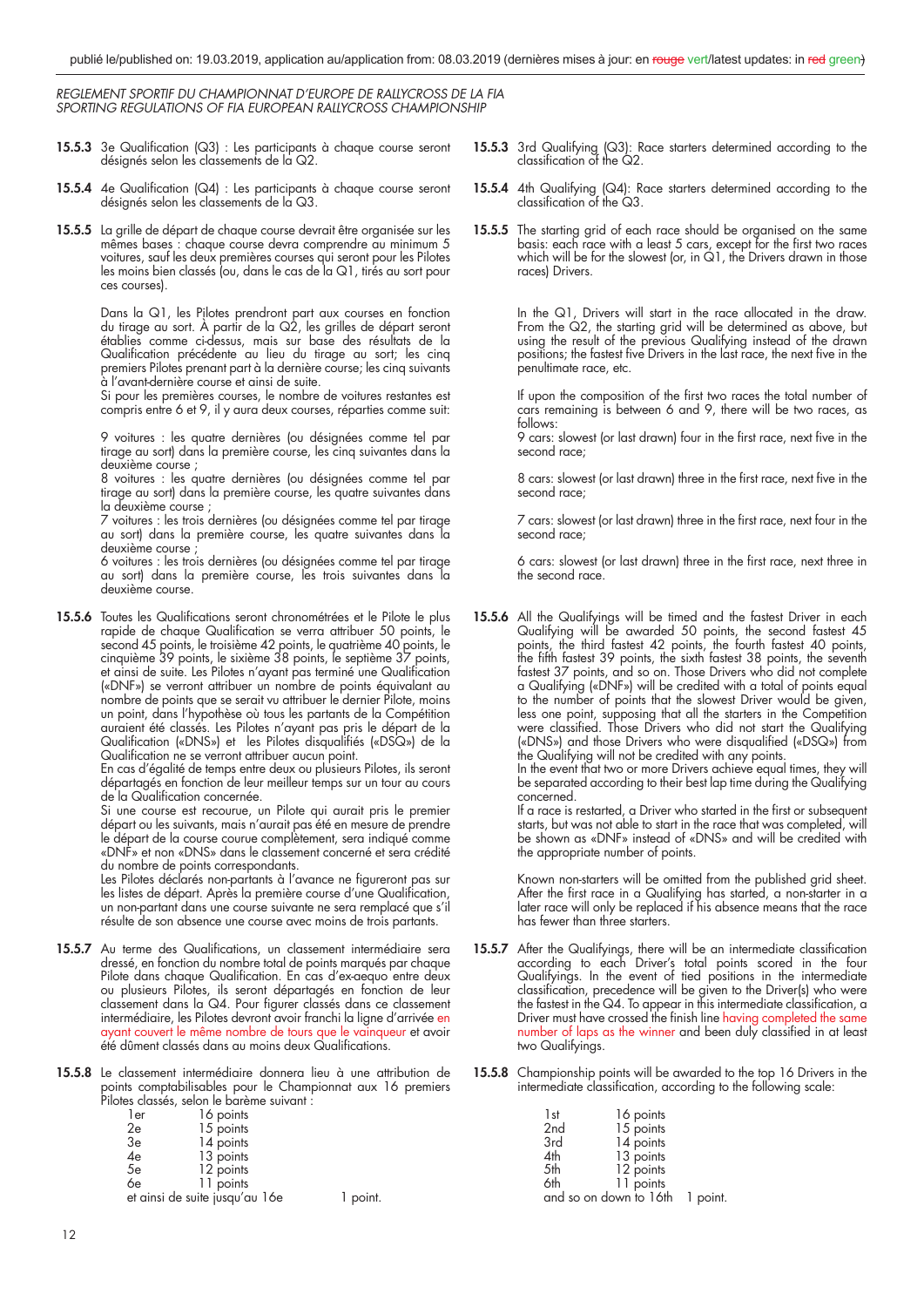15.5.9 Lors de chaque Qualification, un des tours doit être le Tour Joker. Les Pilotes qui n'effectuent pas ce Tour Joker recevront une pénalité en temps de 30 secondes. La pénalité pour les Pilotes qui l'effectuent plus d'une fois sera déterminée par les commissaires sportifs. Un juge de fait sera désigné pour relever le nombre de passage des voitures.

# **15.6 Demi-Finales et Finale**

Les 12 premiers Pilotes au classement intermédiaire seront qualifiés pour les Demi-Finales. Le vainqueur, le 2e et le 3e de chaque Demi-Finale seront qualifiés pour la Finale. Les Demi-Finales ne seront courues que si à l'issue des deux premières Qualifications, 8 (huit) voitures au moins sont en mesure de participer (4 voitures minimum par Demi-Finale); à défaut de Demi-Finales, les 6 premiers Pilotes au classement intermédiaire se hisseront directement en Finale.

- **15.6.1** Chaque Demi-Finale comportera 6 tours et regroupera 6 voitures, lesquelles partiront sur 3 lignes de 2 voitures chacune. Les Pilotes fi gurant aux 1ère, 3e, 5e, 7e, 9e et 11e places du classement intermédiaire participeront à la Demi-Finale 1. Les Pilotes figurant aux 2e, 4e, 6e, 8e, 10e et 12e places du classement intermédiaire participeront à la Demi-Finale 2.
- **15.6.2** Les positions de départ des Pilotes pour chaque Demi-Finale seront déterminées par leur position au classement intermédiaire.
- **15.6.3** Dans les Demi-Finales, les points seront attribués selon le barème suivant :

| 1er | 6 points |
|-----|----------|
| 2e  | 5 points |
| 3e  | 4 points |
| 4e  | 3 points |
| 5e  | 2 points |
| 6e  | 1 point. |

 Si un Pilote est dans l'impossibilité de prendre le départ de sa Demi-Finale (c'est à dire si sa voiture est incapable de rejoindre la grille de départ par la force de son moteur), il sera remplacé par le premier Pilote non-qualifié (le Pilote le mieux classé au classement intermédiaire qui n'ait pas déjà été appelé en Demi-Finale). Ce(s) remplaçant(s) occupera (occuperont) la (les) dernière(s) position(s) sur la grille de départ, les autres Pilotes avançant sur la grille pour occuper la (les) place(s) laissée(s) vacante(s) par le(s) non-partant(s).

**15.6.4** La Finale comportera 6 tours et regroupera 6 voitures, lesquelles partiront sur 3 lignes de 2 voitures chacune. Le vainqueur de Demi-Finale totalisant le plus grand nombre de

points à ce stade de la Compétition partira de «pole-position» sur la grille de départ, suivi de l'autre vainqueur de Demi-Finale. La même procédure s'appliquera entre les deux Pilotes seconds en Demi-Finales, puis entre les deux troisièmes.

 Si un Pilote est dans l'impossibilité de prendre le départ de la Finale (c'est à dire si sa voiture est incapable de rejoindre la grille de départ par la force de son moteur), il sera remplacé par le premier Pilote non-qualifié (le Pilote demi-finaliste classé quatrième avec le plus grand nombre de points qui n'ait pas déjà été appelé en Finale). Ce(s) remplaçant(s) occupera (occuperont) la (les) dernière(s) position(s) sur la grille de départ, les autres pilotes avançant sur la grille pour occuper la (les) place(s) laissée(s) vacante(s) par le(s) non-partant(s). Si aucun des demi-finalistes ayant terminé quatrième ne peut prendre le départ, les cinquièmes, voire les sixièmes classés seraient alors pris en considération selon le principe énoncé ci-dessus.

 Au terme de la Finale, les points seront attribués selon le barème suivant :

| 1er | 8 points |
|-----|----------|
| 2e  | 5 points |
| 3e  | 4 points |
| 4e  | 3 points |
| 5e  | 2 points |
| 6e  | 1 point. |

**15.6.5** Le nombre total de points marqués par Pilote au cours de la Compétition (classement intermédiaire, Demi-Finale et Finale) sera porté à son score de points pour le Championnat. En cas d'égalité au classement final du Championnat, les Pilotes ayant marqué le **15.5.9** In each Qualification, one of the laps must be the Joker Lap. Those Drivers who do not take this Joker Lap will receive a time penalty of 30 seconds. The penalty for Drivers who take it more than once will be decided by the stewards. One judge of fact will be appointed to note how many times the cars pass through.

# **15.6 Semi-Finals and Final**

The 12 top-scoring Drivers in the intermediate classification will qualify for the Semi-Finals. The winner, second and third-placed Drivers in each Semi-Final will qualify for the Final. The Semi-Finals will only be run if after the completion of the first two Qualifyings, there are at least 8 (eight) cars able to participate (a minimum of 4 cars per Semi-Final); if the Semi-Finals are not run, the 6 top-scoring Drivers in the intermediate classification will progress directly to the Final.

- **15.6.1** There will be six starters, arranged 2-2-2 in three rows in each Semi-final. The Semi-Finals will be run over six laps. Drivers placed 1st, 3rd, 5th, 7th, 9th and 11th in the intermediate classification will take part in Semi-Final 1. Drivers placed 2nd, 4th, 6th, 8th, 10th and 12th in the intermediate classification will take part in Semi-Final 2.
- 15.6.2 Driver's grid positions for each Semi-Final will be determined by their position in the intermediate classification.
- **15.6.3** In the Semi-Finals points will be awarded as follows:

| 1st | 6 points |
|-----|----------|
| 2nd | 5 points |
| 3rd | 4 points |
| 4th | 3 points |
| 5th | 2 points |
| 6th | 1 point. |

 If a Driver is unable to take his place in a Semi-Final (i.e. his car is unable to be driven under its own power to the starting grid), he will be substituted by the next qualifier (the highest placed Driver in the intermediate classification not already in the Semi-Finals). Any such substitute(s) will take the last place(s) on the grid with those ahead of them moving up to fill the place left by the non-starter(s).

**15.6.4** There will be six starters, arranged 2-2-2 in three rows in the Final. The Final will be run over six laps. The Semi-Final winner with the highest number of points in the Competition start on the «pole» side of the grid, followed by the other Semi-Final winner. The same procedure will be used between the two second-placed Drivers, and two third-placed Drivers.

> If a Driver is unable to take his place in the Final (i.e. his car is unable to be driven under its own power to the starting grid), he will be substituted by the next qualifier (the fourth placed Semifinalist with the highest points score in the Competition who is not already in the Final). Any such substitute(s) will take the last place(s) on the grid with those ahead of them moving up to fill the place left by the non-starter(s). Should neither of the fourth placed Semifinalists be able to start, the fifth placed Semi-finalists, and then the sixth-placed, will be considered as above.

In the Final points will be awarded as follows:

| 8 points |
|----------|
| 5 points |
| 4 points |
| 3 points |
| 2 points |
| 1 point. |
|          |

15.6.5 The total points scored by each Driver in the Competition (intermediate classification, Semi-Final and Final) are added to the Championship score for that Driver. Should more than one Driver have scored the same number of points in the Championship,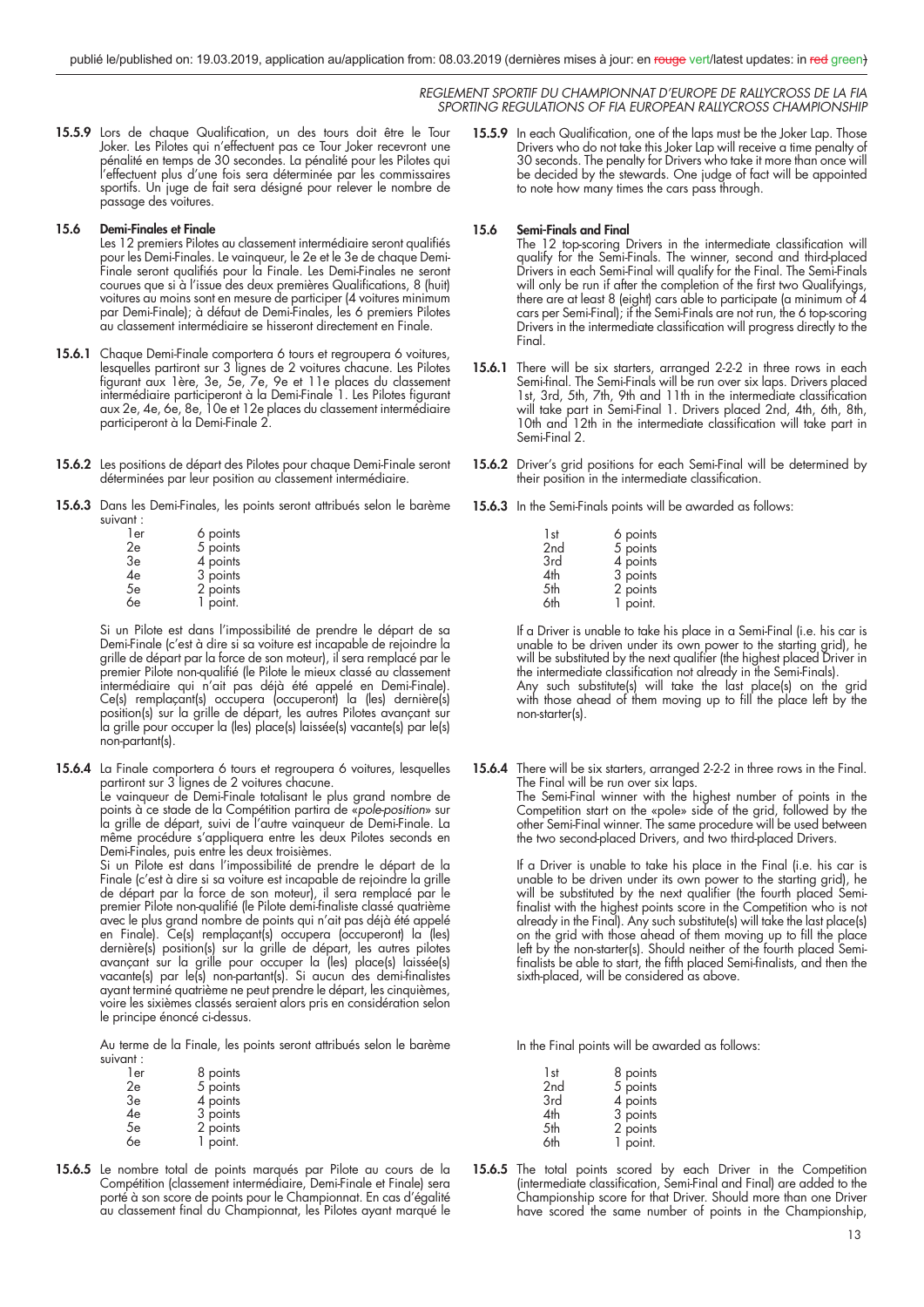même nombre de points seront départagés sur la base du plus grand nombre de 1ères, puis 2es, puis 3es places (et ainsi de suite) obtenues lors des Finales, ou si l'égalité persiste, lors des Demi-Finales, voire des classements intermédiaires.

- **15.6.6** Le vainqueur de la Finale sera proclamé vainqueur de la Compétition. Les six premières places du classement final de la Compétition correspondront au classement de la Finale. Les autres Pilotes seront classés en fonction du nombre de points marqués au cours de la Compétition.
- 15.6.7 Dans chaque Demi-Finale et Finale, un des tours doit être le Tour Joker. Les Pilotes qui n'effectuent pas ce Tour Joker seront classés derniers lors de cette course et ne marqueront aucun point. La pénalité pour les Pilotes qui l'effectuent plus d'une fois sera déterminée par les commissaires sportifs. Deux juges de fait seront désignés pour relever le nombre de passage des voitures.
- 15.6.8 Tout Pilote qui sera disqualifié d'une Demi-Finale ou Finale pour quelque raison que ce soit ne marquera aucun point pour cette Demi-Finale ou Finale. Les commissaires sportifs pourront infliger une pénalité plus sévère, comme la perte de points au Championnat, s'ils considèrent que la gravité de l'infraction le justifie.

# **16. PARC FERMÉ**

- 16.1 L'Article 3.16 des Prescriptions Générales s'applique.
- **16.2** Seules les voitures ayant participé aux Finales doivent être amenées au Parc Fermé par les Pilotes immédiatement après la course, à l'exception des voitures n'ayant pas terminé la course. Les voitures resteront au Parc Fermé pendant au moins 30 minutes après la publication des résultats provisoires et jusqu'à l'autorisation de sortie donnée par les commissaires sportifs. Dans cette zone, il est interdit d'effectuer quelque réparation que ce soit sur la voiture ou d'effectuer des ravitaillements.

# **17. PÉNALITÉS**

 La liste d'exemples ci-dessous n'est pas exhaustive. Les commissaires sportifs ont toute autorité concernant les pénalités à infliger.

| <b>INFRACTION</b> |                                                                                 | PÉNALITÉ                                                                      |
|-------------------|---------------------------------------------------------------------------------|-------------------------------------------------------------------------------|
| 01                | Engagement d'une voiture non<br>conforme au Règlement                           | Départ refusé                                                                 |
| 02                | Absence de Licence valable                                                      | Départ refusé                                                                 |
| 03                | Absence du tampon de<br>l'ASN sur le formulaire<br>d'engagement (s'il y a lieu) | Départ refusé                                                                 |
| 04                | Défaut de paiement des droits<br>d'engagement (s'il y a lieu)                   | Départ refusé                                                                 |
| 05                | Défaut de présentation d'une<br>fiche d'homologation                            | Départ refusé                                                                 |
| 06                | Voiture non conforme aux<br>mesures de sécurité                                 | Décision des<br>commissaires sportifs                                         |
| 07a               | Arrivée tardive en zone de<br>départ/grille de départ                           | Départ refusé /<br>Remplacement pour<br>cette course par le Pilote<br>suivant |
| 07h               | Défaut d'information de non<br>départ à une course                              | Décision des<br>commissaires sportifs                                         |

precedence will be given to the Driver with the greatest number of 1st, then 2nd, then 3rd (and so on) places obtained in the Finals, or if the Drivers are still level, during the Semi-Finals, or the intermediate classifications.

- **15.6.6** The winner of the Final will be the winner of the Competition. Positions 1 to 6 in the final classification will be according to the result of the Final. The remaining Drivers will be classified according to points scored in the Competition.
- **15.6.7** In each Semi-Final and Final, one of the laps must be the Joker Lap. Those Drivers who do not take the Joker Lap will be classified last in that race and will receive no points. The penalty for Drivers who take it more than once will be decided by the stewards. Two judges of fact will be appointed to note how many times the cars pass through.
- 15.6.8 A Driver who is disqualified from a Semi-Final or Final for whatever reason will receive no points for that Semi-Final or Final. The stewards may decide to impose a further penalty, i.e. loss of Championship points, if they consider the severity of the offence warrants it.

# **16. PARC FERMÉ**

- 16.1 Article 3.16 of the General Prescriptions applies.
- **16.2** Only those cars having taken part in the Finals must be taken by the Drivers to Parc Fermé immediately after the race, except for cars not having completed the race. The cars shall remain in the Parc Fermé for at least 30 minutes after the publication of the provisional results and until released by decision of the stewards. In this area, it is forbidden to make any repair to the car or to carry out refuelling.

# **17. PENALTIES**

 The following list of examples is not exhaustive. The stewards have overall authority concerning the penalties imposed.

| <b>INFRINGEMENT</b> |                                                                              | <b>PENALTY</b>                                             |
|---------------------|------------------------------------------------------------------------------|------------------------------------------------------------|
| O <sub>1</sub>      | Entry of a car that does not<br>comply with the Regulations                  | Start refused                                              |
| 02                  | Absence of valid Licences                                                    | Start refused                                              |
| 03                  | Absence of the ASN's permis-<br>sion on the entry form (where<br>applicable) | Start refused                                              |
| 04                  | Failure to pay entry fees (where<br>applicable)                              | Start refused                                              |
| 05                  | Failure to submit an<br>homologation form                                    | Start refused                                              |
| 06                  | Car failing to conform to the<br>Safety measures                             | Decision of the<br>stewards                                |
| 07a                 | Late arrival at the dummy grid/<br>holding area                              | Start refused /<br>Replaced in that race<br>by next Driver |
| 07 <sub>b</sub>     | Failure to notify a non-<br>start                                            | Decision of the<br>stewards                                |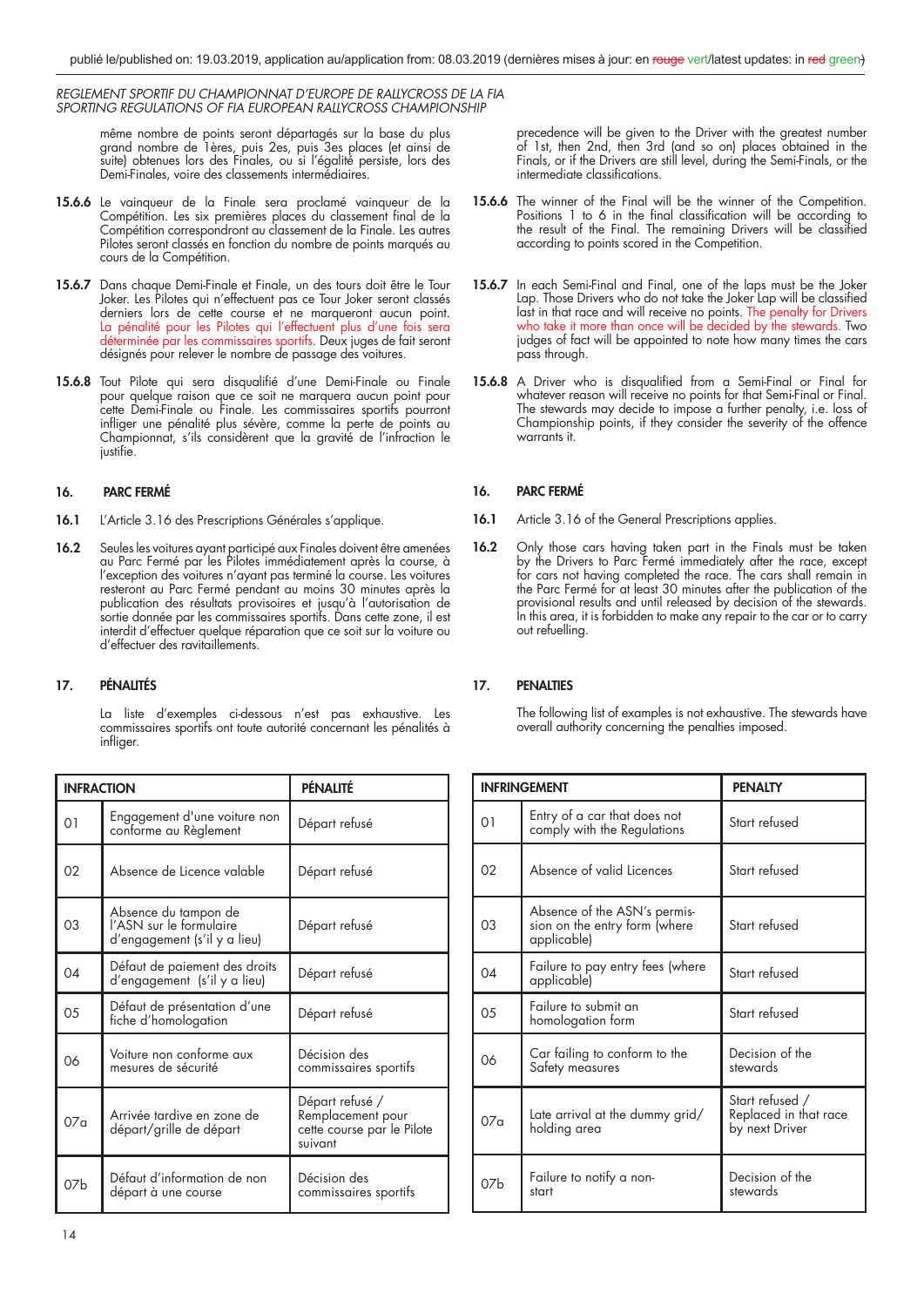| <b>INFRACTION</b> |                                                                                                                                                                              | PÉNALITÉ                                                                                                                                                                                                                                                                                                                                                                                                               |
|-------------------|------------------------------------------------------------------------------------------------------------------------------------------------------------------------------|------------------------------------------------------------------------------------------------------------------------------------------------------------------------------------------------------------------------------------------------------------------------------------------------------------------------------------------------------------------------------------------------------------------------|
| 08                | Absence des marques<br>d'identification apposées par<br>les commissaires techniques                                                                                          | Disqualification de la<br>Compétition                                                                                                                                                                                                                                                                                                                                                                                  |
| 09                | Déplacement des marqueurs<br>de la piste, conduite hors<br>du circuit ou non-respect de<br>l'Annexe L, Chapitre V - Code<br>de conduite sur circuits Off-<br>Road, Article 2 | Premier rapport : drapeau<br>noir/blanc (avertissement)<br>au minimum.<br>Rapport suivant : pénalité<br>en temps de 5 secondes<br>au minimum.<br>Rapport suivant : drapeau<br>noir. Ceci n'empêche pas<br>le directeur d'épreuve<br>d'infliger une pénalité<br>différente si un avantage<br>est obtenu, ou la remise<br>d'un rapport aux commis-<br>saires sportifs qui peuvent<br>imposer une pénalité<br>différente. |
| 10                | Faux départ                                                                                                                                                                  | Voir RS, Article 15.4b                                                                                                                                                                                                                                                                                                                                                                                                 |
| 11                | Non-respect des drapeaux de<br>signalisation                                                                                                                                 | Décision des<br>commissaires sportifs                                                                                                                                                                                                                                                                                                                                                                                  |
| 12                | Equipement du Pilote non<br>conforme aux mesures de<br>sécurité                                                                                                              | Décision des<br>commissaires sportifs                                                                                                                                                                                                                                                                                                                                                                                  |
| 13                | Toute falsification ou tentative<br>de talsitication des marques<br>d′identification                                                                                         | Disqualification de la<br>Compétition                                                                                                                                                                                                                                                                                                                                                                                  |
| 14                | Infraction aux règles du Parc<br>Fermé                                                                                                                                       | Décision des<br>commissaires sportifs                                                                                                                                                                                                                                                                                                                                                                                  |
| 15                | Présentation en retard aux<br>vérifications techniques                                                                                                                       | Limitation des essais (4<br>fours maximum)                                                                                                                                                                                                                                                                                                                                                                             |
| 16a               | Défaut de passage par le Tour<br>Joker (Manche qualificative)                                                                                                                | Voir RS, Article 15.5.9                                                                                                                                                                                                                                                                                                                                                                                                |
| 16b               | Défaut de passage par le Tour<br>Joker (Demi-Finale ou Finale)                                                                                                               | Voir RS, Article 15.6.7                                                                                                                                                                                                                                                                                                                                                                                                |
| 17                | Température des pneumatiques<br>incorrecte                                                                                                                                   | Décision des<br>commissaires sportifs                                                                                                                                                                                                                                                                                                                                                                                  |
| 18                | Tout contact intentionnel entre<br>Pilotes/voitures après l'arrivée                                                                                                          | Décision des<br>commissaires sportifs                                                                                                                                                                                                                                                                                                                                                                                  |
| 19                | Utilisation d'un nombre de<br>moteurs ou turbos supérieur à<br>celui autorisé                                                                                                | Voir RS, Art. 10.3                                                                                                                                                                                                                                                                                                                                                                                                     |
| 20                | Absence ou retard du<br>Concurrent ou Pilote au<br>briefing                                                                                                                  | Amende de €250                                                                                                                                                                                                                                                                                                                                                                                                         |

| <b>INFRINGEMENT</b> |                                                                                                                                                                  | <b>PENALTY</b>                                                                                                                                                                                                                                                                                                                                 |
|---------------------|------------------------------------------------------------------------------------------------------------------------------------------------------------------|------------------------------------------------------------------------------------------------------------------------------------------------------------------------------------------------------------------------------------------------------------------------------------------------------------------------------------------------|
| 08                  | Absence of the identification<br>marks affixed by the scrutineers                                                                                                | Disqualification from<br>the Competition                                                                                                                                                                                                                                                                                                       |
| 09                  | Moving the track markers, dri-<br>ving outside the circuit or breach<br>of Appendix L, Chapter V - Code<br>of Driving Conduct on Off-Road<br>circuits, Article 2 | First report: black/white<br>(warning) flag as a<br>minimum.<br>Next report: 5-second<br>time penalty as a<br>minimum.<br>Next report: black flag<br>This does not prevent<br>the race director impos-<br>ing a different pen-<br>alty if any advantage<br>is gained, or a report<br>to the stewards who<br>may impose a different<br>penalty. |
| 10                  | False starts                                                                                                                                                     | Defined in SR, Article<br>15.4b                                                                                                                                                                                                                                                                                                                |
| 11                  | Failure to respect instructions<br>given by the flag signals                                                                                                     | Decision of the<br>stewards                                                                                                                                                                                                                                                                                                                    |
| 12                  | Driver's equipment failing to<br>conform to the safety measures                                                                                                  | Decision of the<br>stewards                                                                                                                                                                                                                                                                                                                    |
| 13                  | Any tampering with or attempt<br>to tamper with the identification<br>marks                                                                                      | Disqualification from<br>the Competition                                                                                                                                                                                                                                                                                                       |
| 14                  | Infringement of the Parc Fermé<br>rules                                                                                                                          | Decision of the<br>stewards                                                                                                                                                                                                                                                                                                                    |
| 15                  | Reporting late to scrutineering                                                                                                                                  | Practice restriction (4<br>laps maximum)                                                                                                                                                                                                                                                                                                       |
| 16a                 | Not-taking a Joker Lap (Qua-<br>lifying Heat)                                                                                                                    | Defined in SR, Article<br>15.5.9                                                                                                                                                                                                                                                                                                               |
| 16b                 | Not-taking a Joker Lap (Semi-<br>Final or Final)                                                                                                                 | Defined in SR, Article<br>15.6.7                                                                                                                                                                                                                                                                                                               |
| 17                  | Incorrect temperature of the tyres                                                                                                                               | Decision of the<br>stewards                                                                                                                                                                                                                                                                                                                    |
| 18                  | Any deliberate or reckless<br>contact between Drivers/cars<br>after the finish                                                                                   | Decision of the<br>stewards                                                                                                                                                                                                                                                                                                                    |
| 19                  | Incorrect use of # engines and/<br>or turbos                                                                                                                     | Defined in SR, Art.<br>10.3                                                                                                                                                                                                                                                                                                                    |
| 20                  | Competitor or Driver not atten-<br>ding or being late to the brie-<br>fing                                                                                       | Fine of €250                                                                                                                                                                                                                                                                                                                                   |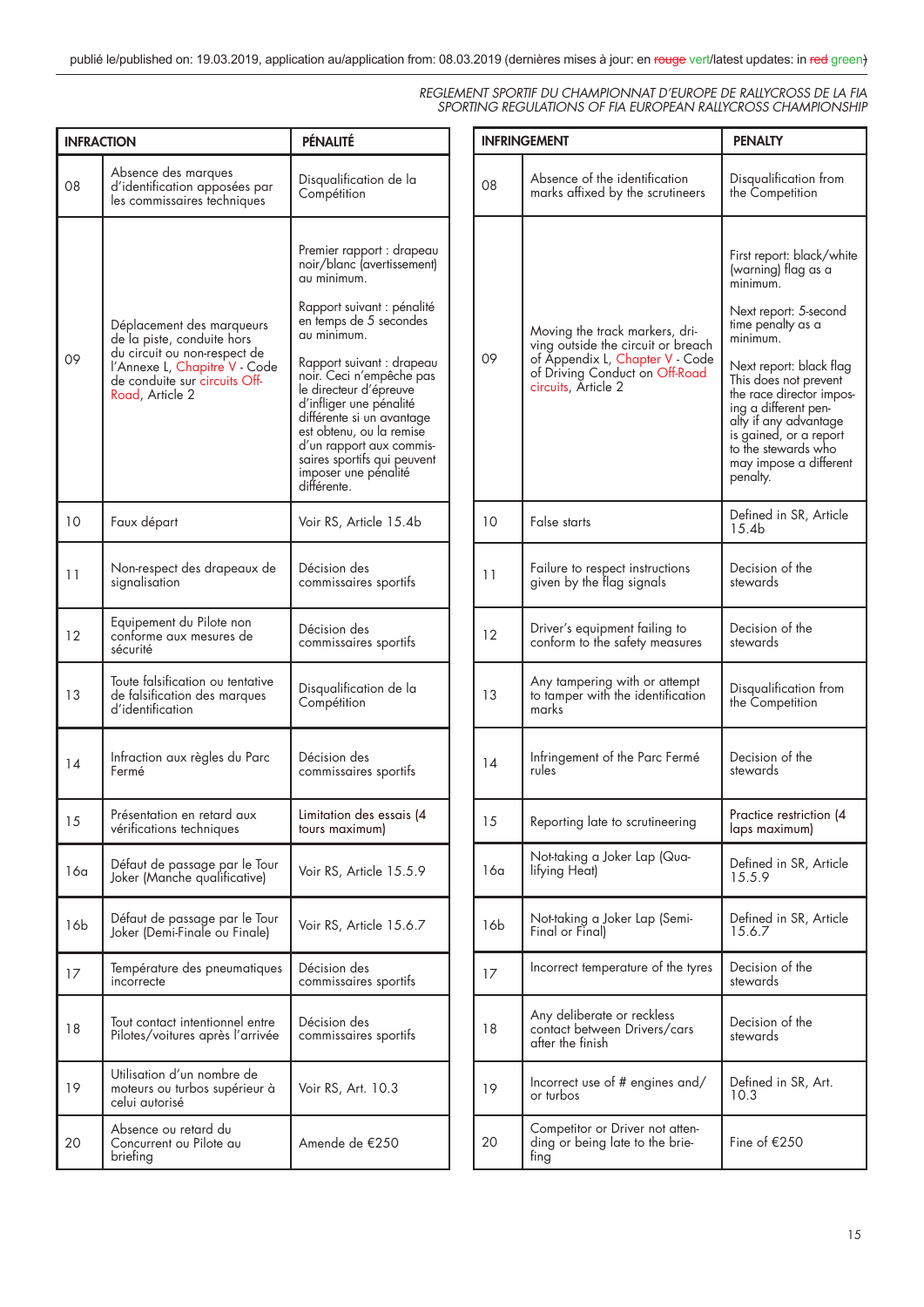| REGLEMENT SPORTIF DU CHAMPIONNAT D'EUROPE DE RALLYCROSS DE LA FIA |
|-------------------------------------------------------------------|
| SPORTING REGULATIONS OF FIA EUROPEAN RALLYCROSS CHAMPIONSHIP      |

| <b>INFRACTION</b> |                                                                                                 | PÉNALITÉ                                                                                                                                                                                                                                                                                                                                                                                                                                                                  |
|-------------------|-------------------------------------------------------------------------------------------------|---------------------------------------------------------------------------------------------------------------------------------------------------------------------------------------------------------------------------------------------------------------------------------------------------------------------------------------------------------------------------------------------------------------------------------------------------------------------------|
| 21                | Utilisation de carburant ou de<br>pneumatiques autres que ceux<br>prescrits pour le Championnat | Disqualification de la<br>Compétition                                                                                                                                                                                                                                                                                                                                                                                                                                     |
| 22                | Non-respect de la limitation de<br>vitesse dans le paddock (voir<br>PG, Article 3.8.6)          | €50 par km/h<br>exédentaire.<br>Les commissaires sportifs<br>se réservent le droit<br>d'appliquer une autre<br>pénalité.                                                                                                                                                                                                                                                                                                                                                  |
| 23                | Comportement «anti-sportif»<br>lors d'une Compétition                                           | Pour chaque infraction<br>commise : Blâme au<br>minimum<br>Au second blâme recu au<br>cours de la saison : Retrait<br>de 5 points Championnat<br>au Pilote<br>Au quatrième blâme reçu<br>au cours de la saison<br>Retrait de 10 points<br>Championnat au Pilote<br>Au sixième blâme recu au<br>cours de la saison : Retrait<br>de 15 points Championnat<br>au Pilote<br>Au huitième blâme recu<br>au cours de la saison :<br>Disqualification du Pilote<br>du Championnat |
| 24                | Non-conformité de la caméra-<br>incident                                                        | Décision des commissaires<br>sportifs                                                                                                                                                                                                                                                                                                                                                                                                                                     |
| 25                | Accès interdit à la piste                                                                       | Amende de €250                                                                                                                                                                                                                                                                                                                                                                                                                                                            |

Note : PG = Prescriptions Générales ; RS = Règlement Sportif

 En outre, les commissaires sportifs, d'eux-mêmes ou sur proposition du directeur d'épreuve, pourront prendre une décision sur tout point non prévu par le Règlement et appliquer des pénalités conformément aux critères du Code, du Règlement du Championnat et du Règlement Particulier.

- **17.2** Les réclamations devront être effectuées conformément au Code. Les réclamations concernant les Demi-Finales pourront être entendues après la Finale.
- **17.3** Les pénalités en temps et les refus de départ pour arrivée tardive en zone de départ/grille de départ sont insusceptibles d'appel.
- **17.4** Le montant de la caution d'appel est de €3 000. La Cour d'Appel Internationale est compétente pour connaître, dans le cadre d'une Compétition du Championnat d'Europe de Rallycross de la FIA, des appels introduits à l'encontre des décisions des commissaires sportifs par tout organisateur, Concurrent, Pilote, ou autre licencié qui est directement concerné ou qui est affecté personnellement par ces décisions. Dans ce cas, les ASN ne pourront refuser leur concours et accord (Article 14.1.1 du Règlement Disciplinaire et Juridictionnel de la FIA).

| <b>INFRINGEMENT</b> |                                                                                        | <b>PENALTY</b>                                                                                                           |
|---------------------|----------------------------------------------------------------------------------------|--------------------------------------------------------------------------------------------------------------------------|
| 21                  | Use of fuel or tyres other than<br>those prescribed for the Cham-<br>pionship          | Disqualification from<br>the Competition                                                                                 |
| 22                  | Failure to respect the speed limit<br>in the paddock (defined in GP,<br>Article 3.8.6) | €50 for each kph over<br>the limit.<br>The stewards reserve<br>the right to impose<br>another penalty.                   |
| 23                  | "Unsportsmanlike" behaviour<br>during a Competition                                    | For each infringement:<br>Reprimand as a mini-<br>mum                                                                    |
|                     |                                                                                        | After two reprimands<br>during<br>season:<br>one<br>Withdrawal of 5 Cham-<br>pionship points from the<br>Driver          |
|                     |                                                                                        | After four reprimands<br>during<br>season:<br>one<br>Withdrawal<br>of<br>10<br>Championship<br>points<br>from the Driver |
|                     |                                                                                        | After six reprimands dur-<br>ing one season: With-<br>drawal of 15 Champi-<br>onship points from the<br>Driver           |
|                     |                                                                                        | After eight reprimands<br>during one<br>season:<br>Disqualification of the<br>Driver from the Cham-<br>pionship          |
| 24                  | Non-compliance with the judicial<br>camera                                             | Decision of the<br>stewards                                                                                              |
| 25                  | Forbidden track access                                                                 | Fine of $E$ 250                                                                                                          |

Note : GP = General Prescriptions; SR = Sporting Regulations

 Moreover, the stewards, either themselves or upon the proposal of the race director, may decide on any point which is not provided for in the Regulations and apply penalties in conformity with the criteria of the Code, of the Championship Regulations and of the Supplementary Regulations.

- **17.2** Protests shall be made in accordance with the Code. Protests concerning the Semi-Finals may be heard after the Final.
- **17.3** Time penalties and refusing the start for late arrival in the pre-grid area/staring grid are not susceptible to appeal.
- **17.4** The amount of the appeal is €3,000. The International Court of Appeal will hear, in the context of a Competition of the FIA European Rallycross Championship, appeals against decisions of the stewards of a Competition brought by organisers, Competitors, Drivers or other licence holders that are addressees of such decisions or that are individually affected by such decisions. In this case, the ASNs cannot refuse to give their assistance and agreement (Article 14.1.1 of the Disciplinary and Judicial Rules of the FIA).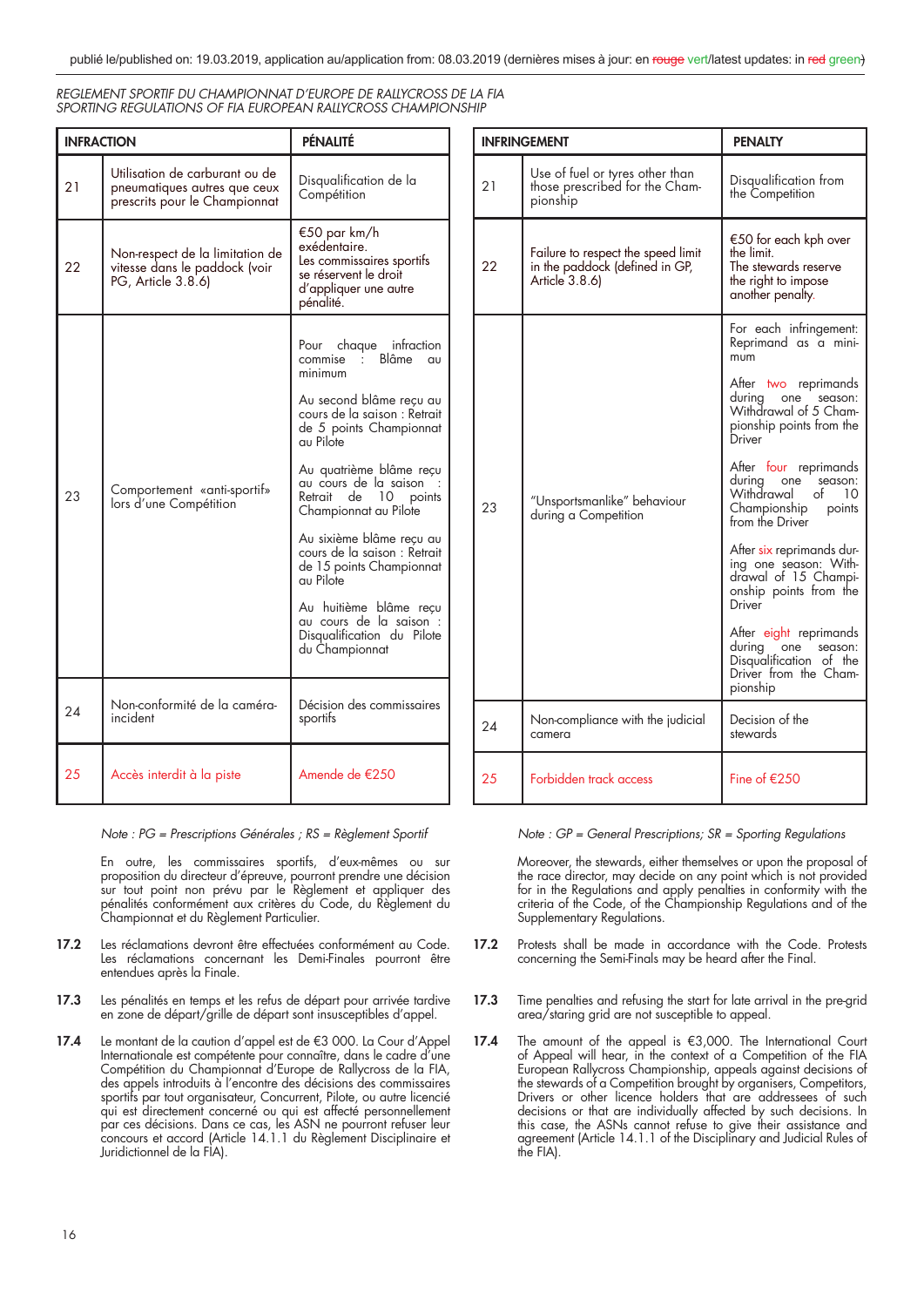# **18. DISPOSITIONS SUPPLEMENTAIRES**

# **18.1 Accès à la piste**

 Les Pilotes, Concurrents et personnel des Equipes peuvent généralement avoir accès à la piste (qui inclut la zone de départ indiquée par les panneaux de zone de contrôle technique) jusqu'à 30 minutes avant le départ de toute activité sur la piste. Il n'y aura généralement plus d'autre accès avant la fin des activités du jour  $\frac{1}{5}$ ur la piste. Toute autre limitation spécifique sera mentionnée dans le Règlement Particulier.

 L'accès à la piste à l'aide de n'importe quel moyen de locomotion motorisé est interdit (à l'exception des Pilotes lors des séances officielles).

#### **18.2 Caméra Incident**

 Pour toute la durée de la Compétition, tous les Concurrents doivent avoir installé dans leur voiture une caméra-incident. Il est de la responsabilité de chaque Concurrent de s'assurer que la caméra soit positionnée de façon à ce que la piste, le volant et les pédales soient bien visibles, que les batteries de la caméra soient suffisamment chargées et que la carte SD d'enregistrement soit bien en place et ait une capacité suffisante pour enregistrer toutes les courses en qualité HD. La pénalité (pouvant aller jusqu'à la disqualification de la Compétition) pour non-conformité sera à l'appréciation des commissaires sportifs. Le poids du système de caméra est inclus dans le poids minimum de la voiture. Il incombe au Concurrent de veiller à ce que la caméra-incident soit allumée et enregistre tous les essais, courses, Demi-Finales et Finales. La caméra doit être en fonction dès que la voiture entre dans la zone de pré-grille et ne doit pas être éteinte tant qu'elle n'est pas rentrée au paddock. Les officiels du Championnat doivent pouvoir avoir accès à l'enregistrement à tout moment de la Compétition à la suite, ou non, d'une réclamation. Le visionnage des images doit se faire sur le matériel (ordinateur) du Concurrent, qui devra en assurer le fonctionnement. L'enregistrement peut être utilisé uniquement par les officiels du Championnat et le Promoteur du Championnat. A l'exception des caméras installées par le soustraitant TV du Championnat, aucune autre caméra vidéo, appareil photographique ou caméra cinématographique à l'intérieur ou à l'extérieur de la voiture ne seront autorisés sans le consentement écrit du Promoteur du Championnat et une telle autorisation sera d'ordinaire refusée. Afin de dissiper tout doute, les Concurrents ne peuvent pas utiliser d'enregistrement de la caméra-incident à des fins commerciales, incluant sans s'y limiter toute forme de diffusion télévisée (en clair, internet, payante, abonnement, satellite, terrestre), toute autre forme d'utilisation internet, publicité, sponsoring ou tout type de diffusion publique.

# **18.3 Heure officielle**

L'heure officielle de l'Epreuve sera l'heure GPS locale, telle que fournie par le service de chronométrage officiel et affichée sur les écrans de chronométrage.

# **19. PODIUM, PRIX ET COUPES**

- **19.1** La cérémonie de podium sur le circuit aura lieu immédiatement après les Finales. Les 3 premiers Pilotes en Catégories Supercar et Super1600 devront être présents et porter leur combinaison de Compétition. S'ils ne participent pas à cette cérémonie et/ou s'ils ne portent pas les vêtements appropriés, ils seront passibles d'une amende infligée par les commissaires sportifs.
- **19.2** Par Compétition une coupe au minimum sera remise aux trois premiers, les drapeaux de leurs pays seront montrés et l'hymne national du Pilote vainqueur sera joué (la nationalité du Pilote étant celle correspondant à l'ASN qui lui a délivré la Licence - Article 9.4.1 du Code). La procédure complète du podium est décrite dans l'Annexe 4.
- **19.3** Par Compétition, des prix en espèces seront distribués aux six premiers Pilotes de la Catégorie Supercar (respectivement £1'000, £600, £400, £250, £250 et £250) et aux six premiers Pilotes de la Catégorie Super1600 (respectivement £500, £400, £300, £200, £200 et £200).
- **19.4** Les trois premiers Pilotes classés au Championnat de chacune des catégories devront être présents à la cérémonie de Remise des

# **18. ADDITIONAL PROVISIONS**

# **18.1 Track Access**

Drivers, Competitors and team personnel may usually have access to the track (which includes the starting grid area marked by the Technical Control Zone signs) up until 30 minutes before the start of any activity on track. There will usually be no further access until after the scheduled track activities for the day are complete. Any other specific limitation will be mentioned in the Supplementary Regulations.

 Access to the track using any motorised means of locomotion (except for the Drivers during the official sessions) is forbidden.

## **18.2 Judicial Cameras**

 Throughout the Competition, all Competitors must have installed in their car a Judicial camera. It is the responsibility of each Competitor to ensure that the camera is positioned in such a way that the track, the steering wheel and the pedals are clearly visible, that the camera batteries are sufficiently charged and that the SD recording card is in place and has sufficient capacity to record all of the races in HD quality. The penalty (up to disqualification from the Competition) for non-compliance will be at the discretion of the stewards. The weight of the camera system is included in the minimum weight of the car. The onus is on the Competitor to ensure the Judicial camera is switched on and recording for all practice sessions, races, Semi-Finals and Finals. The camera must work as soon as the car enters the pre-grid area and must not be switched off until it returns to the paddock. Championship officials must be able to access the footage at all times during the Competition following a protest or otherwise. The images must be viewed using the equipment (computer) of the Competitor, who must ensure this equipment is working. The footage can be used only by the Championship officials and the Championship promoter. With the exception of cameras installed by the Championship TV contractor no other oncar/incar video, still or motion picture cameras will be permitted without the written authority of the Championship Promoter and such permission will usually be withheld. For the avoidance of doubt, Competitors may not use footage from the Judicial camera for any commercial purposes including but not limited to any form of television broadcast (free to air, internet, pay per view, subscription, satellite, terrestrial) any other form of internet use, advertising, sponsorship or any type of public performance.

# **18.3** Official time

The official time of the Event will be the local GPS time, as provided by the official timekeeping team and displayed on the timing screens.

# **19 PODIUM, PRIZES AND CUPS**

- **19.1** The podium ceremony on the circuit will be held immediately after the Finals. The Top 3<sup>'</sup> finishers in Supercar and Super1600 must be present, wearing their Competition overalls. Failure to attend this ceremony and/or the wearing of inappropriate clothing will be penalised by a fine inflicted by the stewards.
- **19.2** Per Competition, at least a cup will be awarded to the Top 3 Drivers, their country flag will be displayed and the winner's national anthem will be played (the nationality of the Driver being that of the ASN which delivered his Licence - Article 9.4.1 of the Code). The full podium procedure can be found in Appendix 4.
- **19.3** Per Competition, cash prizes will be awarded to the Top 6 Drivers in the Supercar Category (respectively £1,000, £600, £400, £250, £250 and £250) and to the Top 6 Drivers in the Super1600 Category (respectively £500, £400, £300, £200, £200 and £200).
- 19.4 The first three Drivers in each category must be present at the annual FIA Off-Road Prize-Giving. Any such Driver who fails to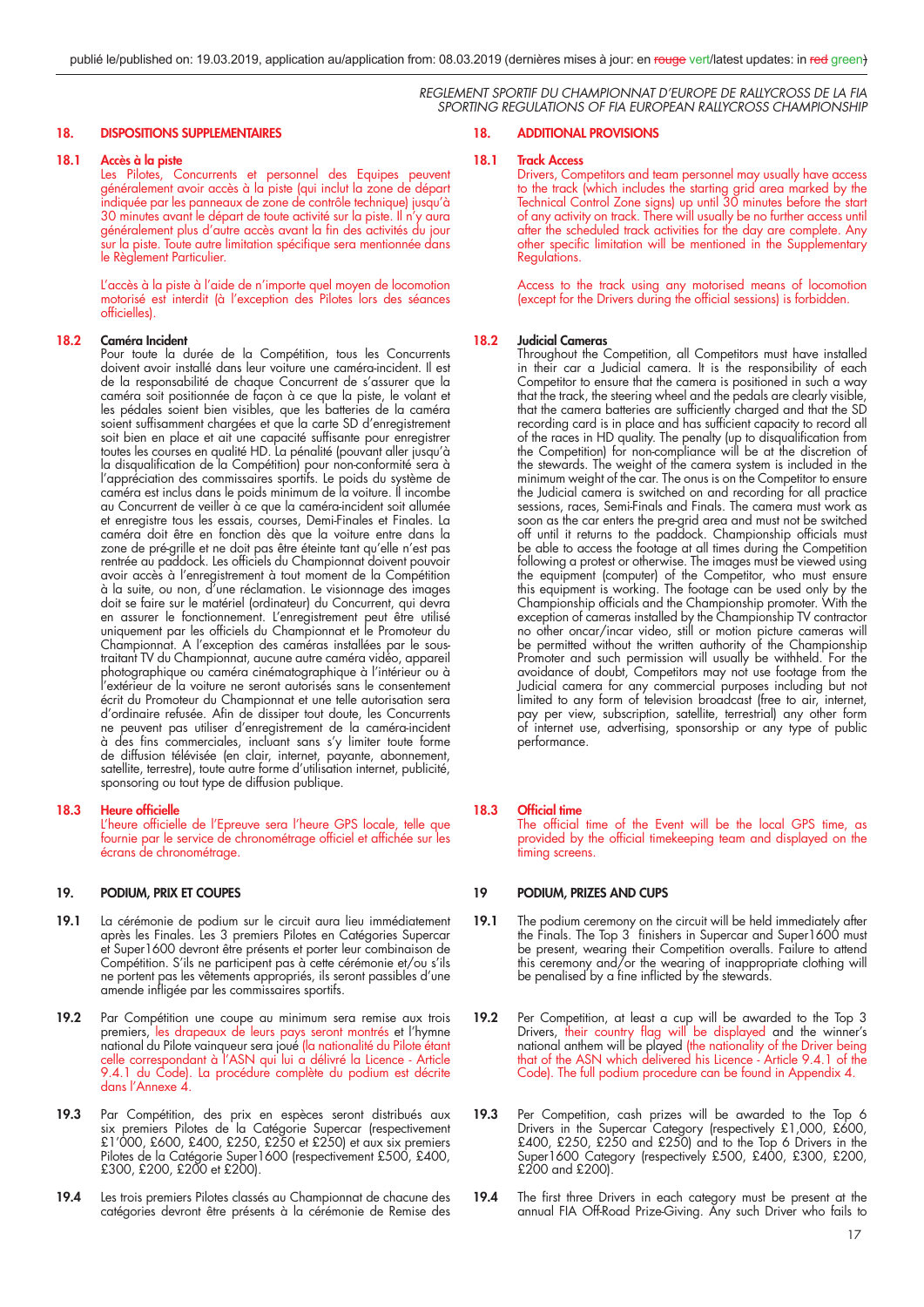> Prix Off-Road de la FIA. Tout Pilote qui n'y assisterait pas perdra le bénéfice de son prix en espèces et/ou des prix associés à son résultat et sera passible d'une amende infligée par la FIA.

# **20. ÉPREUVES DE TESTS ET JOURNÉES ''PRESSE''**

 Le Promoteur du Championnat pourra organiser une séance de tests collectifs officiels, qui sera obligatoire pour les Concurrents Supercar inscrits. Il n'y aura pas d'autres tests ou essais sur les sites du Championnat dans les 56 jours précédant les Compétitions du Championnat disputées sur ces mêmes sites. Les Concurrents et Pilotes du Championnat pourront participer à d'autres Compétitions dûment inscrites au Calendrier Sportif International de la FIA ou au Calendrier Sportif National d'une ASN membre de la FIA. Les journées médias ou presse pour les Compétitions du Championnat ne seront organisées que conjointement avec le Promoteur du Championnat et l'utilisation de la piste lors de ces journées sera contrôlée afin d'éviter qu'elles ne soient utilisées comme séances de test. Toute violation de cette règle sera examinée par les commissaires sportifs de la Compétition suivante. La pénalité infligée est à leur appréciation.

#### **21. COORDINATEUR DU CHAMPIONNAT ET RESPONSABLE DES RELATIONS AVEC LES CONCURRENTS**

 Un coordinateur du Championnat sera désigné par le Promoteur du Championnat. Il devra être assisté d'un responsable des relations avec les Concurrents officiel parlant l'anglais, désigné par l'organisateur et être titulaire d'une Licence de commissaire sportif ou directeur de course délivrée par son ASN, étant donné que ce rôle implique une connaissance certaine des règlements en vigueur. Tous deux devront être rapidement identifiables par les Concurrents et Pilotes, en portant un badge bien apparent ou une chasuble. Leurs noms, photos, numéros de téléphone portable et programmes devront figurer au tableau d'affichage officiel.

 Ils devront informer les Concurrents et tenir en permanence auprès d'eux un rôle de concertation. Ils pourront assister aux réunions des commissaires sportifs, sur demande expresse de ceux-ci, de façon à être tenu au courant des décisions prises. Ils seront le premier point de contact pour les Concurrents et leur fournira toutes les informations et clarifications relatives aux règlements, sauf s'il s'agit de réclamations. Ils s'abstiendront de toute parole ou action susceptible de susciter des réclamations.

attend will be penalised by the loss of any monetary award and/ or benefit associated with the corresponding position at the end of the Championship and may be fined by the FIA.

# **20. TEST EVENTS AND PRESS DAYS**

The Championship Promoter may organise one official collective test events, which will be mandatory for registered Supercar Competitors. There will be no other testing or practice at Championship venues in the 56 days before the Championship Competition at that venue except for a National Championship, duly entered on the National Sporting Calendar of the ASN. Championship Competitors and Drivers may take part in other Competitions duly entered on the FIA International Sporting Calendar or on the National Sporting Calendar of an ASN member of the FIA. Media or press days for Championship Competitions will only be organised in conjunction with the Championship promoter and use of the track at these days will be monitored to prevent them being used as a test session. Any breach of these rules will be examined by the stewards of the next Competition. The penalty given is at their discretion.

# **21. CHAMPIONSHIP COORDINATOR AND COMPETITORS' LIASON OFFICER**

 A Championship coordinator will be nominated by the Championship Promoter. He must be assisted by an Englishspeaking official Competitors' liaison officer nominated by the organiser and who must be in possession of a steward's or clerk of the course's Licence issued by his ASN, as it implies certain knowledge of the General Regulations. Both of them must wear a very conspicuous badge or a tabard, in order to be easily identified by the Competitors and Drivers. Their names, photos, mobile phone numbers and schedules will be posted on the official notice board.

 They must inform the Competitors and play a mediating role at all times. They may attend the stewards' meetings in order to keep abreast of all the decisions taken. They will be the first point of contact for Competitors and, with the exception of protests, provide information or clarification in connection with the regulations to the Competitors. They will refrain from saying anything or taking any action which might give rise to protests.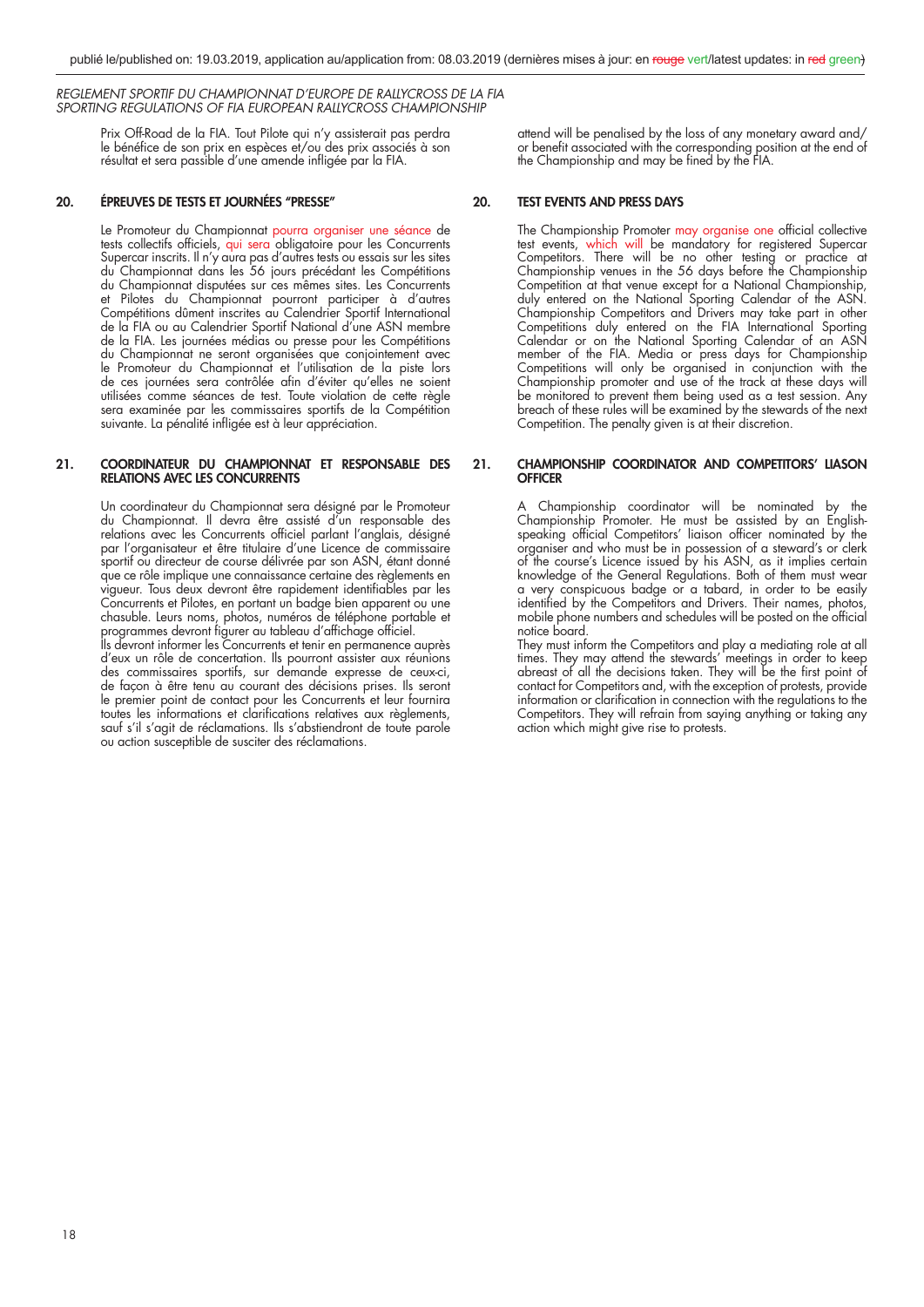

# **DRAWING NO. 1 – QUALIFYINGS / DESSIN N°1 – QUALIFICATIONS**



- 
- b:  $2,5$  m minimum (largeur de grille par voiture)<br>c: 1 m minimum (distance minimale par rapport<br>d: 6 m (longueur de grille par voiture) c: 1 m minimum (distance minimale par rapport au bord de la piste)
- d: 6 m (longueur de grille par voiture)

Le côté de la pole-position est déterminé lors de l'homologation du circuit et déclaré dans le Règlement Particulier de la Compétition concernée.

- a: Minimum 14.5m (minimum width of grid)
- 
- b: Minimum 2.5m (width of grid space per car)<br>c: Minimum 1m (minimum space to edge of tra<br>d: 6m (length of grid space per car) c: Minimum 1m (minimum space to edge of track)
- d: 6m (length of grid space per car)

The side of the pole-position is determined during the homologation of the circuit and declared in the Supplementary Regulations of the Competition in question.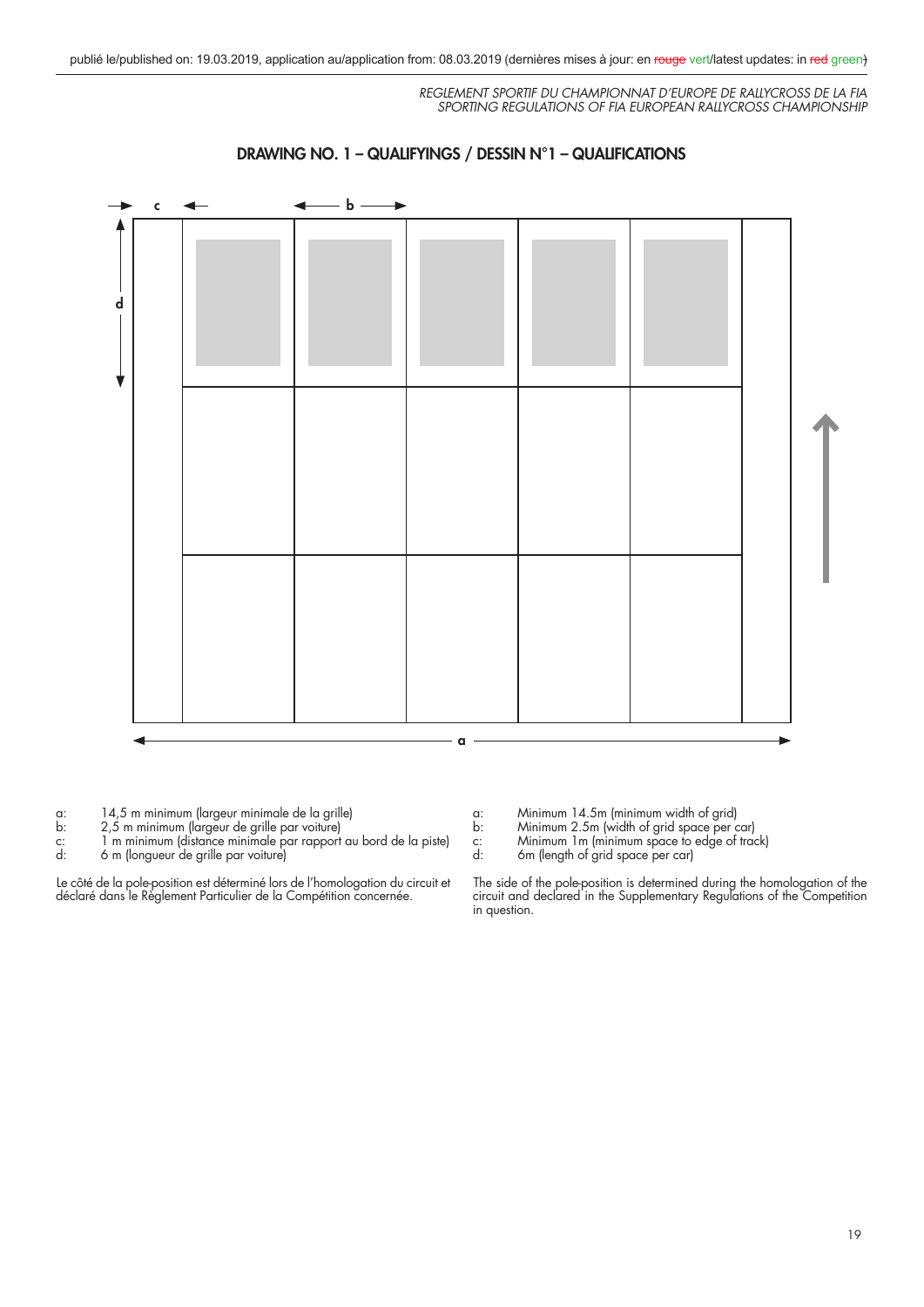

# **DRAWING No. 2 – SEMI-FINALS & FINALS / DESSIN N° 2 – DEMI-FINALES & FINALES**

a: 14,5 m minimum (largeur minimale de la grille)

b: 2,5 m minimum (largeur de grille par voiture)

c: 1 m minimum (distance minimale par rapport au bord de la piste) d: 6 m (longueur de grille par voiture)

b: Minimum 2.5m (minimum grid space per car)

c: Minimum 1m (minimum space to edge of track)<br>d: 6m (length of grid space per car) 6m (length of grid space per car)

a: Minimum 14.5m (minimum width of grid)

Configuration de grille de départ dépendant du côté de la pole-position (P.P.) déterminé lors de l'homologation du circuit et déclaré dans le Règlement Particulier de la Compétition concernée.

Configuration of the starting grid depending on the side of the pole-position (P.P.) determined during the homologation of the circuit and declared in the Supplementary Regulations of the Competition in question.

Or / Ou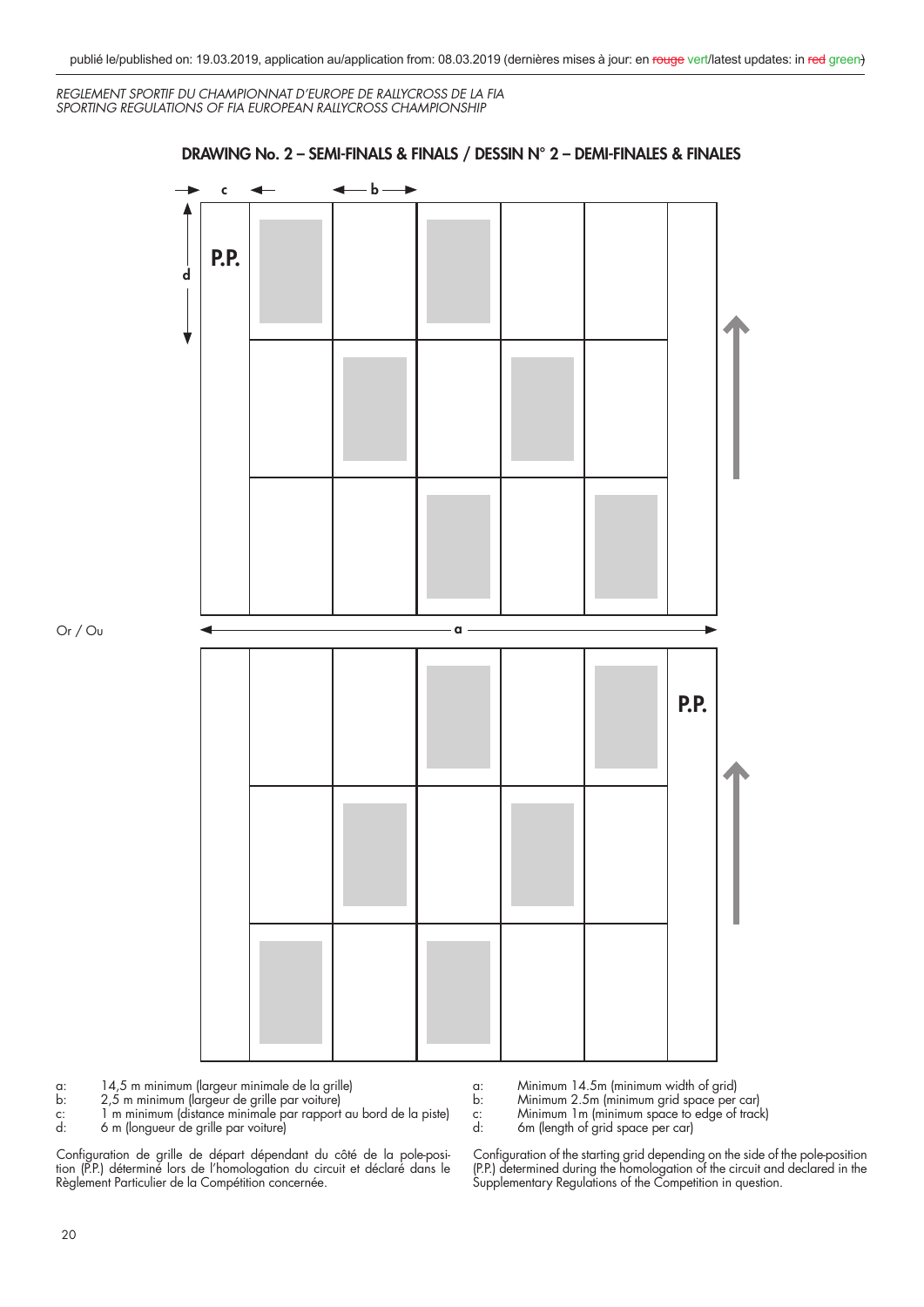

# **DRAWING No. 3 – ASSISTANCE SIGNS / DESSIN N° 3 – PANNEAUX D'ASSISTANCE**

À partir de ce panneau, l'assistance externe n'est plus permise. From this sign onwards, external assistance is no more permitted.



À partir de ce panneau, l'assistance externe est permise. From this sign onwards, external assistance is permitted.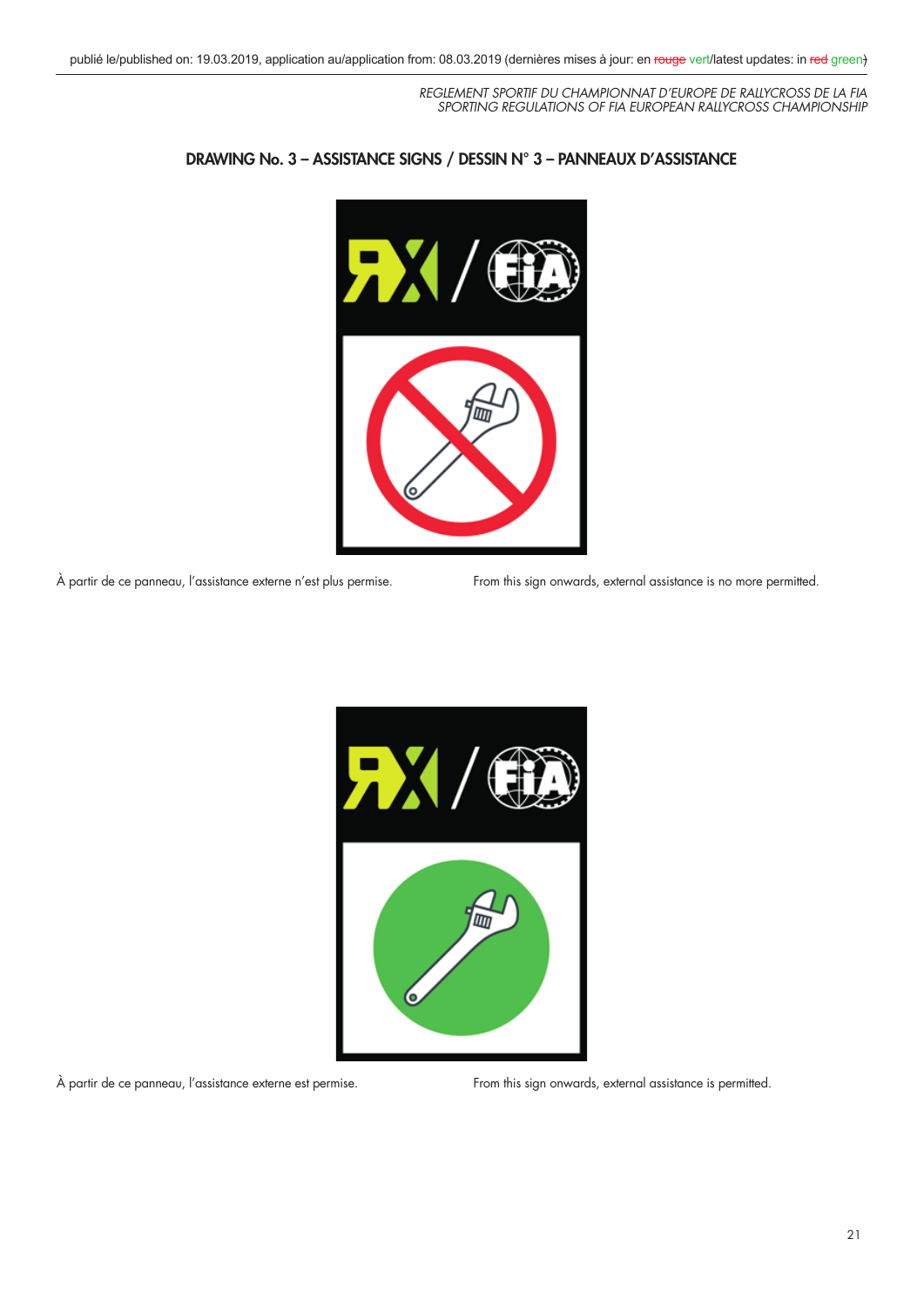





# SUPPLEMENTARY REGULATIONS Part 1

2019 FIA World Rallycross Championship – Round

2019 FIA European Supercar Rallycross Championship – Round 2019 FIA European Super1600 Rallycross Championship – Round presented by Monster Energy

World RX of …

# Place & Date

# REGULATIONS

The final text of these Supplementary Regulations shall be the English version which will be used should any dispute arise as to their interpretation. Headings in this document are for ease of reference only and do not form part of these Supplementary Regulations.

Article 1 – Organisation

The Competition shall be run in accordance with the International Sporting Code and its appendices, the FIA official Bulletins, the General Prescriptions applicable to the International Rallycross Competitions and to FIA Rallycross Championships, the Sporting Regulations of the FIA World and European Rallycross Championships and these Supplementary Regulations.

Article 2 – Information specific to the Competition

National Sporting Authority (ASN): Address: a) Phone: b) E-mail:

Organiser: Address: a) Phone: b) E-mail: c) Web:

Organising committee Composition:

Event's Permanent Secretariat Organiser: Address: Phone:

E-mail:

Event's Secretariat during the event Location:

#### Circuit:

- a) Name:
- b) Address:
- c) Telephone:
- d) GPS Location:
- e) Length: XX meters
- f) Width of Start: X meters (incl. Joker Lap);
	- X meters (without Joker Lap)
- g) Maximum width: X meters
- h) Minimum width: X meters
- i) Composition: X% gravel and X% tarmac
- j) Direction of the track: clockwise/anti-clockwise
- k) Side of the pole position: right/left
- l) Number of laps in the Qualifying Heats: 4 laps
- m) Number of laps in Semi-Finals and Finals: 6 laps

Programme & time schedule of the Competition:

| 25/01/2019                   | Opening date for entries               |
|------------------------------|----------------------------------------|
| 01/03/2019                   | Closing date for permanent World RX    |
|                              | entries                                |
| 07/03/2019                   | Closing date for permanent Euro RX     |
|                              | entries                                |
| $\frac{1}{2}$ \$\$\\$\$\\$\$ | Closing date for non-permanent entries |
|                              | (Supercar, Super1600 non-permanent     |
|                              | Drivers)                               |
|                              | (entry form available on www.fia.com)  |
|                              |                                        |

World RX Team "Engineering Personnel" allowed to work on the cars : From Thursday 9:00 to Sunday 23:59

Friday XX<br>09.00-13.00 Administrative checking From 09.30 Scrutineering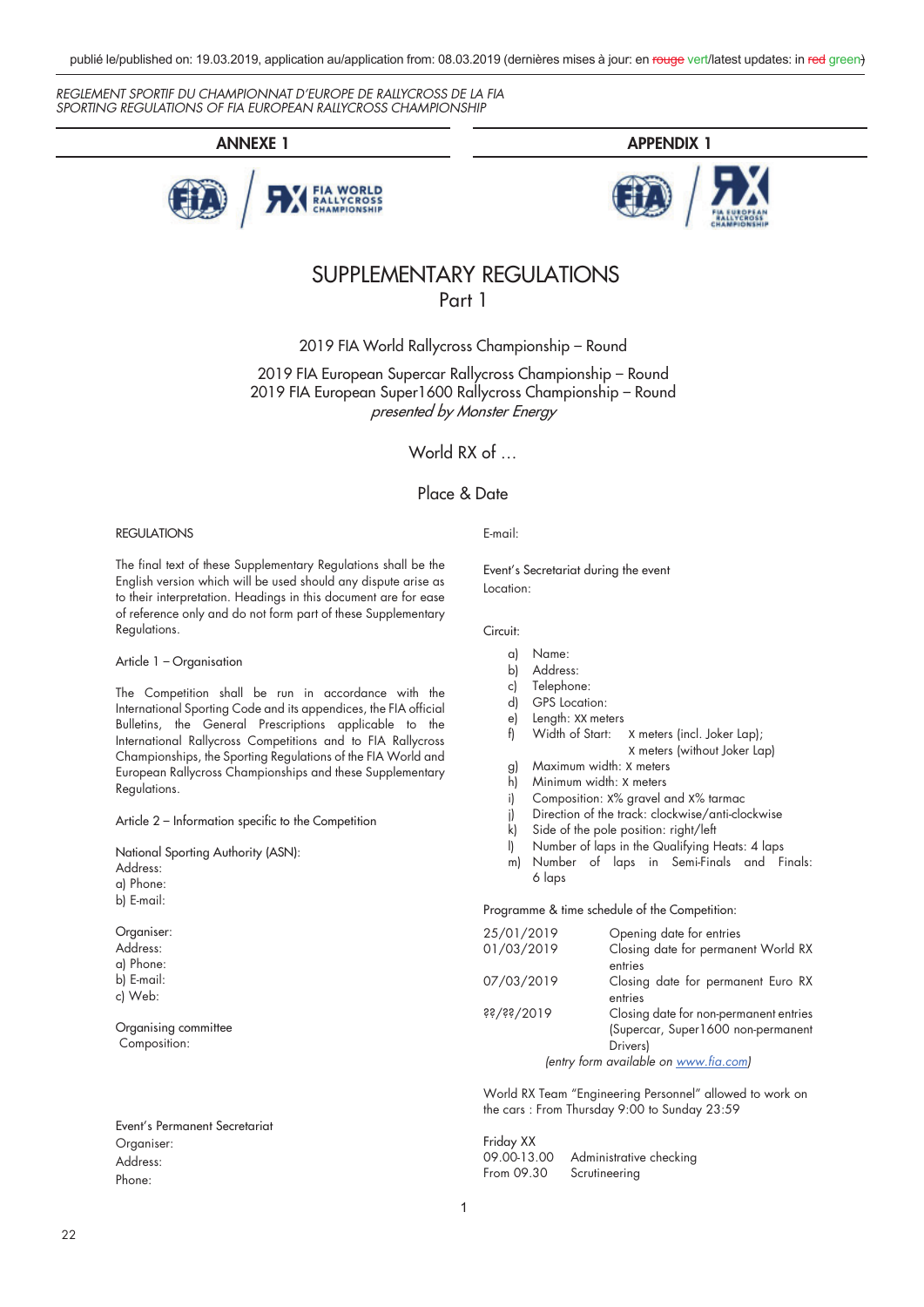

Note: the Scrutineering Schedule and the Schedule of the Draw for the starting positions in Qualifying 1, as well as the detailed schedule for the remaining days of the event, will be made available following publication of entries in Part 2 of the Supplementary Regulations

#### Administrative checking: Location:

Scrutineering: Location:

Team Manager Meeting: Location:

Drivers' briefing: Location:

Official notice board: Location:

Prizes and awards:

- Cups to the Top 3 Drivers in each category.
- World RX: prize-money will be awarded to the Top 6 Drivers (respectively £800, £500, £400, £300, £300 and £300)
- Euro RX (Supercar): prize-money will be awarded to the Top 6 Drivers (respectively £1,000, £600, £400, £250, £250 and £250)
- Euro RX (Super1600): prize-money will be awarded to the Top 6 Drivers (respectively £500, £400, £300, £200, £200 and £200).

# **Article 3 – FIA appointed Officials**

Chairman of stewards: International steward: Race director: Technical delegate: Technical delegate assistant: Electronic scrutineer: Medical delegate: Secretary to the stewards: Observer: Judge of fact\*: Track inspector: Category manager: Chief timekeeping Driver adviser to the stewards Championship coordinator:

> \* In accordance with Article 11.16.3 of the International Sporting Code, judges of fact will have the following remit: during the running of the competition, recording of the incidents described in Article 4 of the General Prescriptions applicable to International Rallycross Competitions and to the FIA Rallycross Championships, as well as, in their opinion, of any other dangerous and/or unsportsmanlike behaviour.

# **Article 4 – ASN appointed Officials**

National steward: Clerk of the course: Deputy clerk of the course: Secretary of the meeting:

Chief scrutineer: Chief medical officer:

Judges of fact:

- Startline: - Jump Start:
- Joker Lap:
- Finish:

Competitors' Liaison Officer:

# Article 5 – Insurances

In compliance with the legal prescriptions, the Organiser has contracted one or several insurance(s) guaranteeing the following risk(s):

- Third Party Civil Liability with a value of ----- for the meeting.

- Etc: .………………………………………... (Indicate the details of the insurance cover(s) contracted by the Organiser – specify the amounts)

# Article 6 – Protests and Appeals

The protest fee is €1,000.

The international appeal fee (FIA) for Euro RX is  $\in$ 3,000. The international appeal fee (FIA) for World RX is  $€6,000$ .

All protests will be lodged in accordance with the Code. All protests must be made in writing and handed to the clerk of the course or his assistant, or in their absence any of the stewards of the Competition, together with the required protest fee.

If the protest requires the dismantling and re-assembly of different parts of a car, the claimant must make an additional deposit of  $E$  XX.

Competitors have the right to appeal, as laid down in Article 15 of the Code and also as set out in the Rules of the International Court of Appeal.

Article 7 – Event supplementary provisions

- a) Advertisement restrictions by law in the country: (if any)
- b) Other: (if any)

VISA OF THE ASN No. -------- VISA OF THE FIA No. -------

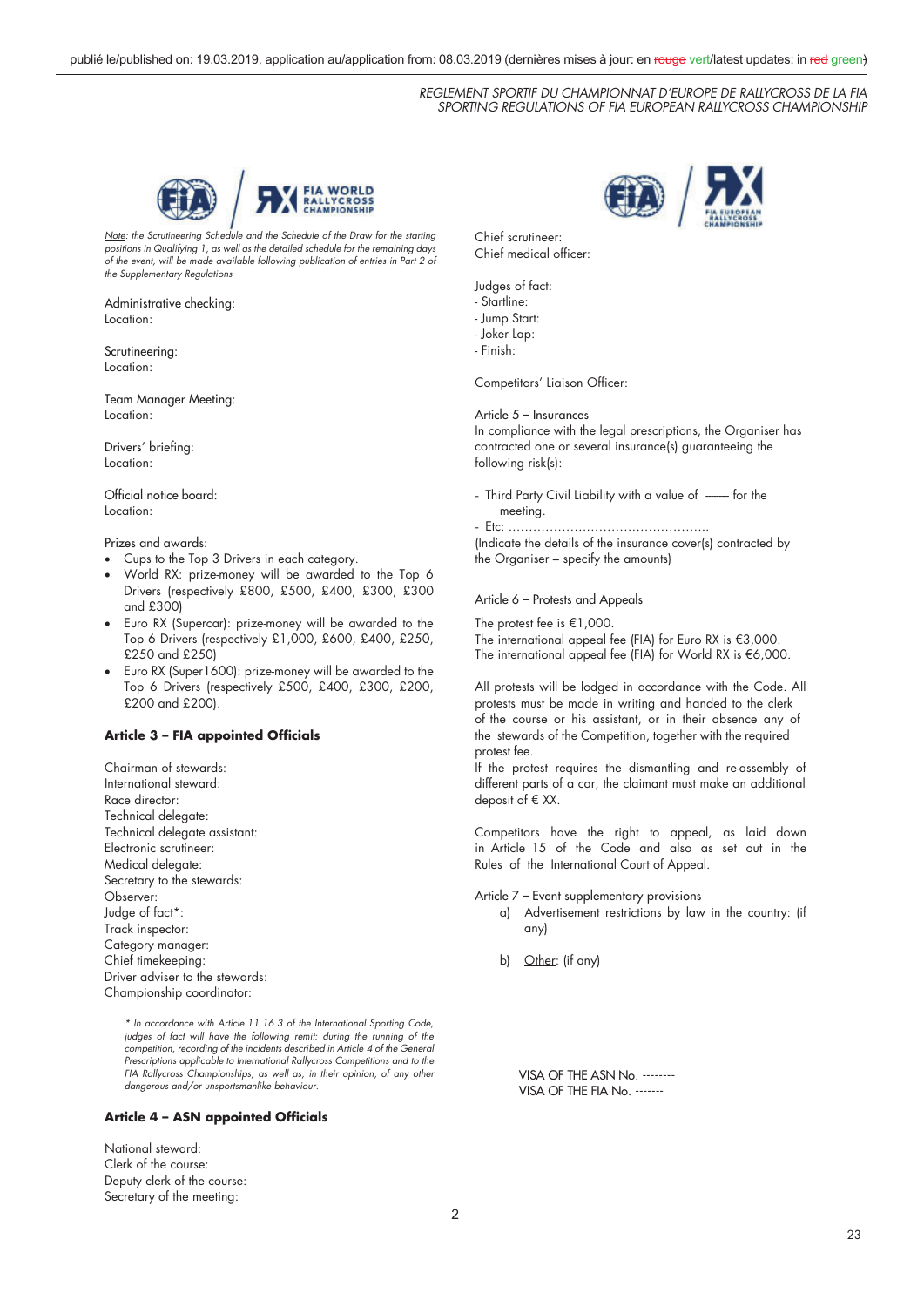**ANNEXE 2 APPENDIX 2**





# SUPPLEMENTARY REGULATIONS Part 2

2019 FIA World Rallycross Championship – Round

2019 FIA European Supercar Rallycross Championship – Round 2019 FIA European Super1600 Rallycross Championship – Round presented by Monster Energy

World RX of ...

Place & Date

# **PROGRAMME & TIME SCHEDULE OF THE COMPETITION**

| XX/02/2019                | Opening date for entries                                                           |          |  |
|---------------------------|------------------------------------------------------------------------------------|----------|--|
| XX/03/2019                | Closing date for permanent entries (entry form available on www.fia.com)           |          |  |
| XX/XX/2019                | Closing date for non-permanent entries (EuroSC & Super1600 & non-permanent Drivers |          |  |
|                           | - entry form available on www.fia.com)                                             |          |  |
| Thursday, XX 2019         |                                                                                    |          |  |
| XX.XX                     | Scrutineering (as per Scrutineering schedule below)                                | Category |  |
| Friday, XX 2019           |                                                                                    |          |  |
| XX.XX - XX.XX             | Administrative checking                                                            |          |  |
| XX.XX                     | Scrutineering (as per Scrutineering schedule below)                                | Category |  |
| XX.XX                     | Competitors & Drivers' briefing (location)                                         | Category |  |
| XX.XX                     | Competitors & Drivers' briefing (Location)                                         | Category |  |
| XX.XX                     | Draw for starting position in first Qualifying (Location)                          |          |  |
| XX.XX                     | First stewards' meeting                                                            |          |  |
| Saturday XX 2019          |                                                                                    |          |  |
| XX.XX                     | Secretariat opens                                                                  |          |  |
| XX.XX                     | Practice                                                                           | Category |  |
| XX.XX                     | First Qualifying - Q1                                                              | Category |  |
| XX.XX                     | Second Qualifying - Q2                                                             | Category |  |
| XX.XX                     | Third Qualifying                                                                   | Category |  |
| Sunday, 02 September 2018 |                                                                                    |          |  |
| XX.XX                     | Secretariat opens                                                                  |          |  |
| XX.XX                     | Warm-up (2 laps, once only)                                                        | Category |  |
| XX.XX                     | Third Qualifying - Q3                                                              | Category |  |
| XX.XX                     | Fourth Qualifying - Q4                                                             | Category |  |
| XX.XX                     | Semi-Finals                                                                        | Category |  |
| XX.XX                     | Final                                                                              | Category |  |
| XX.XX                     | World RX Semi-Final pre-grid closes                                                | Category |  |
| XX.XX                     | Semi-Finals                                                                        | Category |  |
| XX.XX                     | Final                                                                              | Category |  |
|                           |                                                                                    |          |  |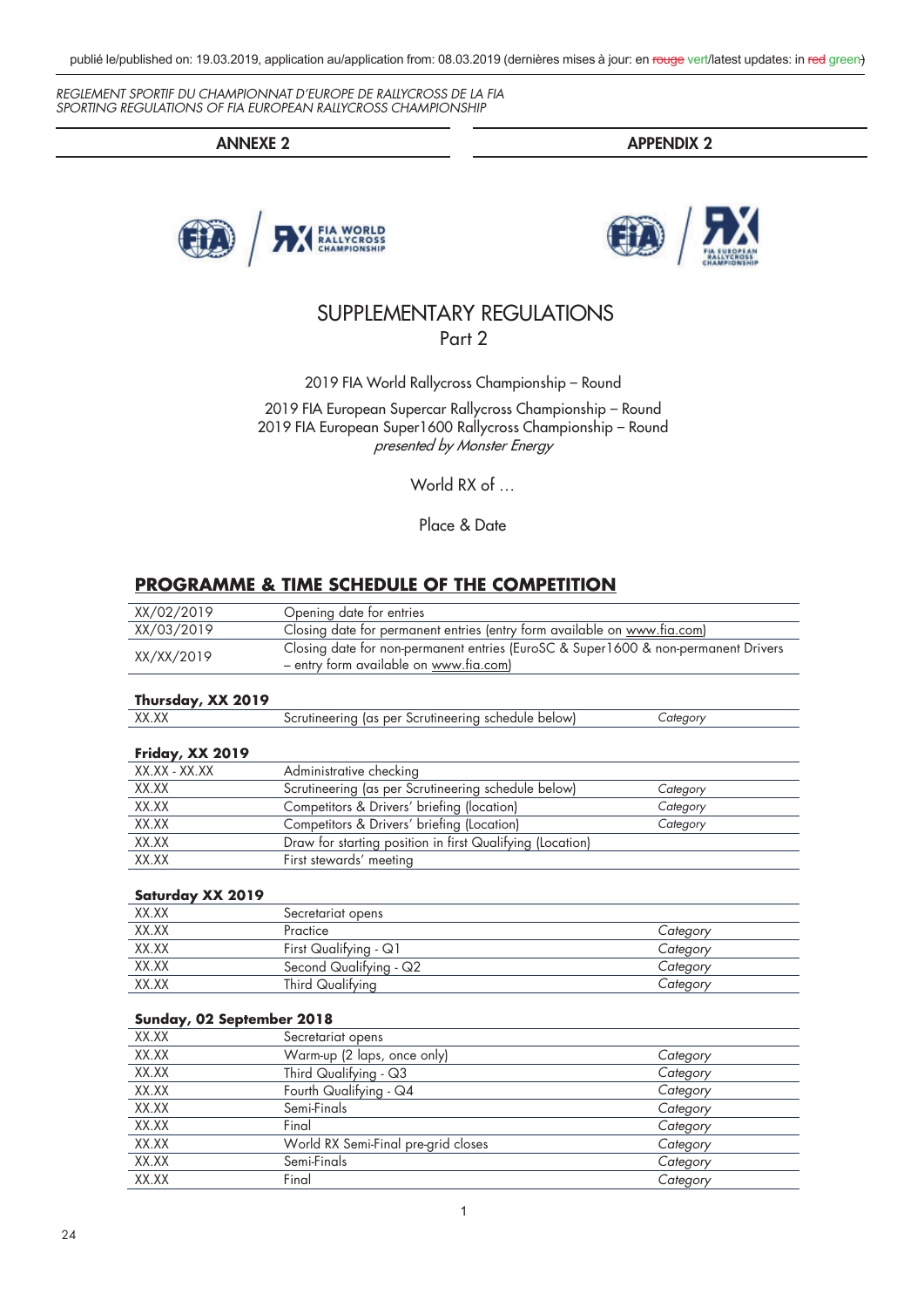

# **SCRUTINEERING SCHEDULE**

# **Thursday, XX 2019**

| $XX.XX - XX.XX$   | scrutineering and sealing for Supercars".                                                                                                                                                                     | Euro RX Supercars (SC), in the Paddock. All cars must be ready for<br>scrutineering from XX.XX to XX.XX, as described in the document "Instructions for initial |
|-------------------|---------------------------------------------------------------------------------------------------------------------------------------------------------------------------------------------------------------|-----------------------------------------------------------------------------------------------------------------------------------------------------------------|
| $XX$ XX $-$ XX XX | World RX Supercars (SC), in the Paddock. All cars must be ready for<br>scrutineering from XX.XX to XX.XX, as described in the document "Instructions for initial<br>scrutineering and sealing for Supercars". |                                                                                                                                                                 |
| Friday, XX 2019   | following order:                                                                                                                                                                                              | Euro RX Super1600 [S1600], in the Scrutineering Bay, in the                                                                                                     |
| $XX.XX - XX.XX$   | $$1600$ #XX                                                                                                                                                                                                   | S1600 #XX                                                                                                                                                       |
| $XX.XX - XX.XX$   | S1600 #XX                                                                                                                                                                                                     | S1600 #XX                                                                                                                                                       |

Note: Article 17, §15 of the Championship Sporting Regulations: "Reporting late to scrutineering will be penalised by restricted access to practice, one session/four laps maximum."

# x **Noise check**

Noise check is mandatory and it will be done near the scrutineering bay for all cars on Friday, date and Time

# x **Weight check**

During the aforementioned noise check time slot, weighing scales will be available for all teams for voluntary weight check.

# **• Tyre registration**

Tyre registration will be possible during the following time slots:

| Friday, XX 2019   | $XX.XX - XX.XX$ |
|-------------------|-----------------|
| Saturday, XX 2019 | $XX.XX - XX.XX$ |
| Sunday, XX 2019   | XX.XX – XX.XX   |

Outside of these aforementioned time slots, tyres registrations can be allowed only with the permission of the FIA Technical Delegate (Mr Iiro Palmi).

# **ADDITIONAL INFORMATION**

**Track access restrictions**: As per Article 22.2, access to the track will not be allowed to Competitors and media Friday from 9:30 to 11:00 during the track inspection.

> VISA OF THE ASN No. -------- VISA OF THE FIA No. -------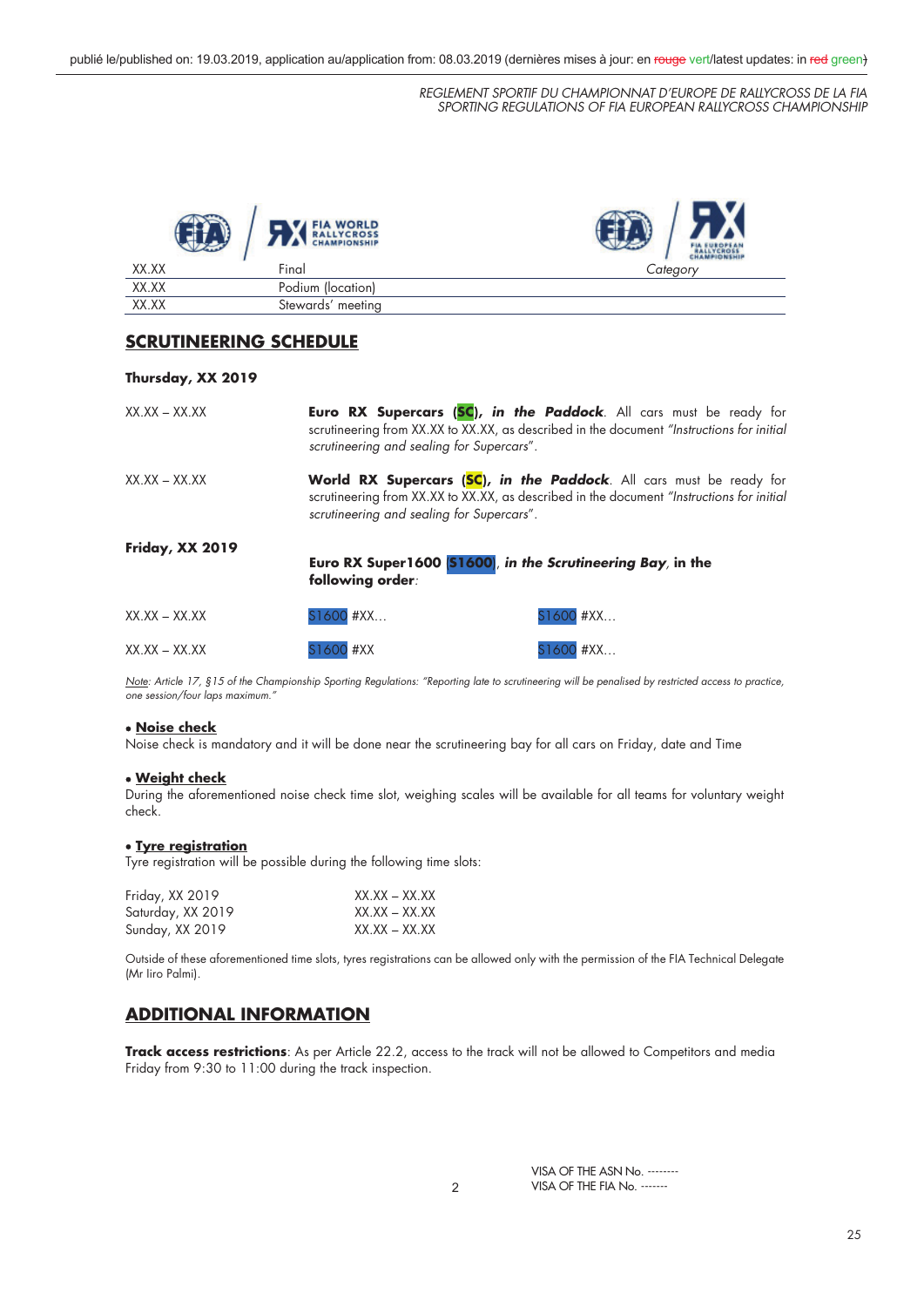# **ANNEXE 3 APPENDIX 3** Art Nb. Heading **1. 2. General Information Contacts** – Pre-event contacts for everyone in the local team who a Competitor may need to contact (depending on the the size and structure of your team this may be one person or several, but include only those with the ability and authority to respond to questions and requests). – Include job title and phone and email contacts. FIA contact details *Teams Operations Guide content* – Include standard contact page for the FIA staff at each event IMG contact details – Include the standard contact page for the IMG World RX team. Importation, cutsoms, toll, etc. – Provide relevant information for the importation of cars and parts etc. (this will be supplemented by information from the World RX National and local information

– Include relevant/interesting information on the country and local area of the event, – climate, currency, time zone, details of any special rates at local hotels, car hire, airlines, etc.

# Radio

– Provide information and contact details for the national agency responsible for the process of registering radio equipment for use

# **3. Circuit**

- Full postal address and GPS reference for the circuit.
- Include details of the preferred access route for trucks etc. as well as details of any routes not permitted.
- Details of truck wash
- Details of truck parking pre- and post-event
- Where appropriate include a contact person at the circuit.
- Details of Welcome Centre location and opening hours.
- Include details of how Competitors can arrange to have items delivered to the circuit.
- –Helicopter pad. Provide GPS location and any requirements for helicopter landing.

#### **4. Paddock**

- Include a detailed map showing location of all offices, services, toilets, showers, water and power, etc.
- Contact details for the Paddock Manager(s)
- Provide details of waste disposal and environmental requirements.
- Provide details of services provided (water, electricity, drainage, etc.)
- Provide details of additional services for hire and the cost (include in Order Forms)

#### **5. PR and Hospitality**

PR activities

– Include full details of any PR activities you have arranged around the event, include the planned schedule, maps and additional contacts as necessary (any activity must be agreed by the relevant member of the IMG Team before it can be confirmed).

**Hospitality** 

- Include details of how teams can order additional tickets and any discounts (include in Order Forms)
- Include details of the local hospitality offer and how this can be purchased.

#### **6. Order forms**

– Template order forms for events within Europe and events outside of Europe are included. Please adapt these as necessary for your own event, make sure to include details any hospitality offer, etc.

Add your own order forms for

- Hospitality
- Additional tickets

– Catering (if applicable)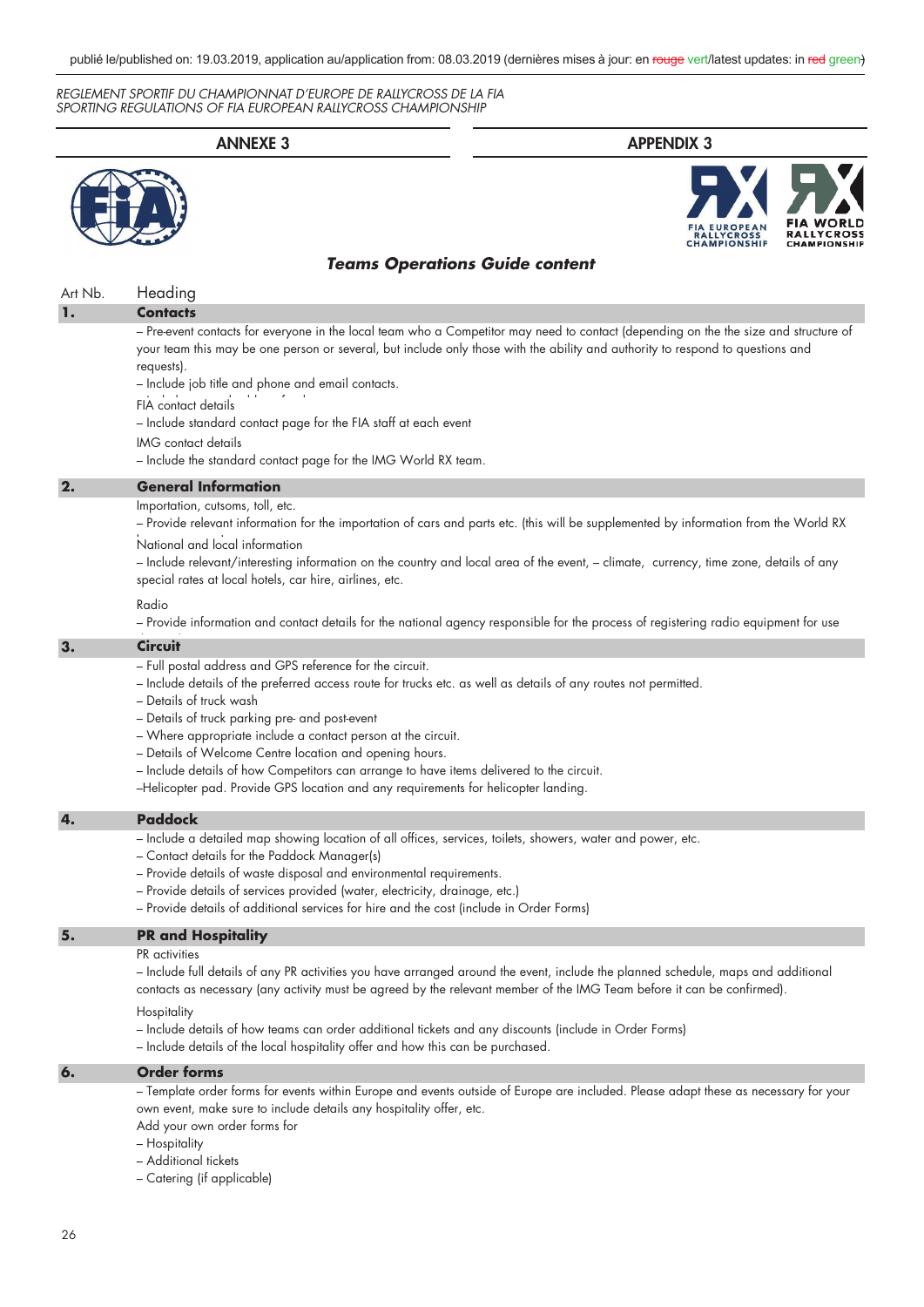



# *Teams Operations Guide content*

# Art Nb. Heading

**Maps**

# **7.**

Include good quality maps.

These should based on the 1:500 scale drawing the circuit and wider site required by the FIA. The maps must include at least the following items (separate on to more than one map if necessary):

– Overview of whole site including: Approach roads and access points Welcome Centre Evacuation points Parking areas for officials, teams, press, VIP and spectators Autograph session location

– Paddock, including: Paddock traffic flow map Refuelling Car wash Health & Safety - medical centre and first aid posts Fire extinguisher points Noise check Scales Scrutineering area

– Track, including: Route to and from the paddock Pre-grid Timing sectors

Drivers and Competitors Briefing room Press room Location for press conferences TV compound Helicopter pad

Parc ferme Tyre registration Tyre service/supply Podium area Official Noticeboard Paddock office Toilets and showers

Technical control zones Tyre checking Spotters Tower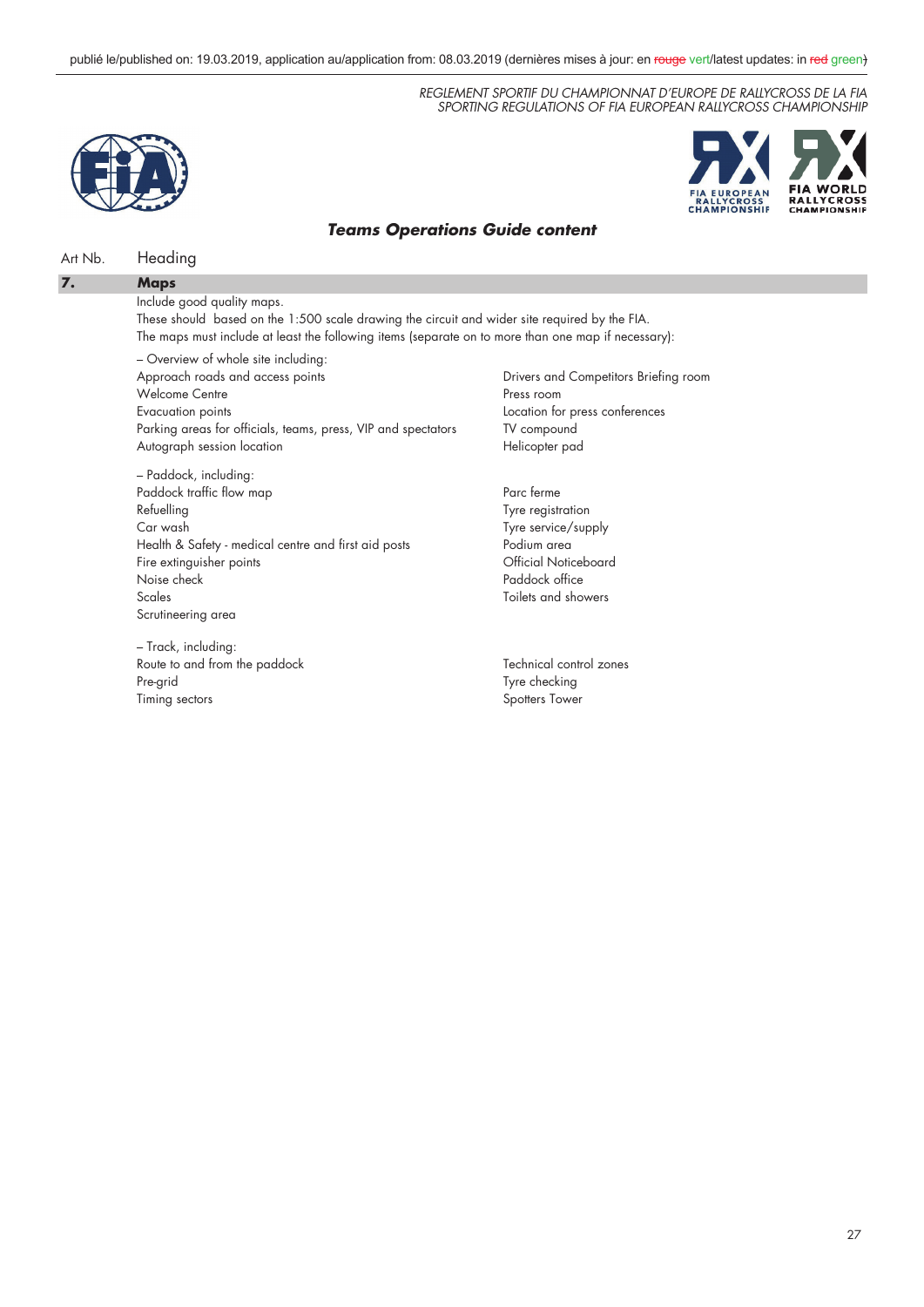# **ANNEXE 4**

# **CEREMONIE DE PODIUM**

#### **1. MAITRE DE CEREMONIE**

 Un maître de cérémonie sera désigné pour diriger et assumer la responsabilité de toute la cérémonie de podium.

# **2. PODIUM**

#### a) ESTRADE ET DAIS

 Les dimensions du dais doivent correspondre aux dimensions indiquées dans le manuel de conception graphique de la FIA.

 L'espace compris entre le bord du dais du vainqueur et la barrière d'appui du podium devrait être d'1,20 m minimum, pour fournir un passage.

 L'endroit où devrait se tenir chaque personne remettant un trophée doit être marqué sur le plancher du podium.

 Les trophées doivent être posés sur une seule table, d'un côté du podium. Le champagne doit se trouver sur le dais.

### b) DRAPEAUX

 Les «bannières plates» de type olympique devraient être utilisées. Il doit y avoir un minimum de 50 cm derrière la structure du podium, pour les responsables des drapeaux.

c) AU SOL

 Le podium et les marches seront recouverts d'un tapis vert ou bleu sombre.

# **3. HYMNES**

 a) L'hymne national du Pilote gagnant et de l'Equipe gagnante sera joué. Les nationalités des Equipes et des Pilotes seront notifi ées à l'organisateur par la FIA et seront conformes à l'Article 9.4 du Code.

> b) Un système sonore approprié devrait être installé, pour garantir que les hymnes nationaux (lancés par le maître de cérémonie) seront clairement entendus avec un lien sonore à l'image télévisée.

> Lorsque la douche de champagne commence, de la musique devrait être diffusée. Cela ne devrait pas commencer avant que les présentateurs aient quitté le podium.

> Un commentaire de la cérémonie de podium devrait être diffusé au public à partir de la plate-forme érigée pour les caméras de télévision.

# **4. TROPHEES**

 3 trophées seulement par catégorie seront présentés lors de la cérémonie de podium :

- a) Pilote gagnant ;
- b) Deuxième Pilote ;
- c) Troisième Pilote ;

Les trophées sont libres de conception mais doivent refléter l'importance de l'Epreuve ; ils seront fournis par le promoteur et devront porter :

- a) le logo officiel du Championnat;
- b) le nom officiel de l'Epreuve et/ou le logo du sponsor titre ;
- c) la position du Pilote.

# **APPENDIX 4**

# **PODIUM CEREMONY**

#### **1. MASTER OF CEREMONIES**

 A master of ceremonies will be appointed to conduct and take responsibility for the entire podium ceremony.

# **2. PODIUM**

### a) OSTRUM AND DAIS

 The dimensions of the dais must follow those found in the FIA graphic design manual.

 The distance between the edge of the winner's dais and the retaining barrier of the podium should be a minimum of 120 cm to provide a walkway.

 The place where each person presenting a trophy should stand must be marked on the floor of the podium.

> Trophies must be laid out on a single table on one side of the podium. The champagne must be on the dais.

# b) FLAGS

Olympic Games style «flat flags» should be used. There must be a  $minimum$  space of 50 cm behind the podium structure for the flag men.

c) FLOOR

 The podium and steps should be covered in green or dark blue carpet.

# **3. ANTHEMS**

 a) The national anthem of the winning Driver and winning Team will be played. The Nationalities of the Teams and Drivers will be notified to the organiser by the FIA and will accord with Article 9.4 of the Code.

 b) A suitable sound system should be installed to ensure that national anthems (initiated by the master of ceremonies) are clearly heard with an audio link to the TV broadcast.

 c) When the champagne shower begins, music should be played. This should not start until the presenters have left the podium.

> d) A commentary of the podium ceremony should be broadcast to the general public from the platform erected for the TV cameras.

# **4. TROPHIES**

 Only three trophies per category will be presented during the podium ceremony:

- 
- a) Winning Driver.<br>b) Second Driver. b) Second Driver.<br>c) Third Driver.
- Third Driver.

The trophies are of free design, but should reflect the importance of the Event. They will be provided by the promoter and must show:

- a) The Championship official logo.
- b) The official name of the event and/or the title sponsor logo.
- c) The Driver's position.